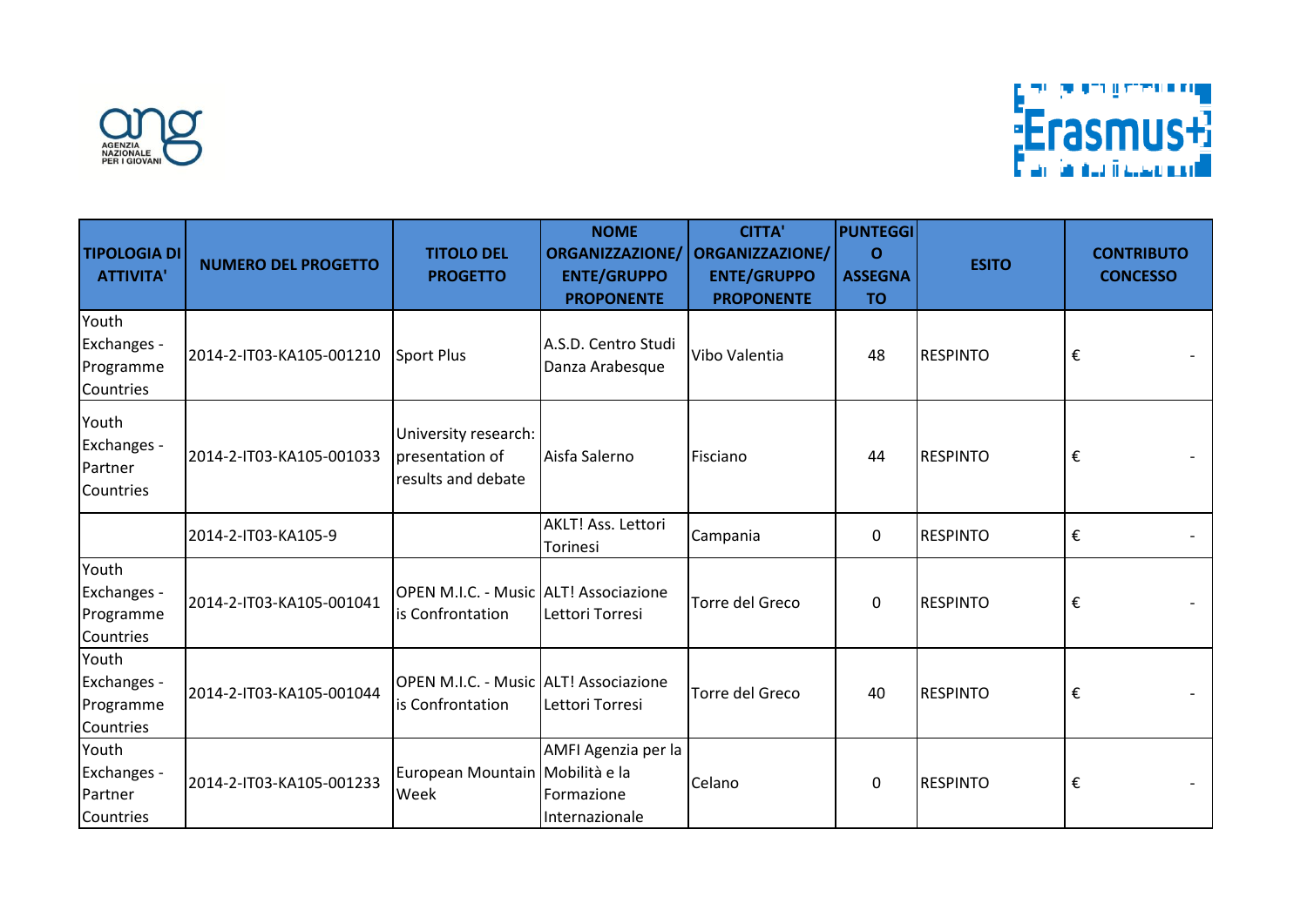| Youth<br>Exchanges -<br>Partner<br>Countries                     | 2014-2-IT03-KA105-000996 | IL SUD EUROPA<br><b>SALUTA ED</b><br><b>ACCOGLIE IL NORD</b><br><b>EUROPA</b>                     | Amiata chiama<br>Europa                     | Abbadia San<br>Salvatore | 61 | <b>APPROVATO</b> | € | 21.472,00 |
|------------------------------------------------------------------|--------------------------|---------------------------------------------------------------------------------------------------|---------------------------------------------|--------------------------|----|------------------|---|-----------|
| European<br>Voluntary<br>Service -<br>Programme<br>Countries     | 2014-2-IT03-KA105-000941 | Let's be nonviolent                                                                               | APS Casa per la<br>Pace Milano              | Milano                   | 73 | <b>APPROVATO</b> | € | 26.925,00 |
| Mobility of<br>youth<br>workers -<br>Partner<br><b>Countries</b> | 2014-2-IT03-KA105-001178 | Be the key actor in<br>your life.<br>Empowerment<br>through conflict<br>management and<br>theatre | APS Casa per la<br>Pace Milano              | Milano                   | 0  | <b>RESPINTO</b>  | € |           |
| Youth<br>Exchanges -<br>Partner<br>Countries                     | 2014-2-IT03-KA105-001012 | PHOOD - pics of<br>healthy food                                                                   | APS Gioventù<br>Protagonista                | Viterbo                  | 0  | <b>RESPINTO</b>  | € |           |
| Youth<br>Exchanges -<br>Partner<br>Countries                     | 2014-2-IT03-KA105-001015 | PHOOD - pics of<br>healthy food                                                                   | APS Gioventù<br>Protagonista                | Viterbo                  | 0  | <b>RESPINTO</b>  | € |           |
| European<br>Voluntary<br>Service -<br>Partner<br>Countries       | 2014-2-IT03-KA105-001167 | Nuovi cittadini                                                                                   | Arci Comitato<br>Territoriale di<br>Catania | Catania                  | 68 | <b>APPROVATO</b> | € | 15.350,00 |
| European<br>Voluntary<br>Service -<br>Partner<br>Countries       | 2014-2-IT03-KA105-001284 | Mistero Buffo                                                                                     | Arci Comitato<br>Territoriale di<br>Catania | Catania                  | 67 | <b>APPROVATO</b> | € | 13.900,00 |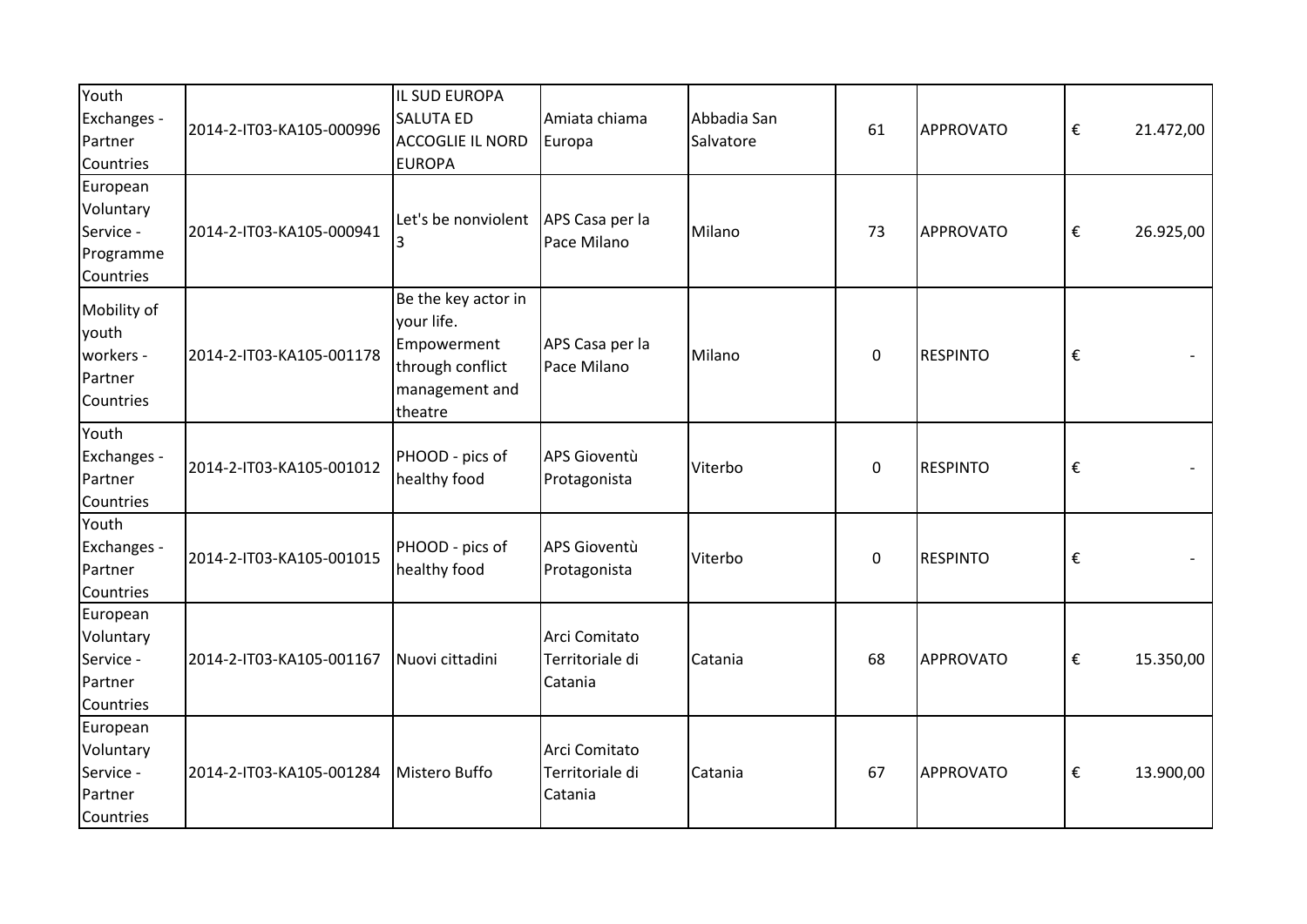| Mobility of<br>youth<br>workers -<br>Partner<br>Countries                                                   | 2014-2-IT03-KA105-000966 | 0.R.A.:<br>sustainability and<br>green jobs                              | <b>ARCI Nuova</b><br>Associazione Circolo Chieti<br>Territoriale Chieti |         | 65          | APPROVATO       | €                       | 20.240,00 |
|-------------------------------------------------------------------------------------------------------------|--------------------------|--------------------------------------------------------------------------|-------------------------------------------------------------------------|---------|-------------|-----------------|-------------------------|-----------|
| Youth<br>Exchanges -<br>Partner<br>Countries                                                                | 2014-2-IT03-KA105-000999 | YOUTH' FOR<br><b>CREATE</b><br>ENTREPRENEURSHI<br>P ACTIVE IN<br>EUROPE! | Arci Solidarietà<br>Caserta                                             | caserta | 50          | <b>RESPINTO</b> | €                       |           |
| Youth<br>Exchanges -<br>Partner<br>Countries                                                                | 2014-2-IT03-KA105-001207 | <b>FREAKS!</b>                                                           | <b>ARCIRAGAZZI</b><br>PORTICI "Utopia<br>Attanasio"                     | Portici | $\mathbf 0$ | <b>RESPINTO</b> | $\boldsymbol{\epsilon}$ |           |
| European<br>Voluntary<br>Service -<br>Partner<br>Countries                                                  | 2014-2-IT03-KA105-000940 | The Nablus Musical<br>Theatre                                            | <b>ARCS - ARCI</b><br><b>CULTURA E</b><br><b>SVILUPPO</b>               | Rome    | 67          | APPROVATO       | €                       | 1.995,00  |
| European<br>Voluntary<br>Service -<br>Partner<br>Countries;<br>Youth<br>Exchanges -<br>Partner<br>Countries | 2014-2-IT03-KA105-000956 | Youth MEDIocracy<br>Makers                                               | <b>ARCS - ARCI</b><br><b>CULTURA E</b><br><b>SVILUPPO</b>               | Rome    | 65          | APPROVATO       | €                       | 42.484,00 |
| European<br>Voluntary<br>Service -<br>Partner<br>Countries                                                  | 2014-2-IT03-KA105-001281 | Closer To European<br>Values                                             | <b>ARCS - ARCI</b><br><b>CULTURA E</b><br><b>SVILUPPO</b>               | Rome    | 69          | APPROVATO       | $\boldsymbol{\epsilon}$ | 6.450,00  |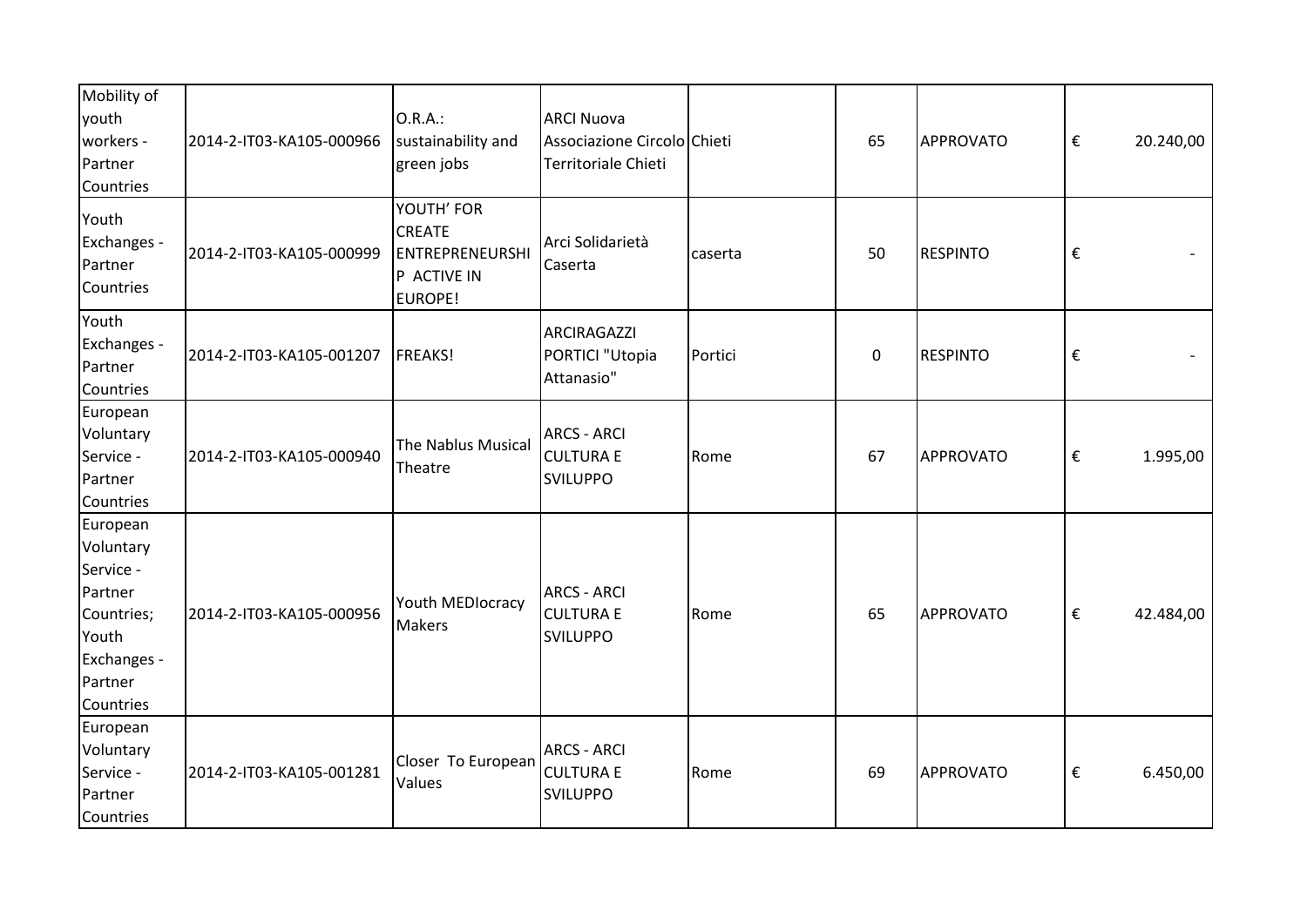| European<br>Voluntary<br>Service -<br>Partner<br>Countries | 2014-2-IT03-KA105-000965 | <b>NEW SUNRISE</b>                                            | <b>ARES ONLUS</b> | Trapani | $\pmb{0}$   | <b>RESPINTO</b> | $\boldsymbol{\epsilon}$ |           |
|------------------------------------------------------------|--------------------------|---------------------------------------------------------------|-------------------|---------|-------------|-----------------|-------------------------|-----------|
| European<br>Voluntary<br>Service -<br>Partner<br>Countries | 2014-2-IT03-KA105-000969 | <b>NEW SUNRISE</b>                                            | <b>ARES ONLUS</b> | Trapani | $\mathbf 0$ | <b>RESPINTO</b> | $\boldsymbol{\epsilon}$ |           |
| European<br>Voluntary<br>Service -<br>Partner<br>Countries | 2014-2-IT03-KA105-001032 | Intercultural bridge ARES ONLUS                               |                   | Trapani | 33          | <b>RESPINTO</b> | €                       |           |
| European<br>Voluntary<br>Service -<br>Partner<br>Countries | 2014-2-IT03-KA105-001130 | <b>NEW SUNRISE</b>                                            | <b>ARES ONLUS</b> | Trapani | 33          | <b>RESPINTO</b> | $\boldsymbol{\epsilon}$ |           |
| European<br>Voluntary<br>Service -<br>Partner<br>Countries | 2014-2-IT03-KA105-001153 | See&Sea over the<br><b>Borders</b>                            | <b>ARES ONLUS</b> | Trapani | 43          | <b>RESPINTO</b> | €                       |           |
| Youth<br>Exchanges -<br>Partner<br>Countries               | 2014-2-IT03-KA105-001092 | YOUTH<br>employment for the Art.21<br><b>EUrope awareness</b> |                   | Palermo | 53          | <b>RESPINTO</b> | $\boldsymbol{\epsilon}$ |           |
| Youth<br>Exchanges -<br>Programme<br>Countries             | 2014-2-IT03-KA105-001275 | fUture for the<br>gender EQUALity                             | Art.21            | Palermo | 60          | APPROVATO       | €                       | 16.430,00 |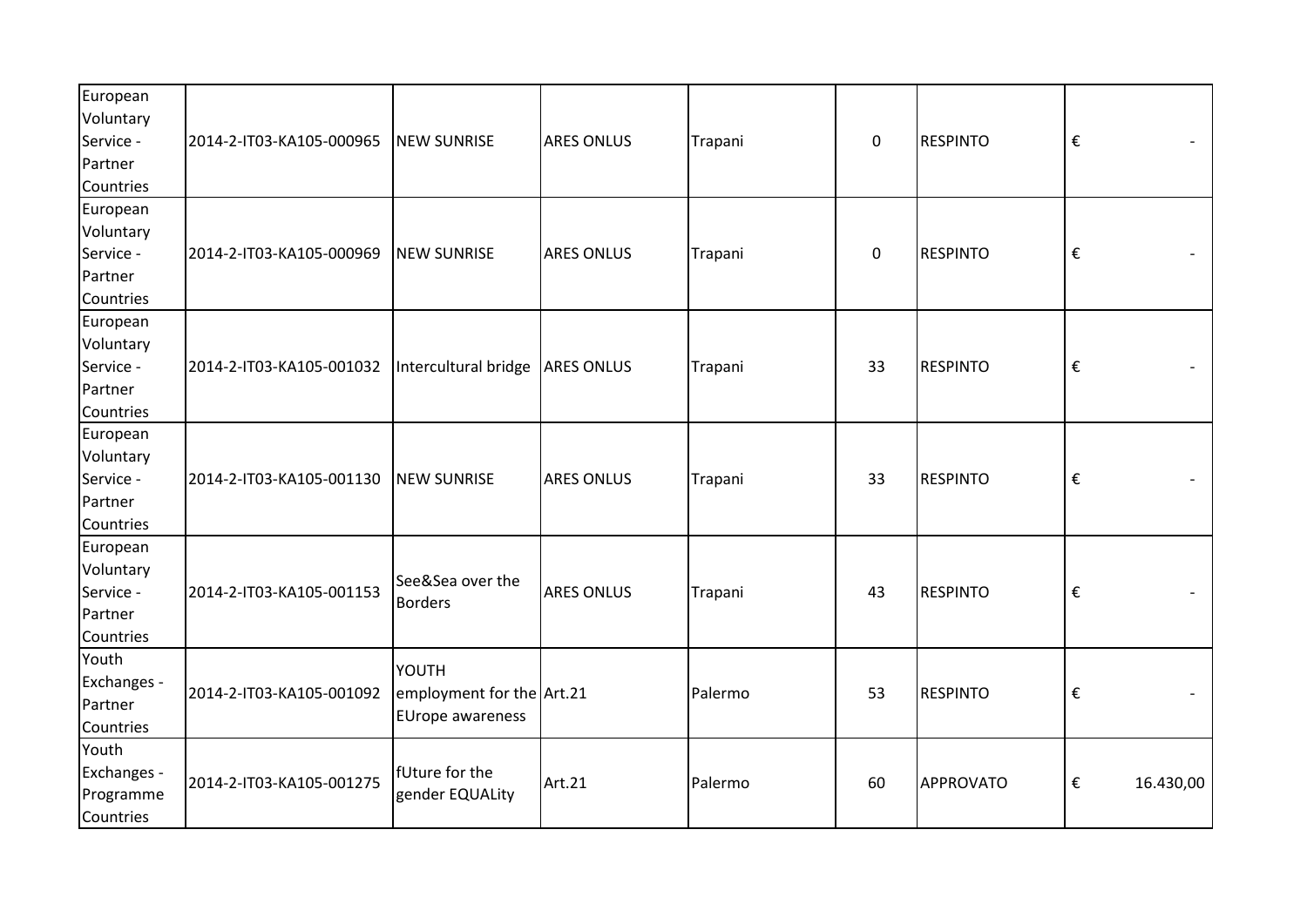| Mobility of<br>youth<br>workers -<br>Programme<br>Countries | 2014-2-IT03-KA105-001050 | Compass: Human<br><b>Rights Education for ASAP Europe</b><br>Youth |                                                | Fasano   | 66 | <b>APPROVATO</b> | $\boldsymbol{\epsilon}$<br>23.385,00 |
|-------------------------------------------------------------|--------------------------|--------------------------------------------------------------------|------------------------------------------------|----------|----|------------------|--------------------------------------|
| Mobility of<br>youth<br>workers -<br>Programme<br>Countries | 2014-2-IT03-KA105-001052 | <b>Gender Equality</b><br><b>Tools for Youth</b><br>Work           | <b>ASAP Europe</b>                             | Fasano   | 42 | <b>RESPINTO</b>  | $\boldsymbol{\epsilon}$              |
| Mobility of<br>youth<br>workers -<br>Partner<br>Countries   | 2014-2-IT03-KA105-001081 | Running Out of<br>Health                                           | <b>ASD Sport Race</b>                          | Rome     | 50 | <b>RESPINTO</b>  | €                                    |
|                                                             | 2014-2-IT03-KA105-8      |                                                                    | ASS. CULTURALE<br><b>COMALA</b>                | Piemonte | 0  | <b>RESPINTO</b>  | $\boldsymbol{\epsilon}$              |
| Youth<br>Exchanges -<br>Programme<br>Countries              | 2014-2-IT03-KA105-001159 | "Healthy lifestyle?<br>You can, with the<br>sport!"                | Associazione "A.S.D.<br><b>ENEGASTRIVIGNO"</b> | Potenza  | 32 | <b>RESPINTO</b>  | €                                    |
| Mobility of<br>youth<br>workers -<br>Partner<br>Countries   | 2014-2-IT03-KA105-001111 | UAct-ULive volume<br>3 - OST training on<br>Civic Participation    | Associazione<br>"GOING TO<br><b>EUROPE"</b>    | Modena   | 41 | <b>RESPINTO</b>  | $\boldsymbol{\epsilon}$              |
| Mobility of<br>youth<br>workers -<br>Partner<br>Countries   | 2014-2-IT03-KA105-001112 | <b>ReACT</b> for inclusive<br>society                              | Associazione<br>"GOING TO<br><b>EUROPE"</b>    | Modena   | 39 | <b>RESPINTO</b>  | €                                    |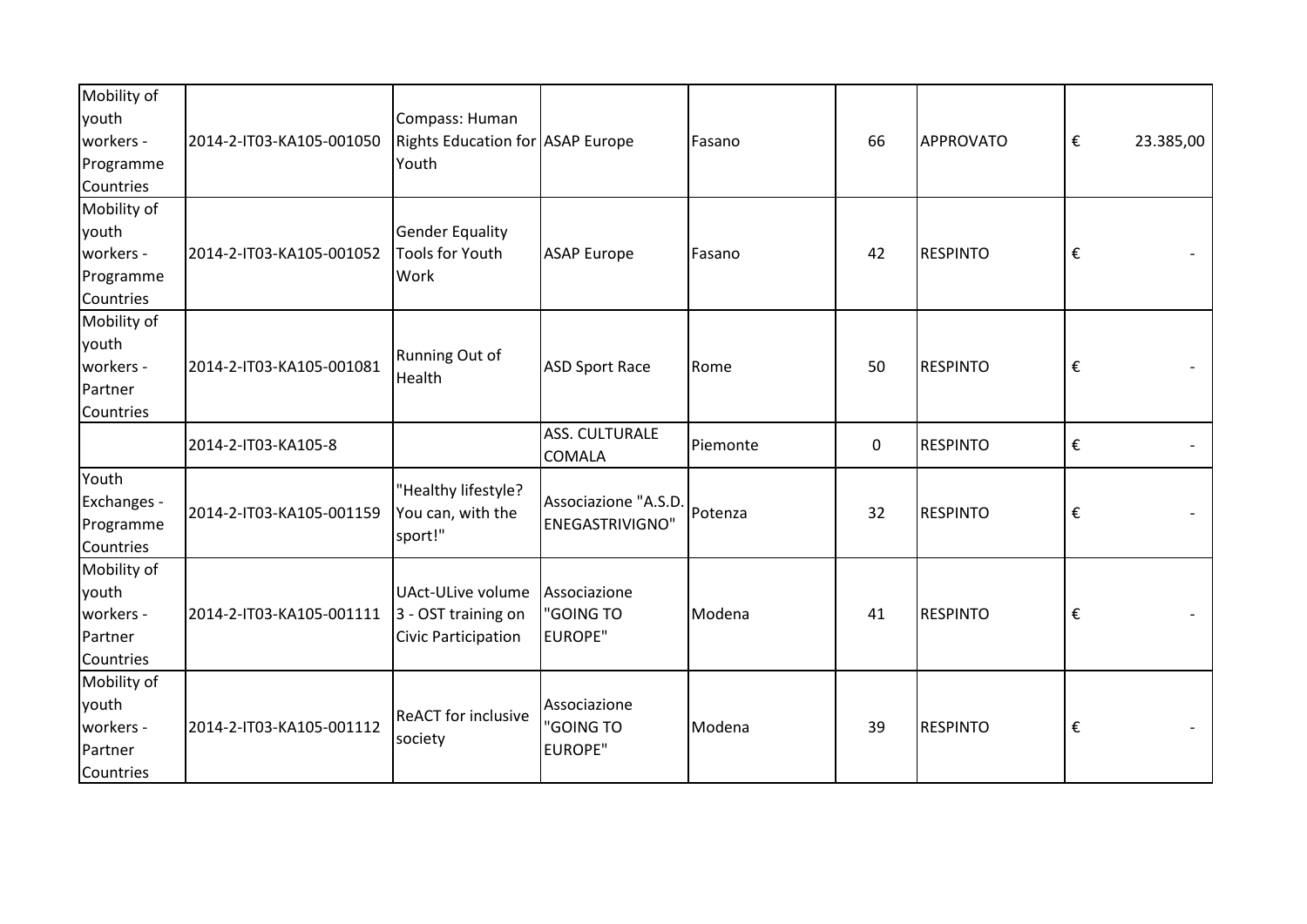| Youth<br>Exchanges -<br>Partner<br>Countries                | 2014-2-IT03-KA105-001088 | Roots out of Poison                      | Associazione<br>"Officine Culturali"                             | Carpignano<br>salentino | $\mathbf 0$ | <b>RESPINTO</b> | $\boldsymbol{\epsilon}$ |                          |
|-------------------------------------------------------------|--------------------------|------------------------------------------|------------------------------------------------------------------|-------------------------|-------------|-----------------|-------------------------|--------------------------|
| Youth<br>Exchanges -<br>Programme<br>Countries              | 2014-2-IT03-KA105-001086 | Back to the Future                       | Associazione Agorà<br>2.0 (duepuntozero)                         | San Giuseppe Jato       | 50          | <b>RESPINTO</b> | €                       |                          |
| European<br>Voluntary<br>Service -<br>Partner<br>Countries  | 2014-2-IT03-KA105-000958 | <b>DIALOGUE FOR</b><br>YOUTH             | Associazione<br>Agrado                                           | Vinci                   | 64          | APPROVATO       | €                       | 4.985,00                 |
|                                                             | 2014-2-IT03-KA105-6      |                                          | <b>ASSOCIAZIONE</b><br><b>ARTEMIDE</b>                           | Umbria                  | 0           | <b>RESPINTO</b> | €                       | $\overline{\phantom{a}}$ |
| Mobility of<br>youth<br>workers -<br>Programme<br>Countries | 2014-2-IT03-KA105-001102 | <b>WE RADIO</b>                          | Associazione Attiva-<br>Mente                                    | Modica                  | $\mathbf 0$ | <b>RESPINTO</b> | €                       |                          |
| Youth<br>Exchanges -<br>Programme<br>Countries              | 2014-2-IT03-KA105-001121 | <b>SEVEN NOTES, ONE</b><br><b>EUROPE</b> | Associazione Attiva-<br>Mente                                    | Modica                  | 52          | <b>RESPINTO</b> | €                       |                          |
| Youth<br>Exchanges -<br>Programme<br>Countries              | 2014-2-IT03-KA105-001228 | <b>WOODLAND</b>                          | Associazione<br>C.E.M.E.A. del Lazio                             | Roma                    | 62          | APPROVATO       | €                       | 14.650,00                |
| Mobility of<br>youth<br>workers -<br>Partner<br>Countries   | 2014-2-IT03-KA105-001147 | Preservation for<br>Regeneration         | Associazione<br>Costiera Amalfitana Tramonti<br>Riserva Biosfera |                         | $\mathbf 0$ | <b>RESPINTO</b> | €                       |                          |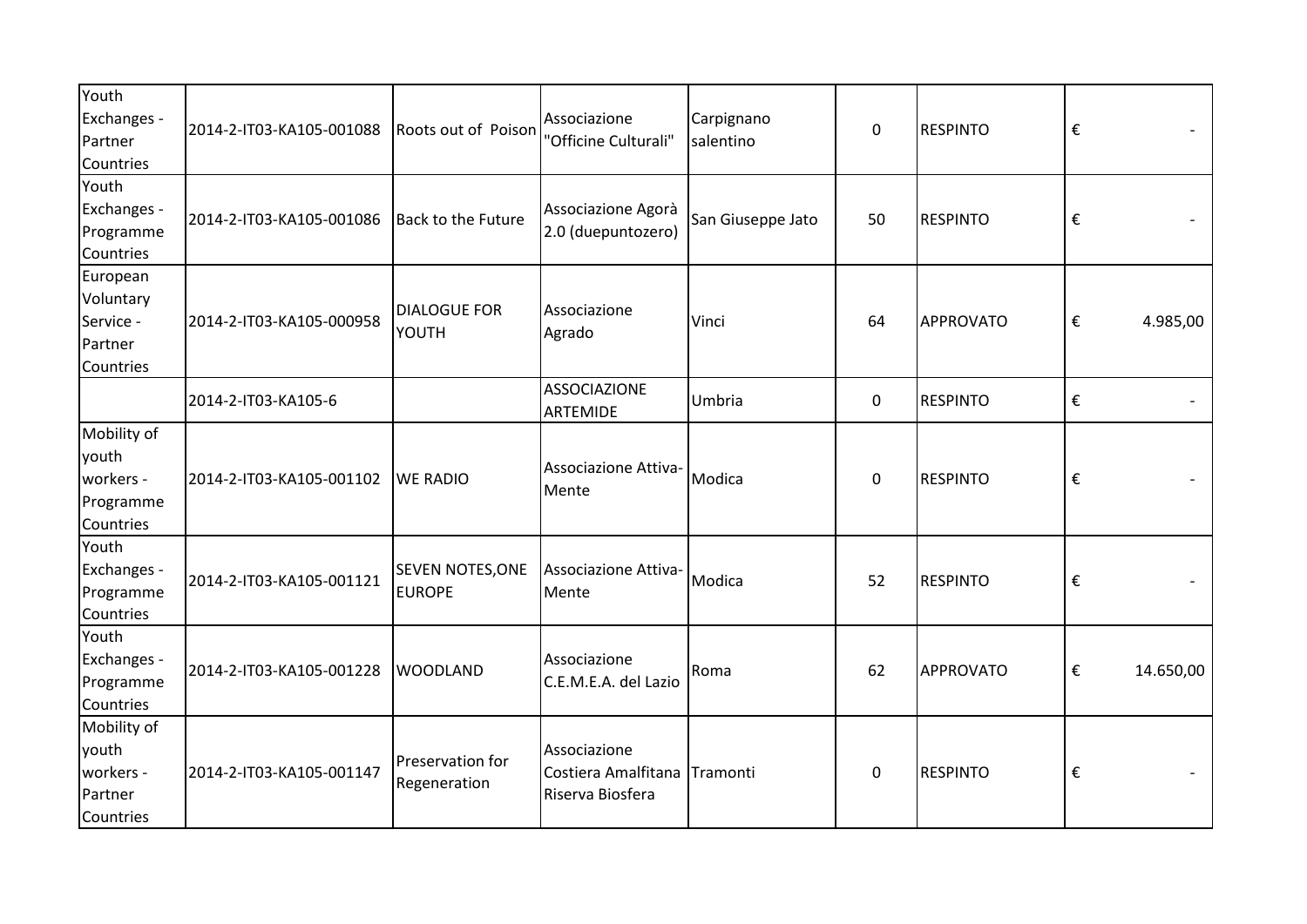| Youth<br>Exchanges -<br>Programme<br>Countries             | 2014-2-IT03-KA105-000948 | Più salute con lo<br>sport                                                | Associazione<br>culturale "I Salviani"                                           | Savoia di Lucania        | $\mathbf 0$ | <b>RESPINTO</b> | $\boldsymbol{\epsilon}$ |           |
|------------------------------------------------------------|--------------------------|---------------------------------------------------------------------------|----------------------------------------------------------------------------------|--------------------------|-------------|-----------------|-------------------------|-----------|
| European<br>Voluntary<br>Service -<br>Partner<br>Countries | 2014-2-IT03-KA105-001120 | Urban PIE -<br>Partecipation,<br>Inclusion,<br>Enviroment & Art-<br>step2 | Associazione<br>Culturale<br>Betty&Books                                         | Bologna                  | 66          | APPROVATO       | €                       | 21.725,00 |
| Youth<br>Exchanges -<br>Programme<br>Countries             | 2014-2-IT03-KA105-001132 | Intercultural Agorà                                                       | Associazione<br>Culturale<br>Callystoarts                                        | San Giorgio a<br>Cremano | 40          | <b>RESPINTO</b> | $\boldsymbol{\epsilon}$ |           |
| Mobility of<br>youth<br>workers -<br>Partner<br>Countries  | 2014-2-IT03-KA105-001160 | The Sound of<br>Inclusion                                                 | Associazione<br>Culturale<br>Callystoarts                                        | San Giorgio a<br>Cremano | 37          | <b>RESPINTO</b> | $\boldsymbol{\epsilon}$ |           |
| Youth<br>Exchanges -<br>Programme<br>Countries             | 2014-2-IT03-KA105-001016 | Be active, be<br>european!                                                | Associazione<br>Culturale di<br><b>Promozione Sociale</b><br><b>Gentle Giant</b> | Ardea                    | 64          | APPROVATO       | €                       | 9.522,00  |
| Youth<br>Exchanges -<br>Partner<br>Countries               | 2014-2-IT03-KA105-001142 | old way, new ways                                                         | Associazione<br>Culturale di<br><b>Promozione Sociale</b><br><b>Gentle Giant</b> | Ardea                    | 0           | <b>RESPINTO</b> | €                       |           |
| Youth<br>Exchanges -<br>Programme<br>Countries             | 2014-2-IT03-KA105-001204 | Glocal change<br>through art and<br>culture                               | Associazione<br><b>Culturale Malik</b>                                           | <b>GAVOI</b>             | 44          | <b>RESPINTO</b> | €                       |           |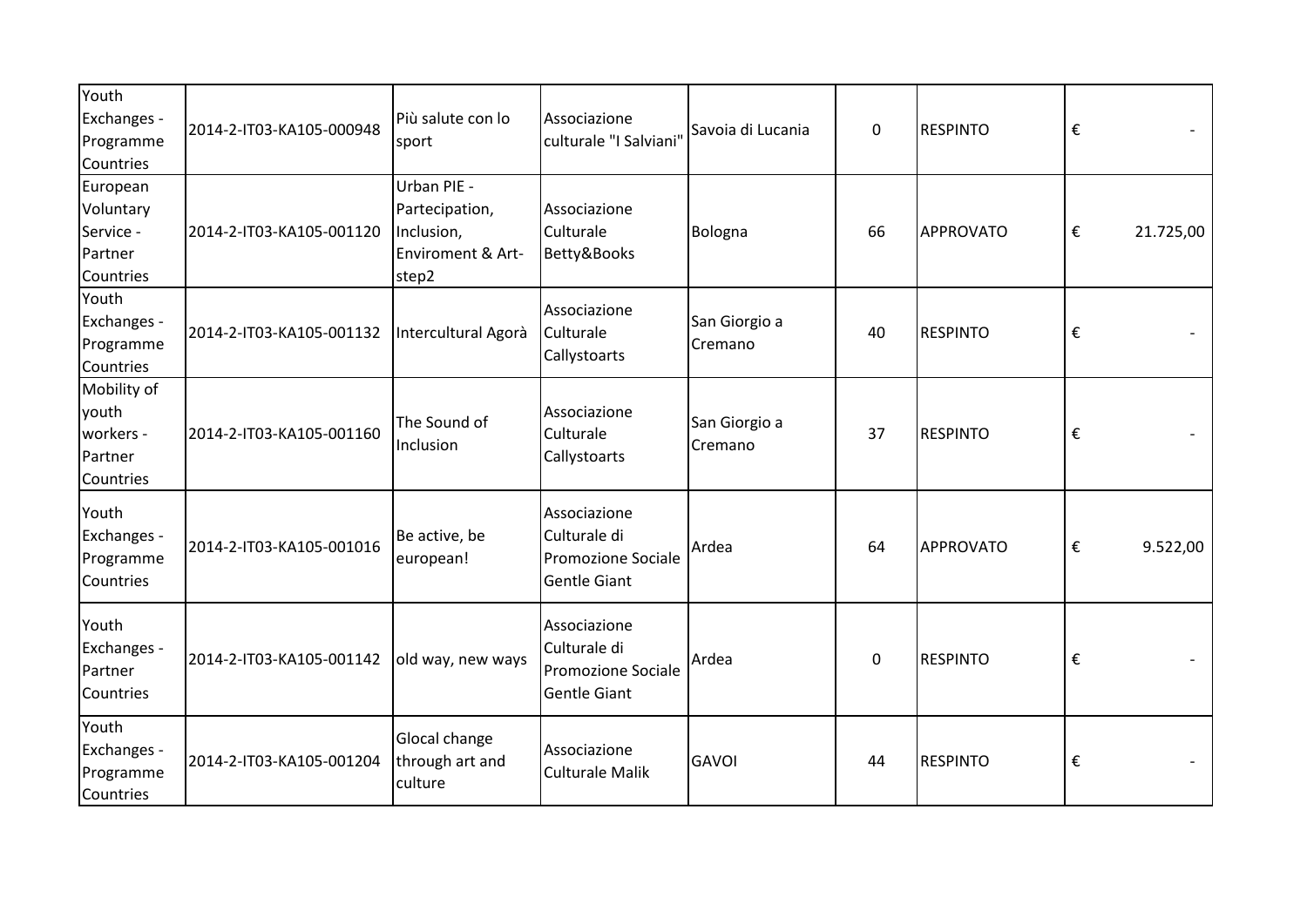| Youth<br>Exchanges -<br>Partner<br>Countries                 | 2014-2-IT03-KA105-001011 | MEET ME ART Know Associazione<br>me through<br>difference | Culturale Molino<br>Rosenkranz                            | Zoppola          | 68          | APPROVATO       | €                       | 14.847,00 |
|--------------------------------------------------------------|--------------------------|-----------------------------------------------------------|-----------------------------------------------------------|------------------|-------------|-----------------|-------------------------|-----------|
| Youth<br>Exchanges -<br>Partner<br>Countries                 | 2014-2-IT03-KA105-000976 | <b>DISCOVER</b><br>MINORITY<br>LANGUAGES                  | Associazione<br>culturale Nieddì                          | narbolia         | 54          | <b>RESPINTO</b> | €                       |           |
| Mobility of<br>youth<br>workers -<br>Programme<br>Countries  | 2014-2-IT03-KA105-000989 | YOUTH WORKER IN Associazione<br><b>ACTION</b>             | culturale Nieddì                                          | narbolia         | 0           | <b>RESPINTO</b> | $\boldsymbol{\epsilon}$ |           |
| Mobility of<br>youth<br>workers -<br>Programme<br>Countries  | 2014-2-IT03-KA105-000991 | YOUTH WORKER IN<br><b>ACTION</b>                          | Associazione<br>culturale Nieddì                          | narbolia         | 25          | <b>RESPINTO</b> | $\boldsymbol{\epsilon}$ |           |
| Mobility of<br>youth<br>workers -<br>Partner<br>Countries    | 2014-2-IT03-KA105-001209 | <b>EUROPEAN</b><br><b>TRAINING FOR</b><br>YUOTH WORKER    | Associazione<br>culturale Nieddì                          | narbolia         | 30          | <b>RESPINTO</b> | $\boldsymbol{\epsilon}$ |           |
| European<br>Voluntary<br>Service -<br>Partner<br>Countries   | 2014-2-IT03-KA105-001208 | Step by step to go<br>further                             | <b>ASSOCIAZIONE</b><br><b>CULTURALE</b><br><b>STRAUSS</b> | <b>MUSSOMELI</b> | 60          | APPROVATO       | $\boldsymbol{\epsilon}$ | 75.840,00 |
| European<br>Voluntary<br>Service -<br>Programme<br>Countries | 2014-2-IT03-KA105-001248 | <b>I LOVE KNOS</b>                                        | Associazione<br>culturale SUD-EST                         | Lecce            | $\mathbf 0$ | <b>RESPINTO</b> | €                       |           |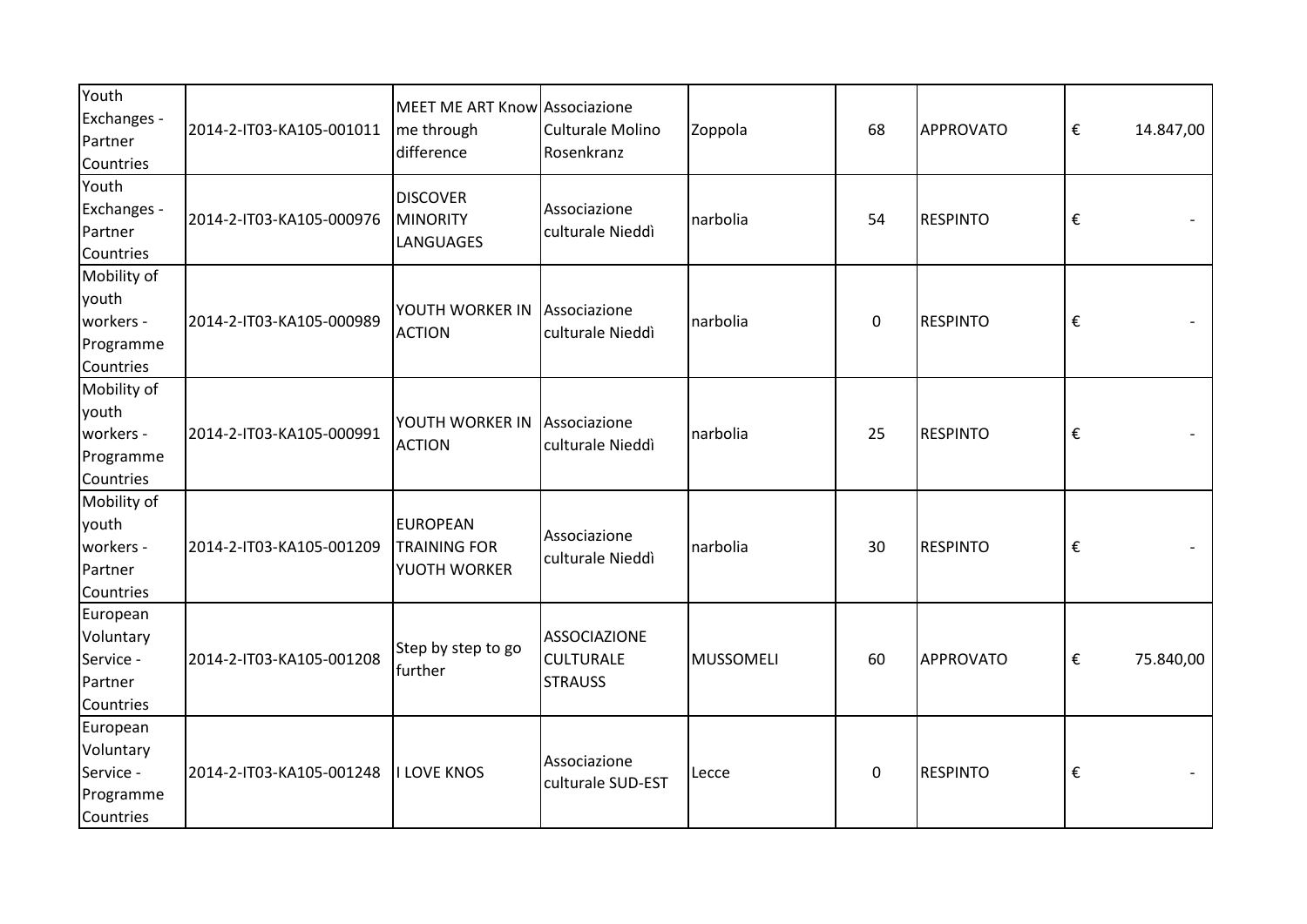| Youth<br>Exchanges -<br>Programme<br>Countries               | 2014-2-IT03-KA105-000947 | Open minds                   | Associazione<br>culturale U<br>iascungiedd (e)                  | Marsico Nuovo | 61 | APPROVATO       | €                       | 16.720,00 |
|--------------------------------------------------------------|--------------------------|------------------------------|-----------------------------------------------------------------|---------------|----|-----------------|-------------------------|-----------|
| European<br>Voluntary<br>Service -<br>Programme<br>Countries | 2014-2-IT03-KA105-001156 | Learning from<br>differences | Associazione del<br>Volontariato<br>Comasco                     | Como          | 61 | APPROVATO       | $\boldsymbol{\epsilon}$ | 7.610,00  |
| Youth<br>Exchanges -<br>Programme<br>Countries               | 2014-2-IT03-KA105-001229 | <b>Walk Light</b>            | Associazione di<br>Promozione Sociale Viterbo<br><b>EUTOPIA</b> |               | 65 | APPROVATO       | €                       | 14.338,00 |
| Mobility of<br>youth<br>workers -<br>Partner<br>Countries    | 2014-2-IT03-KA105-001134 | Europe is You                | Associazione di<br>Promozione Sociale Biella<br>Fyouture        |               | 50 | <b>RESPINTO</b> | €                       |           |
| Youth<br>Exchanges -<br>Partner<br>Countries                 | 2014-2-IT03-KA105-001037 | <b>STAY HUMAN!</b>           | <b>ASSOCIAZIONE DI</b><br>PROMOZIONE<br><b>SOCIALE JOINT</b>    | MILANO        | 62 | APPROVATO       | $\boldsymbol{\epsilon}$ | 28.274,00 |
| Youth<br>Exchanges -<br>Programme<br>Countries               | 2014-2-IT03-KA105-001064 | Let's play<br>accordion!     | <b>ASSOCIAZIONE DI</b><br>PROMOZIONE<br><b>SOCIALE JOINT</b>    | MILANO        | 35 | RESPINTO        | $\boldsymbol{\epsilon}$ |           |
| Mobility of<br>youth<br>workers -<br>Partner<br>Countries    | 2014-2-IT03-KA105-001193 | Get Closer!                  | <b>ASSOCIAZIONE DI</b><br>PROMOZIONE<br>SOCIALE JOINT           | MILANO        | 65 | APPROVATO       | €                       | 13.234,00 |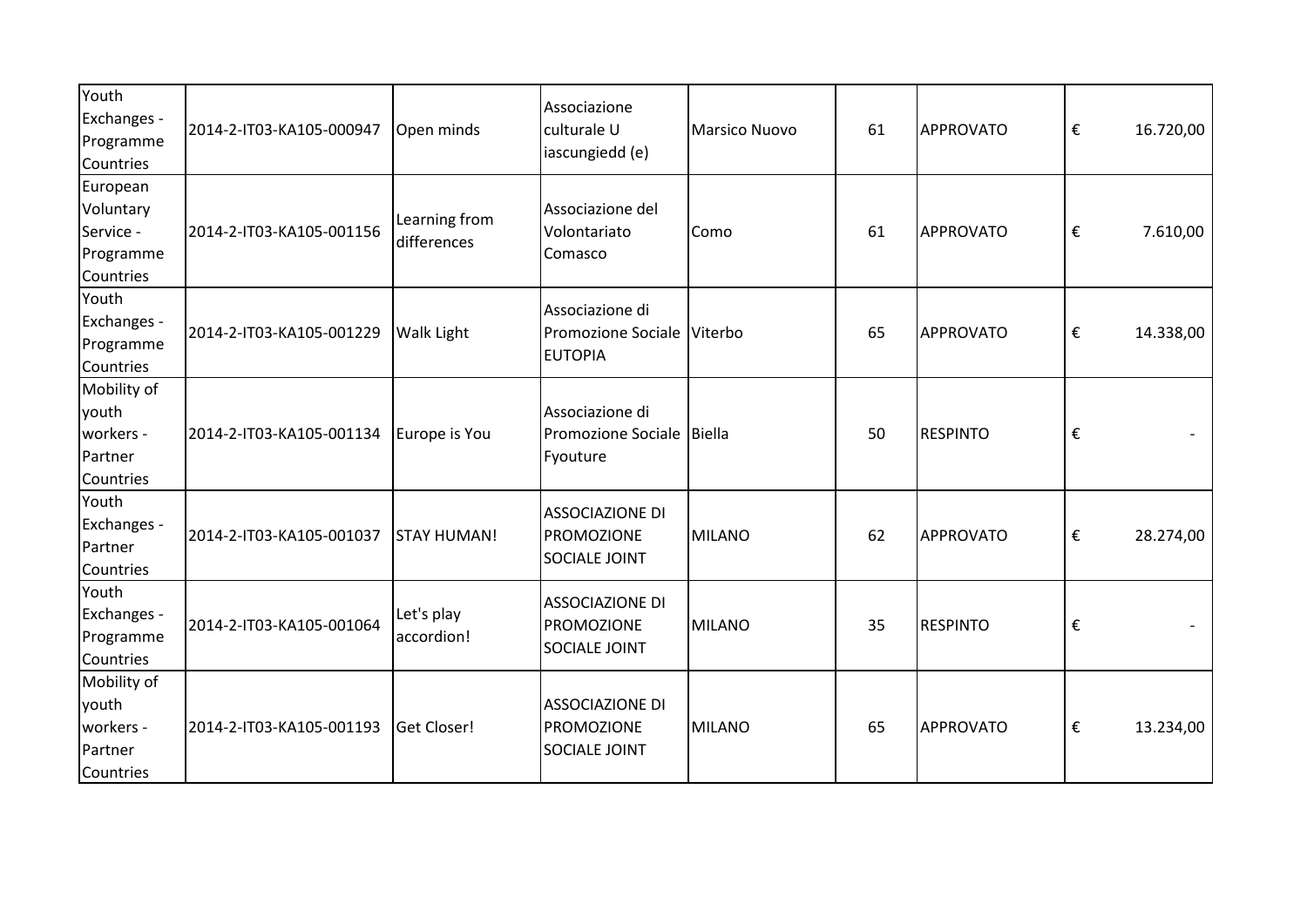| Mobility of<br>youth<br>workers -<br>Programme<br>Countries | 2014-2-IT03-KA105-001220 | <b>SVE - SHARING</b><br>VOLUNTEERISM'S<br><b>EXPERIENCES!</b> | <b>ASSOCIAZIONE DI</b><br><b>PROMOZIONE</b><br><b>SOCIALE JOINT</b>                                     | MILANO           | 62          | APPROVATO       | €                       | 12.237,00 |
|-------------------------------------------------------------|--------------------------|---------------------------------------------------------------|---------------------------------------------------------------------------------------------------------|------------------|-------------|-----------------|-------------------------|-----------|
| European<br>Voluntary<br>Service -<br>Partner<br>Countries  | 2014-2-IT03-KA105-001223 | Celissimo                                                     | <b>ASSOCIAZIONE DI</b><br>PROMOZIONE<br><b>SOCIALE JOINT</b>                                            | MILANO           | 62          | APPROVATO       | €                       | 15.585,00 |
| Youth<br>Exchanges -<br>Programme<br>Countries              | 2014-2-IT03-KA105-000962 | <b>Team Work</b><br>Experience                                | Associazione di<br>promozione<br>turistica e sociale In<br>Tour                                         | Vibo Valentia    | 62          | APPROVATO       | €                       | 10.262,00 |
| Mobility of<br>youth<br>workers -<br>Partner<br>Countries   | 2014-2-IT03-KA105-001162 | Yalla for Gender<br>Equality                                  | Associazione di<br><b>Volontariato New</b><br>Deal                                                      | Reggio Calabria  | $\mathbf 0$ | <b>RESPINTO</b> | €                       |           |
| Youth<br>Exchanges -<br>Partner<br>Countries                | 2014-2-IT03-KA105-000957 | " FOOD CULTURE -<br>Let's CREATE<br><b>TOGETHER</b> "         | <b>ASSOCIAZIONE</b><br><b>DISTRETTO DEL</b><br><b>DESIGN</b>                                            | <b>ARPINO-FR</b> | 63          | APPROVATO       | €                       | 8.040,00  |
| Youth<br>Exchanges -<br>Partner<br>Countries                | 2014-2-IT03-KA105-001026 | <b>DESIGN YOUR</b><br><b>BUSINESS</b>                         | Associazione<br>Energie Unite per la<br>Ricerca l'Educazione Viterbo<br>la Cultura e l'Arte<br>(EURECA) |                  | 47          | <b>RESPINTO</b> | $\boldsymbol{\epsilon}$ |           |
| Youth<br>Exchanges -<br>Partner<br>Countries                | 2014-2-IT03-KA105-001131 | Punto a Capo                                                  | Associazione<br>Faremondi                                                                               | Palermo          | $\mathbf 0$ | <b>RESPINTO</b> | €                       |           |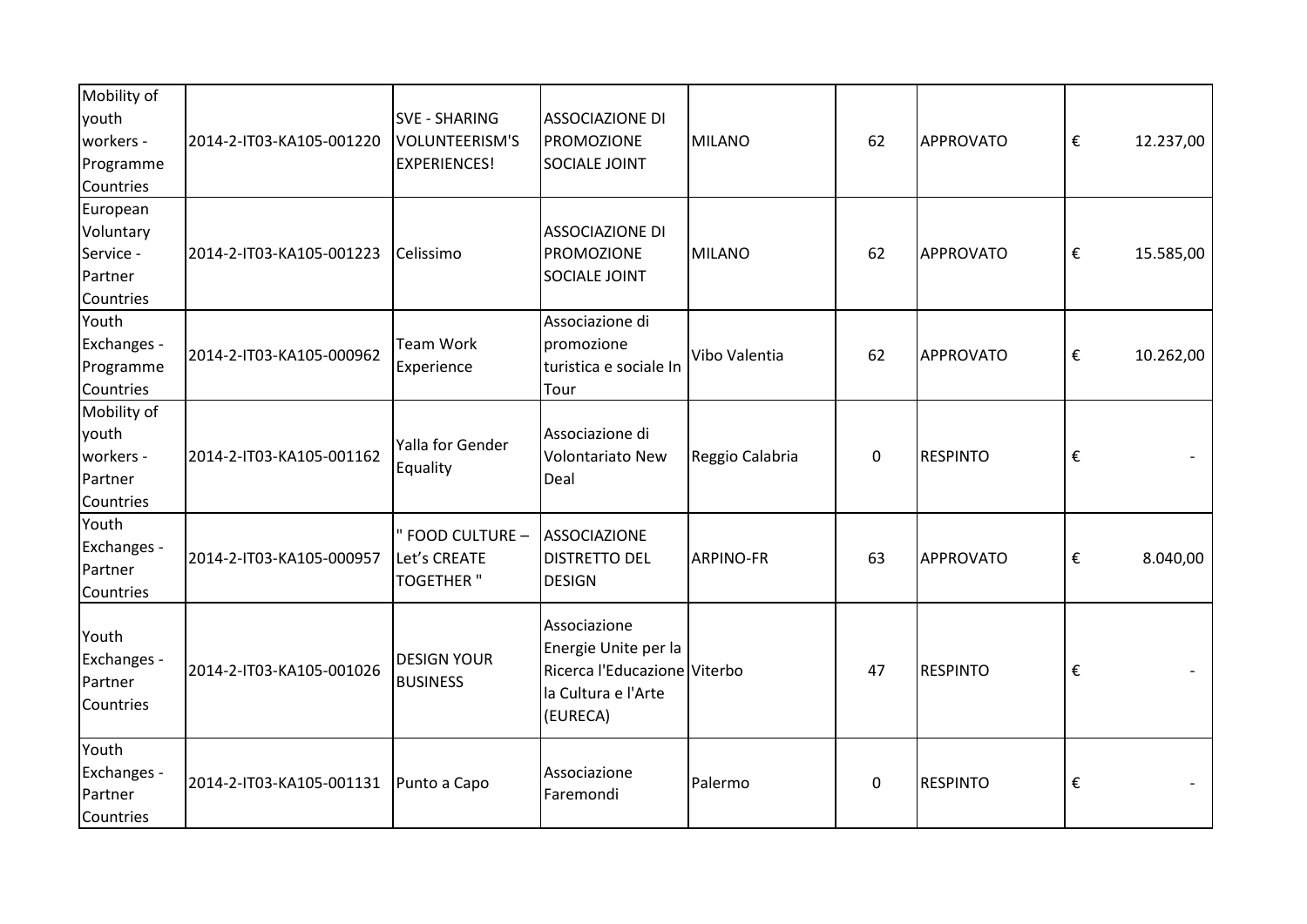| Mobility of |                          |                                |                       |         |    |                                                                           |   |           |
|-------------|--------------------------|--------------------------------|-----------------------|---------|----|---------------------------------------------------------------------------|---|-----------|
| youth       |                          |                                | Associazione Giosef - |         |    |                                                                           |   |           |
| workers -   | 2014-2-IT03-KA105-001068 | Treed Life                     | Giovani Senza         | Caserta | 70 | APPROVATO                                                                 | € | 32.555,00 |
| Programme   |                          |                                | Frontiere             |         |    |                                                                           |   |           |
| Countries   |                          |                                |                       |         |    |                                                                           |   |           |
| Mobility of |                          |                                |                       |         |    |                                                                           |   |           |
| youth       |                          |                                | Associazione          |         |    |                                                                           |   |           |
| workers -   | 2014-2-IT03-KA105-001230 | Livinclusion                   | GIOSEF-UNITO          | Torino  | 60 |                                                                           | € | 36.960,00 |
| Programme   |                          |                                |                       |         |    |                                                                           |   |           |
| Countries   |                          |                                |                       |         |    |                                                                           |   |           |
| Youth       |                          |                                |                       |         |    |                                                                           |   |           |
| Exchanges - | 2014-2-IT03-KA105-001243 | LGBTQI@University Associazione |                       | Torino  | 53 |                                                                           |   |           |
| Programme   |                          | International                  | GIOSEF-UNITO          |         |    |                                                                           |   |           |
| Countries   |                          |                                |                       |         |    |                                                                           |   |           |
| European    |                          |                                |                       |         |    |                                                                           |   |           |
| Voluntary   |                          |                                |                       |         |    |                                                                           |   |           |
| Service -   |                          | Boosting a Real                |                       |         |    |                                                                           |   |           |
| Partner     |                          | Inclusion through              |                       |         |    |                                                                           |   |           |
| Countries;  |                          | the Development of             | Associazione InCo -   |         |    |                                                                           |   |           |
| European    | 2014-2-IT03-KA105-001211 | inter-Generational             | Interculturalità &    | Trento  | 63 |                                                                           |   | 45.575,00 |
| Voluntary   |                          | and cultural                   | Comunicazione         |         |    | APPROVATO<br>$\boldsymbol{\epsilon}$<br><b>RESPINTO</b><br>€<br>APPROVATO |   |           |
| Service -   |                          | Exchange                       |                       |         |    |                                                                           |   |           |
| Programme   |                          |                                |                       |         |    |                                                                           |   |           |
| Countries   |                          |                                |                       |         |    |                                                                           |   |           |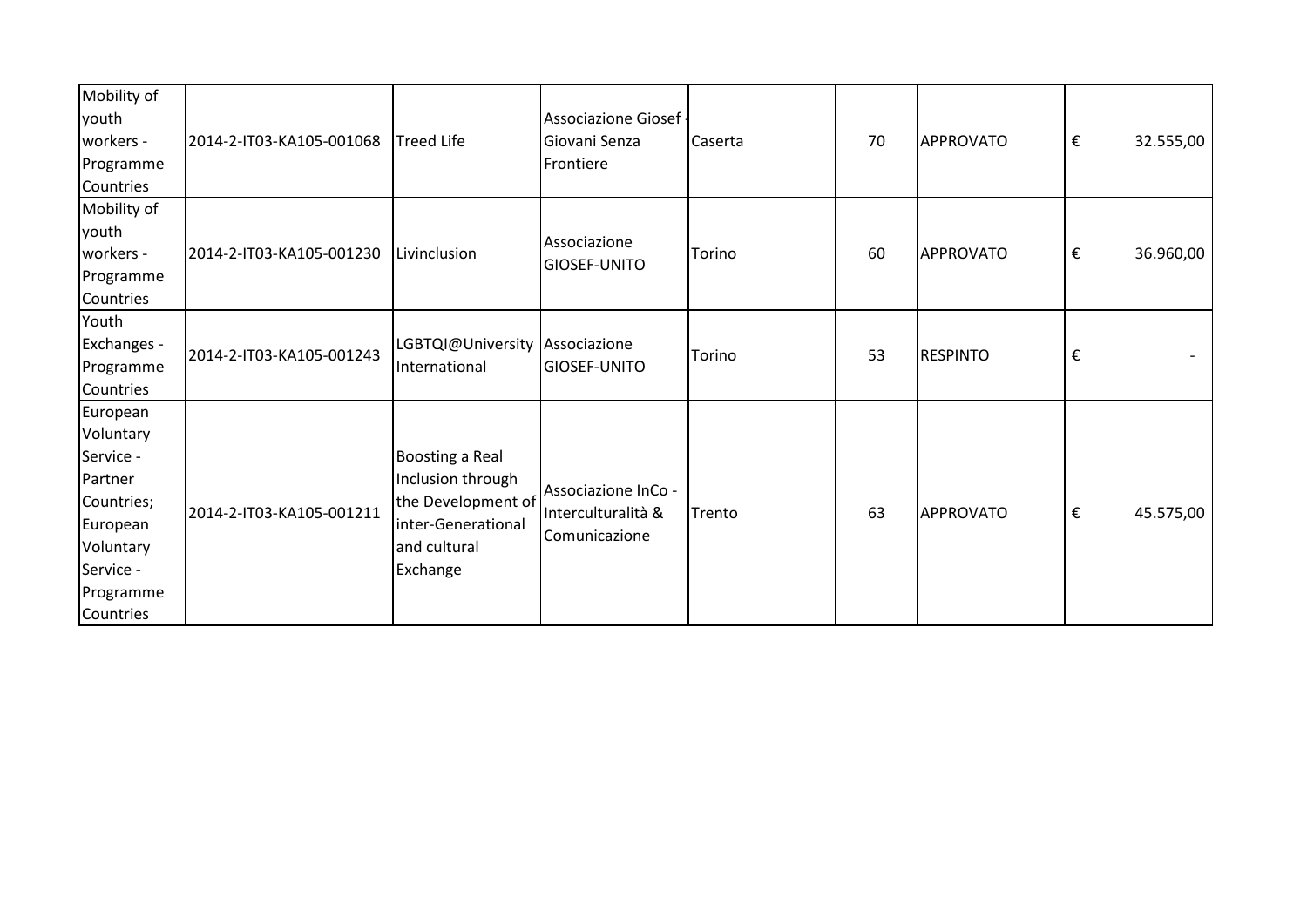| European<br>Voluntary<br>Service -<br>Partner<br>Countries;<br>European | 2014-2-IT03-KA105-001237 | Weaving<br>Interrelations to<br>Develop<br><i>intercultural</i>                                       | Associazione InCo -<br>Interculturalità &                                                    | Trento            | 70 | APPROVATO       | €<br>35.525,00 |  |
|-------------------------------------------------------------------------|--------------------------|-------------------------------------------------------------------------------------------------------|----------------------------------------------------------------------------------------------|-------------------|----|-----------------|----------------|--|
| Voluntary<br>Service -<br>Programme<br>Countries                        |                          | Education and self-<br>Realization                                                                    | Comunicazione                                                                                |                   |    |                 |                |  |
| Youth<br>Exchanges -<br>Programme<br>Countries                          | 2014-2-IT03-KA105-000961 | "Music against the<br>drugs"                                                                          | Associazione<br>Insieme Onlus                                                                | Potenza           | 48 | <b>RESPINTO</b> | €              |  |
| Mobility of<br>youth<br>workers -<br>Programme<br>Countries             | 2014-2-IT03-KA105-001043 | Youth Workers<br>Exchange "Theater<br>for Inclusion"                                                  | Associazione<br><b>INSPIRE</b><br>Associazione per l<br>Integrazione Sociale<br>tra i Popoli | Misterbianco (CT) | 49 | <b>RESPINTO</b> | €              |  |
| Youth<br>Exchanges -<br>Programme<br>Countries                          | 2014-2-IT03-KA105-001222 | The Climate Change Associazione<br>Challenge                                                          | Interculturale NUR                                                                           | Cagliari          | 70 | APPROVATO       | €<br>11.940,00 |  |
| Youth<br>Exchanges -<br>Partner<br>Countries                            | 2014-2-IT03-KA105-001096 | Gender Evolution in Associazione<br>Euro Mediterranean Italiana<br>Spaces: siamo<br>Diversi ma Uguali | Cooperazione<br>Europa Mondo                                                                 | Rome              | 52 | <b>RESPINTO</b> | €              |  |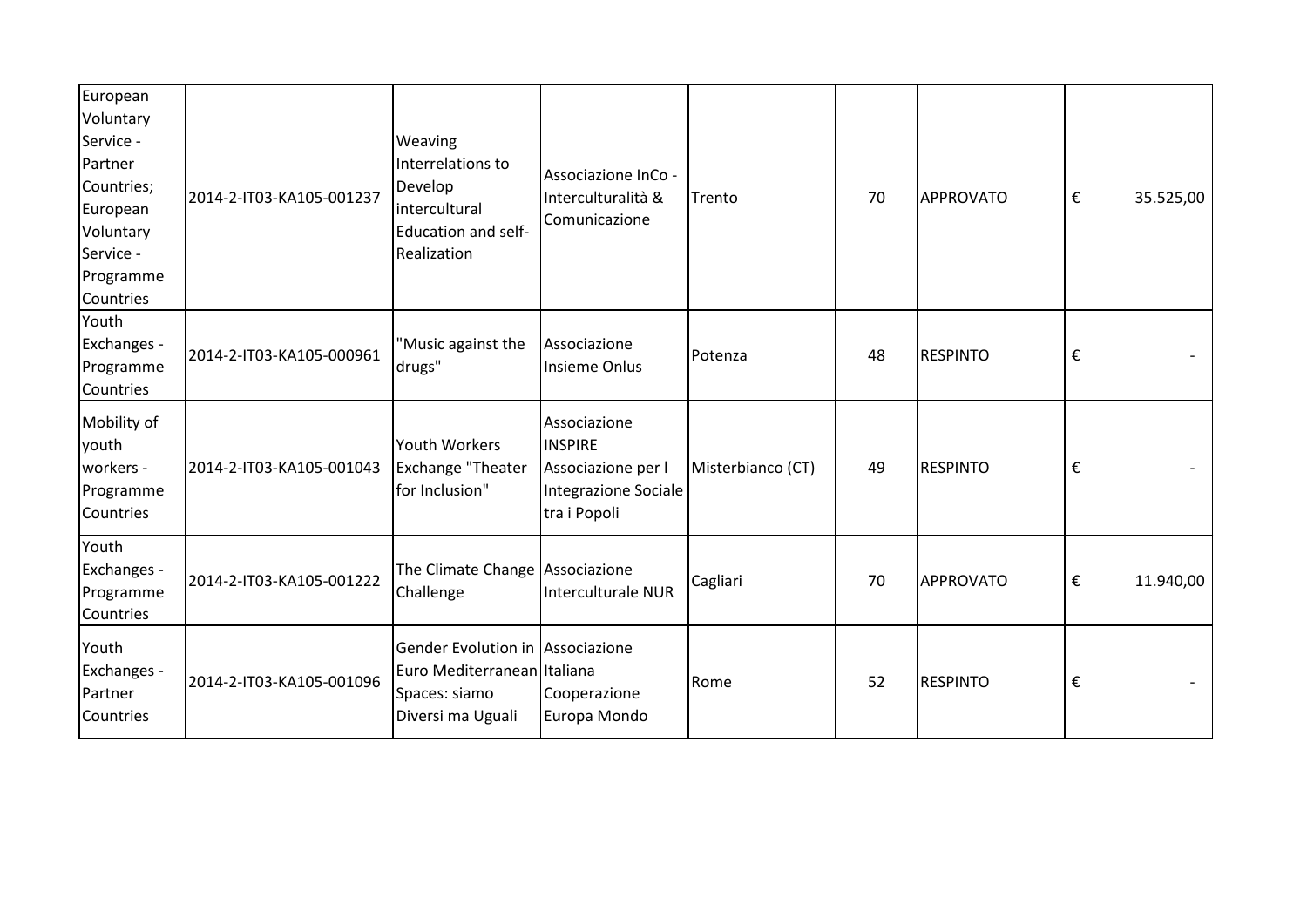| Youth<br>Exchanges -<br>Programme<br>Countries                                                                 | 2014-2-IT03-KA105-001262 | "Benvenuti al Sud"<br>Cibo e cultura:<br>incontro tra Spagna<br>e Italia | <b>ASSOCIAZIONE</b><br><b>ITALIANA CULTURA</b><br><b>UMANISTICA -</b><br><b>ASICU</b> | Salerno            | 48           | <b>RESPINTO</b> | €                       |           |
|----------------------------------------------------------------------------------------------------------------|--------------------------|--------------------------------------------------------------------------|---------------------------------------------------------------------------------------|--------------------|--------------|-----------------|-------------------------|-----------|
| Mobility of<br>youth<br>workers -<br>Programme<br>Countries;<br>Youth<br>Exchanges -<br>Programme<br>Countries | 2014-2-IT03-KA105-001009 | Social<br>Entrepreneurship<br>bEyond DisabilitieS                        | Associazione<br>Italiana Persone<br>Down Onlus Pisa                                   | Pisa               | 46           | <b>RESPINTO</b> | €                       |           |
| Youth<br>Exchanges -<br>Partner<br>Countries                                                                   | 2014-2-IT03-KA105-001030 | <b>Green Mind</b><br>Xperience                                           | Associazione La<br>Stazione                                                           | San Miniato        | 38           | <b>RESPINTO</b> | $\boldsymbol{\epsilon}$ |           |
| Youth<br>Exchanges -<br>Partner<br>Countries                                                                   | 2014-2-IT03-KA105-001234 | Art In (E)Motion:<br>Youth for European<br>Heritage                      | Associazione Liberi<br>Artigiani                                                      | Poggio Catino (RI) | 40           | <b>RESPINTO</b> | €                       |           |
| Mobility of<br>youth<br>workers -<br>Partner<br>Countries                                                      | 2014-2-IT03-KA105-001195 | <b>UNVEILING STORIES</b><br>Youth Work Against<br>Racism                 | <b>ASSOCIAZIONE</b><br>LUNARIA                                                        | <b>ROMA</b>        | 72           | APPROVATO       | €                       | 24.795,00 |
| Youth<br>Exchanges -<br>Programme<br>Countries                                                                 | 2014-2-IT03-KA105-001264 | Acting 4 inclusion                                                       | Associazione<br>Mosaico                                                               | Napoli             | $\mathbf{0}$ | <b>RESPINTO</b> | €                       |           |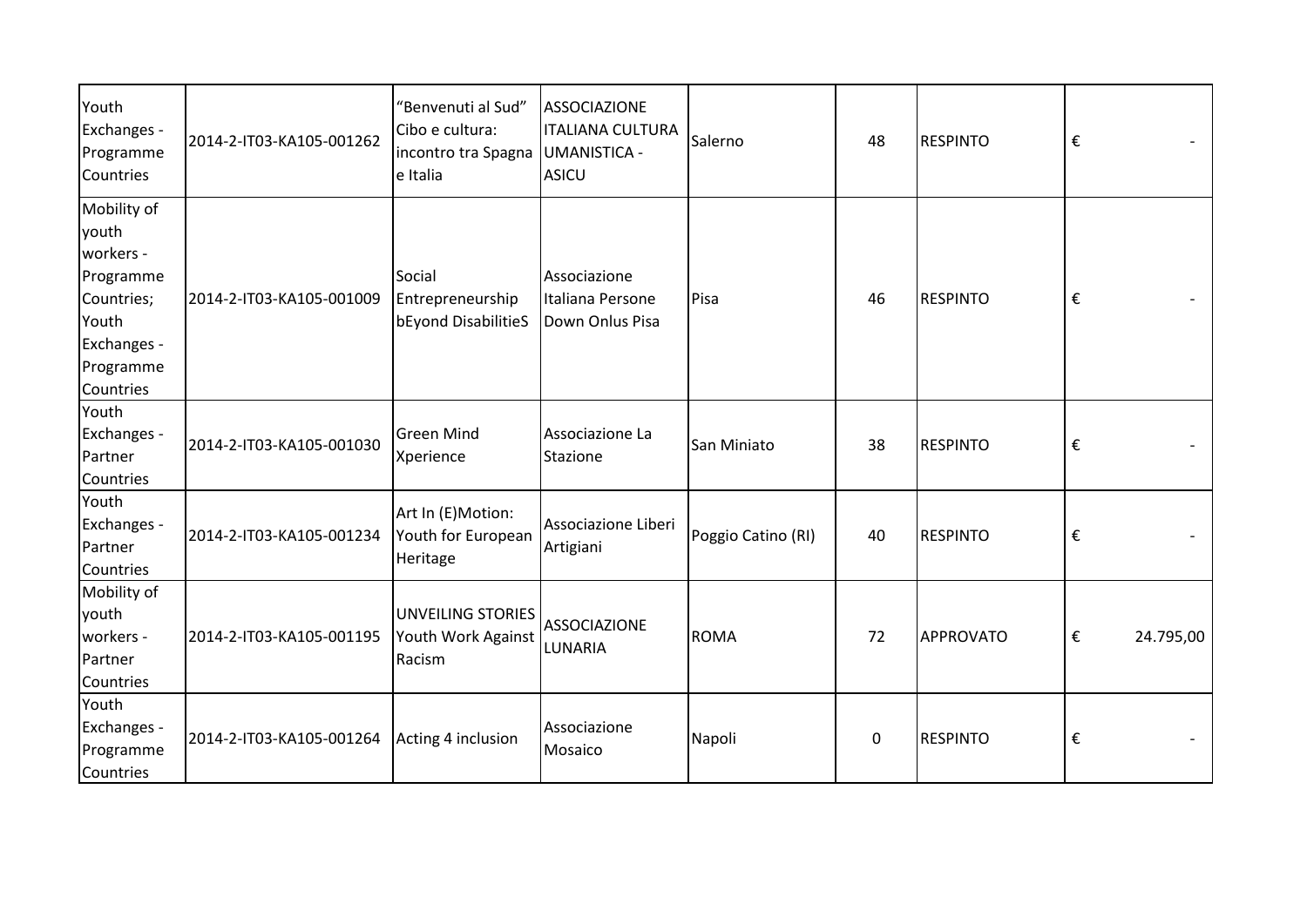| Youth<br>Exchanges -<br>Programme<br>Countries               | 2014-2-IT03-KA105-001065 | L'Europa sul<br>pentagramma!                                                                | Associazione<br>Musicale S.Cecilia -<br><b>Banda musicale</b><br>S.Cecilia       | Villacidro | 61 | APPROVATO        | €                       | 17.908,00 |
|--------------------------------------------------------------|--------------------------|---------------------------------------------------------------------------------------------|----------------------------------------------------------------------------------|------------|----|------------------|-------------------------|-----------|
| European<br>Voluntary<br>Service -<br>Programme<br>Countries | 2014-2-IT03-KA105-001004 | Move For Social<br>Inclusion                                                                | Associazione per la<br>Formazione, gli<br>Scambi e le Attività<br>Interculturali | Rome       | 68 | APPROVATO        | $\boldsymbol{\epsilon}$ | 20.400,00 |
| Youth<br>Exchanges -<br>Programme<br>Countries               | 2014-2-IT03-KA105-000985 | Il futuro<br>nell'ambiente                                                                  | Associazione Pro<br>Loco di Tito "Gli<br>antichi portali"                        | Tito       | 47 | <b>RESPINTO</b>  | €                       |           |
| Mobility of<br>youth<br>workers -<br>Partner<br>Countries    | 2014-2-IT03-KA105-001042 | Live the other,<br>experience<br>yourself!                                                  | Associazione<br>Rondine Cittadella<br>della Pace onlus                           | Arezzo     | 64 | <b>APPROVATO</b> | $\boldsymbol{\epsilon}$ | 24.114,00 |
| European<br>Voluntary<br>Service -<br>Programme<br>Countries | 2014-2-IT03-KA105-001161 | <b>VOLUNTEERS ON</b><br>THE MOVE                                                            | <b>Associazione Servizi</b><br>per il volontariato<br>Modena                     | Modena     | 62 | APPROVATO        | €                       | 13.900,00 |
| Youth<br>Exchanges -<br>Programme<br>Countries               | 2014-2-IT03-KA105-001099 | <b>Art for Social</b><br>Inclusion: Energize<br>Europe through<br>Positive<br>Participation | Associazione TDM<br>2000                                                         | Cagliari   | 67 | APPROVATO        | €                       | 24.177,00 |
| Mobility of<br>youth<br>workers -<br>Programme<br>Countries  | 2014-2-IT03-KA105-001273 | Volunteering<br>towards new<br>horizons                                                     | <b>Associazione TDM</b><br>2000                                                  | Cagliari   | 50 | <b>RESPINTO</b>  | €                       |           |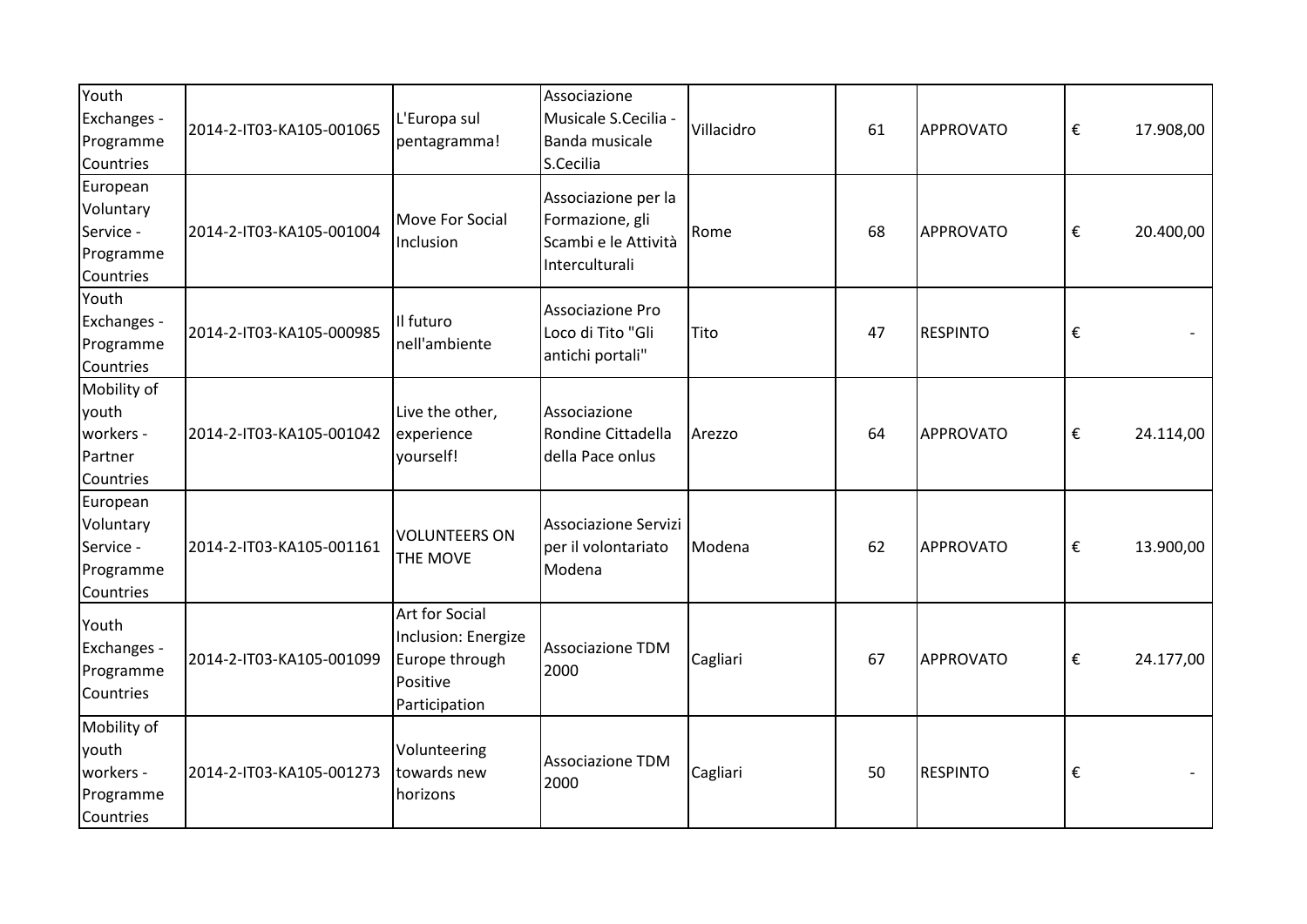| Mobility of |                          |                         |                          |             |    |                  |                         |           |
|-------------|--------------------------|-------------------------|--------------------------|-------------|----|------------------|-------------------------|-----------|
| youth       |                          |                         |                          |             |    |                  |                         |           |
| workers -   |                          |                         |                          |             |    |                  |                         |           |
| Partner     |                          | <b>CreaCtive</b>        | Associazione             |             |    |                  |                         |           |
| Countries;  | 2014-2-IT03-KA105-001221 | Enterprises-            | Trentino con i           | Trento      | 62 | APPROVATO        | $\boldsymbol{\epsilon}$ | 33.565,00 |
| Youth       |                          | You(th) ca do it!       | <b>Balcani</b>           |             |    |                  |                         |           |
| Exchanges - |                          |                         |                          |             |    |                  |                         |           |
| Partner     |                          |                         |                          |             |    |                  |                         |           |
| Countries   |                          |                         |                          |             |    |                  |                         |           |
| Mobility of |                          |                         |                          |             |    |                  |                         |           |
| youth       |                          | Youth and Effective     |                          |             |    |                  |                         |           |
| workers -   | 2014-2-IT03-KA105-001038 |                         | Associazione             | Palermo     | 46 | <b>RESPINTO</b>  | €                       |           |
| Partner     |                          | Spreding                | Uniamoci Onlus           |             |    |                  |                         |           |
| Countries   |                          |                         |                          |             |    |                  |                         |           |
| Youth       |                          |                         |                          |             |    |                  |                         |           |
| Exchanges - | 2014-2-IT03-KA105-001241 |                         | Associazione             | Palermo     | 61 |                  |                         |           |
| Partner     |                          | 321 Action!             | Uniamoci Onlus           |             |    | APPROVATO        | €                       | 18.288,00 |
| Countries   |                          |                         |                          |             |    |                  |                         |           |
| European    |                          |                         | Associazione Virtus      |             |    |                  |                         |           |
| Voluntary   |                          |                         | Italia Onlus             |             |    |                  |                         |           |
| Service -   | 2014-2-IT03-KA105-001186 | The chronicles of       | Consorzio di             | <b>ROMA</b> | 66 | APPROVATO        | €                       | 36.475,00 |
| Programme   |                          | Narni                   |                          |             |    |                  |                         |           |
| Countries   |                          |                         | Solidarietà Sociale      |             |    |                  |                         |           |
| European    |                          |                         |                          |             |    |                  |                         |           |
| Voluntary   |                          |                         | Associazione             |             |    |                  |                         |           |
| Service -   | 2014-2-IT03-KA105-001046 | <b>Building bridges</b> | <b>Volontarius Onlus</b> | Bolzano     | 67 | APPROVATO        | €                       | 26.242,00 |
| Programme   |                          |                         |                          |             |    |                  |                         |           |
| Countries   |                          |                         |                          |             |    |                  |                         |           |
| Youth       |                          |                         | <b>AURIVE SOCIETA'</b>   |             |    |                  |                         |           |
| Exchanges - | 2014-2-IT03-KA105-001227 | A fairy Europe          | <b>COOPERATIVA</b>       | NOVARA      | 65 | <b>APPROVATO</b> | €                       | 15.472,00 |
| Programme   |                          |                         | <b>SOCIALE</b>           |             |    |                  |                         |           |
| Countries   |                          |                         |                          |             |    |                  |                         |           |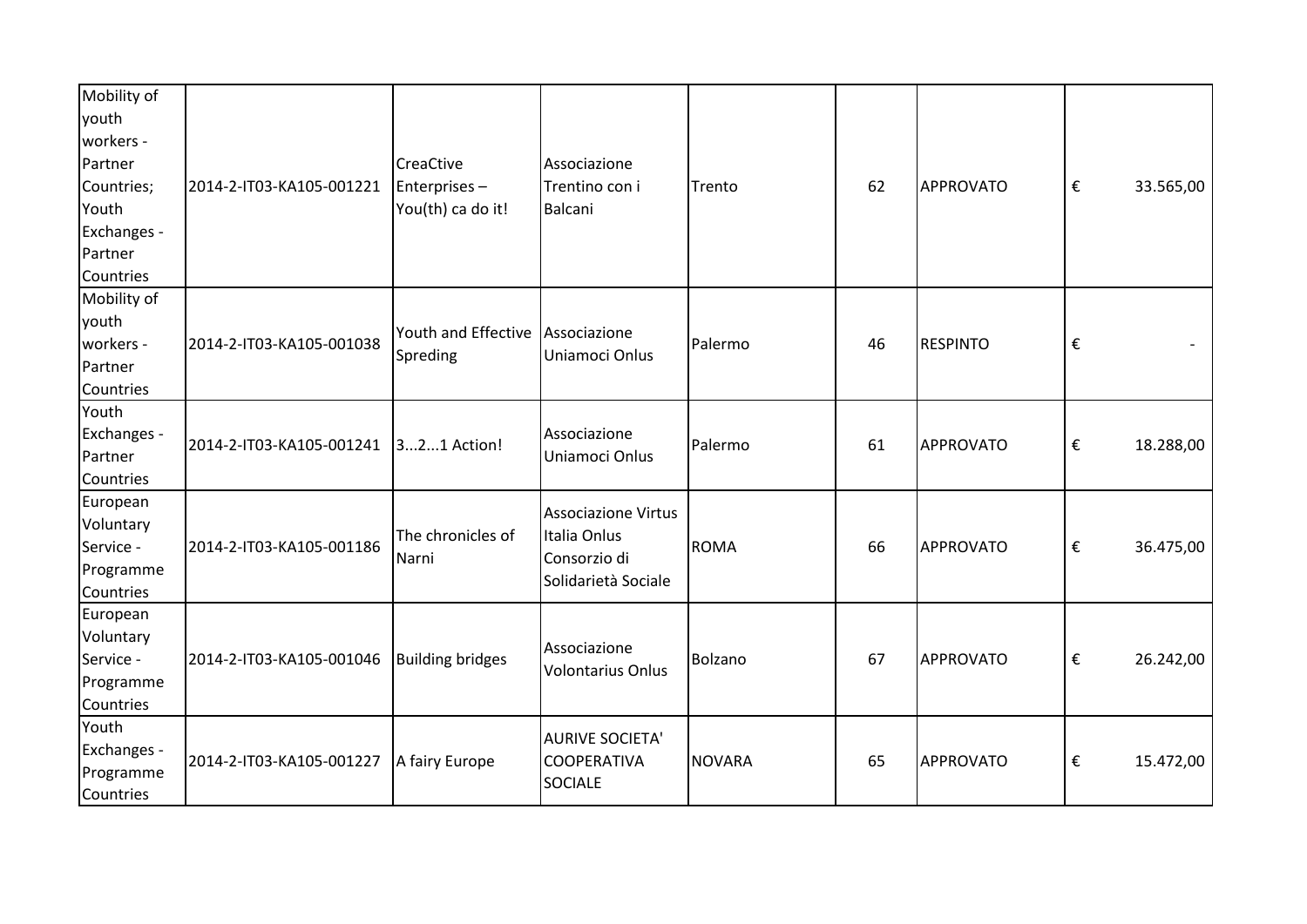| Mobility of<br>youth<br>workers -<br>Programme<br>Countries  | 2014-2-IT03-KA105-001128 | ON THE WAVE                         | Banda Larga<br>Associazione<br>Culturale                                 | Torino | 34 | <b>RESPINTO</b>  | $\boldsymbol{\epsilon}$ |           |
|--------------------------------------------------------------|--------------------------|-------------------------------------|--------------------------------------------------------------------------|--------|----|------------------|-------------------------|-----------|
| Mobility of<br>youth<br>workers -<br>Partner<br>Countries    | 2014-2-IT03-KA105-001129 | "MEET ON MEDIA"                     | Banda Larga<br>Associazione<br>Culturale                                 | Torino | 37 | <b>RESPINTO</b>  | €                       |           |
| Youth<br>Exchanges -<br>Partner<br>Countries                 | 2014-2-IT03-KA105-001082 | The Best Years<br>R(ight)-Evolution | <b>Bast Hard</b>                                                         | Acerra | 63 | APPROVATO        | €                       | 16.980,00 |
| European<br>Voluntary<br>Service -<br>Partner<br>Countries   | 2014-2-IT03-KA105-001165 | Giovani plus                        | Cantiere Giovani<br>Cooperativa Sociale   Frattamaggiore<br><b>ONLUS</b> |        | 61 | <b>APPROVATO</b> | €                       | 30.000,00 |
| Mobility of<br>youth<br>workers -<br>Partner<br>Countries    | 2014-2-IT03-KA105-001184 | <b>Gender Matters</b>               | Cantiere Giovani<br>Cooperativa Sociale Frattamaggiore<br><b>ONLUS</b>   |        | 44 | <b>RESPINTO</b>  | €                       |           |
| European<br>Voluntary<br>Service -<br>Programme<br>Countries | 2014-2-IT03-KA105-001151 | The Rose of<br>Solidarity           | Cemea del<br>Mezzogiorno                                                 | Rome   | 77 | APPROVATO        | €                       | 13.900,00 |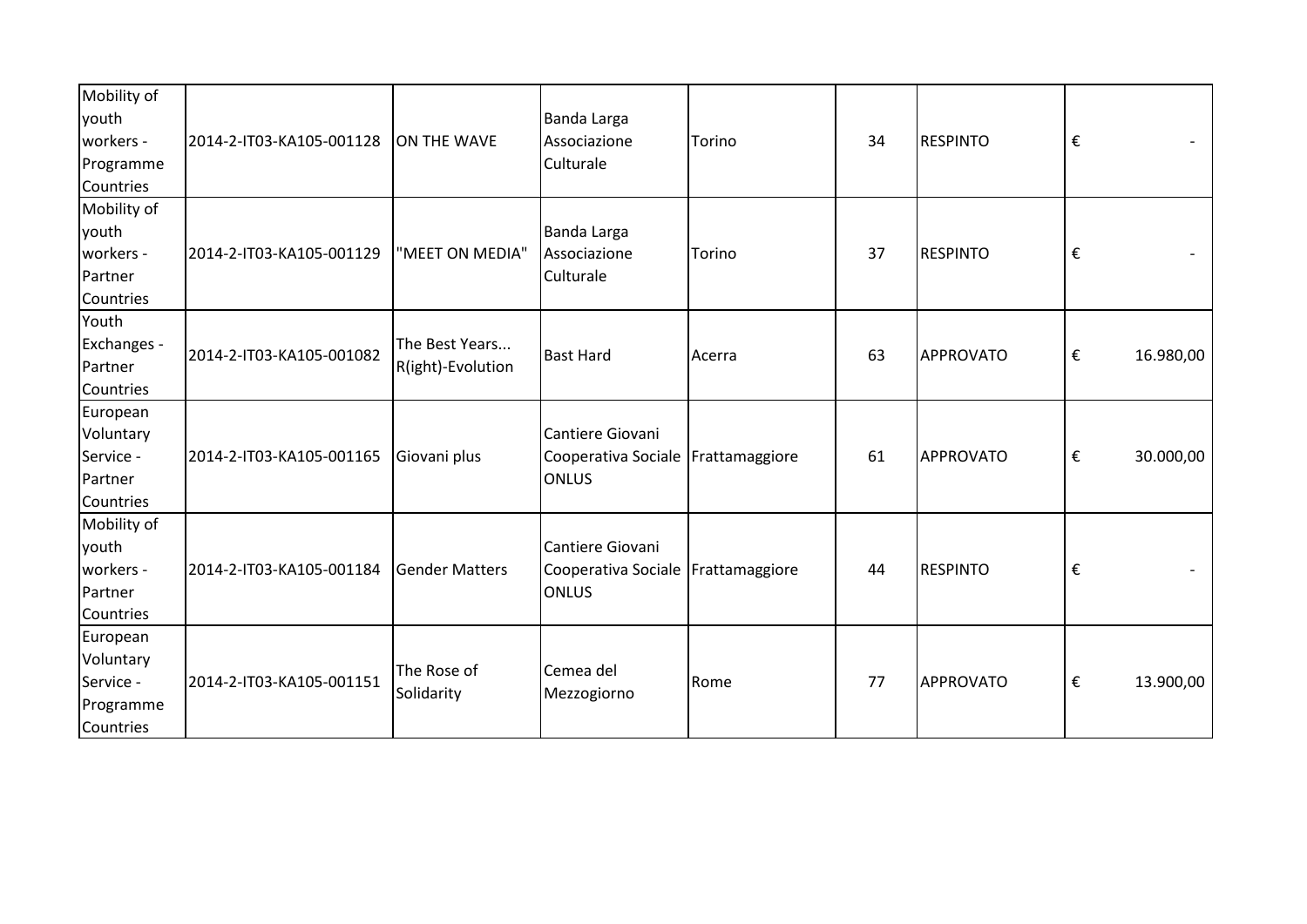| Mobility of<br>youth<br>workers -<br>Partner<br>Countries    | 2014-2-IT03-KA105-000946 | YouthPass plus<br>Curriculum Vitae as<br><b>Erasmus Plus</b><br>Employability          | <b>CENTRO SERVIZI</b><br><b>PERIL</b><br><b>VOLONTARIATO DI</b><br><b>CAPITANATA</b> | Foggia | 64          | APPROVATO       | €                       | 19.786,00 |
|--------------------------------------------------------------|--------------------------|----------------------------------------------------------------------------------------|--------------------------------------------------------------------------------------|--------|-------------|-----------------|-------------------------|-----------|
| European<br>Voluntary<br>Service -<br>Programme<br>Countries | 2014-2-IT03-KA105-001001 | VALUES -<br>Volunteering<br>Activities Leading to<br>a European Union<br>of Solidarity | Centro Solidarietà<br>Incontro Ascolto e<br>Prima Accoglienza<br><b>ONLUS</b>        | Chieti | 73          | APPROVATO       | €                       | 14.955,00 |
| European<br>Voluntary<br>Service -<br>Programme<br>Countries | 2014-2-IT03-KA105-001217 | <b>YOUTH AND CARE</b>                                                                  | CESVOV Centro di<br>Servizi per il<br>Volontariato della<br>provincia di Varese      | Varese | 70          | APPROVATO       | $\boldsymbol{\epsilon}$ | 15.200,00 |
| Youth<br>Exchanges -<br>Programme<br>Countries               | 2014-2-IT03-KA105-000949 | Imprenditorialità in<br>Movimento per<br>Giovani con Origine<br>Migratoria             | Circolo Culturale<br>Africa                                                          | Ancona | $\mathbf 0$ | <b>RESPINTO</b> | €                       |           |
| Youth<br>Exchanges -<br>Programme<br>Countries               | 2014-2-IT03-KA105-000950 | Imprenditorialità in<br>Movimento per<br>Giovani con Origine<br>Migratoria             | Circolo Culturale<br>Africa                                                          | Ancona | $\mathbf 0$ | <b>RESPINTO</b> | €                       |           |
| Youth<br>Exchanges -<br>Programme<br>Countries               | 2014-2-IT03-KA105-001000 | Imprenditorialità in<br>Movimento per<br>Giovani con Origine<br>Migratoria             | Circolo Culturale<br>Africa                                                          | Ancona | 0           | <b>RESPINTO</b> | €                       |           |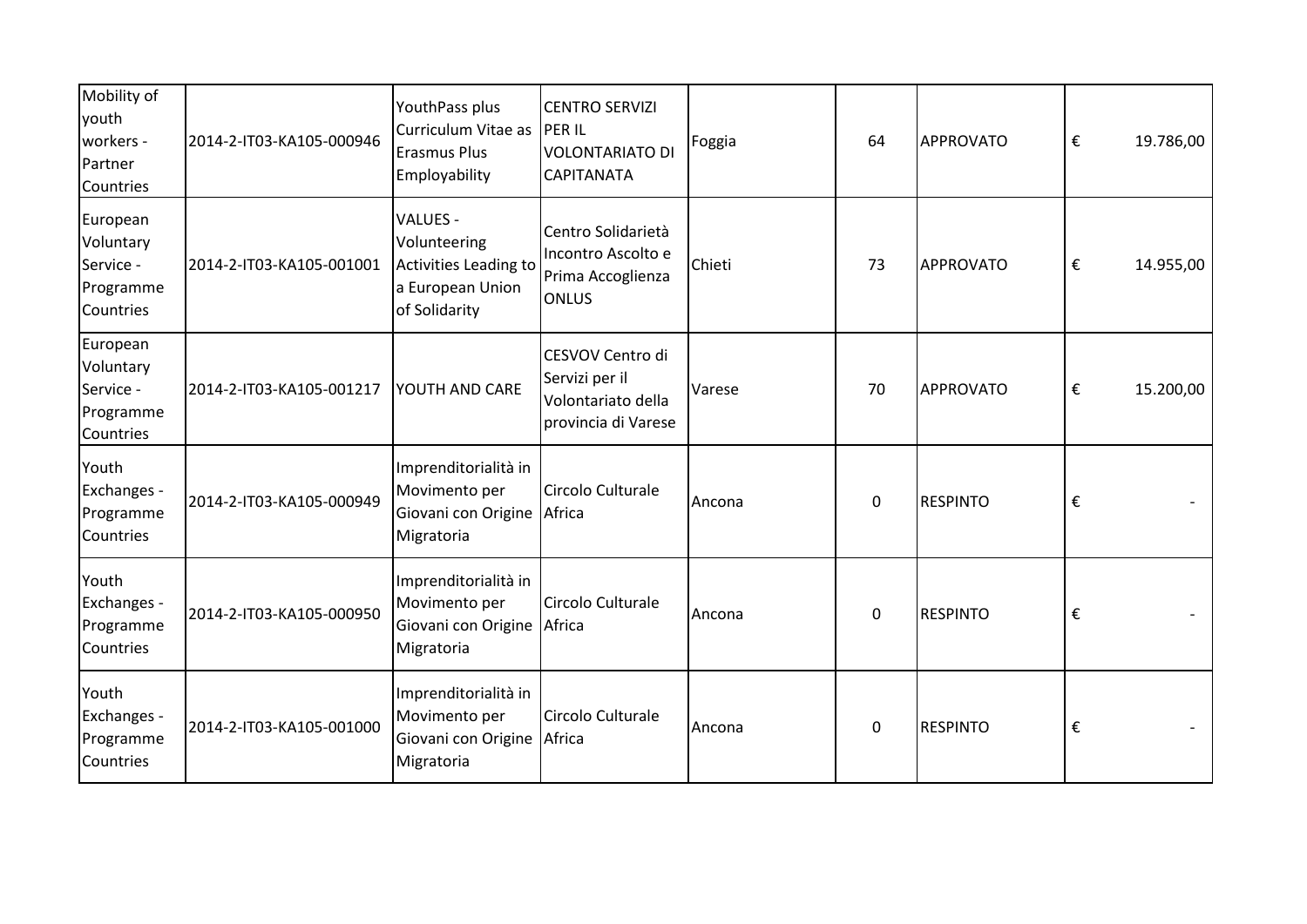| Youth<br>Exchanges -<br>Programme<br>Countries            | 2014-2-IT03-KA105-001216 | Imprenditorialità in<br>Movimento per<br>Giovani con Origine<br>Migratoria | Circolo Culturale<br>Africa                         | Ancona                        | 0  | <b>RESPINTO</b> | €                       |
|-----------------------------------------------------------|--------------------------|----------------------------------------------------------------------------|-----------------------------------------------------|-------------------------------|----|-----------------|-------------------------|
| Youth<br>Exchanges -<br>Programme<br>Countries            | 2014-2-IT03-KA105-001054 | <b>THEATRE AND</b><br><b>CREATIVITY FOR</b><br><b>CHANGE</b>               | Circolo fenalc l'idea Urbino                        |                               | 0  | <b>RESPINTO</b> | €                       |
| Youth<br>Exchanges -<br>Programme<br>Countries            | 2014-2-IT03-KA105-001055 | <b>THEATRE AND</b><br><b>CREATIVITY FOR</b><br><b>CHANGE</b>               | Circolo fenalc l'idea Urbino                        |                               | 0  | <b>RESPINTO</b> | €                       |
| Youth<br>Exchanges -<br>Programme<br>Countries            | 2014-2-IT03-KA105-001174 | RAINBOW                                                                    | Circolo Musicale<br>Banda "I Leoncini<br>d'Abruzzo" | Pescina                       | 38 | <b>RESPINTO</b> | $\boldsymbol{\epsilon}$ |
| Youth<br>Exchanges -<br>Partner<br>Countries              | 2014-2-IT03-KA105-000955 | Europe: No Place<br>For Commonplaces                                       | Civiltà 2.0 Onlus                                   | San Felice a<br>Cancello (CE) | 45 | <b>RESPINTO</b> | €                       |
| Youth<br>Exchanges -<br>Programme<br>Countries            | 2014-2-IT03-KA105-000972 | Musica oltre le<br>barriere                                                | Club dance folk<br>"Miss '48                        | Ruoti (PZ)                    | 62 | APPROVATO       | €<br>19.184,00          |
| Mobility of<br>youth<br>workers -<br>Partner<br>Countries | 2014-2-IT03-KA105-001249 | <b>BCC</b> - Become<br>Creative Creator!                                   | Coges Società<br>Cooperativa Sociale                | Venezia                       | 47 | <b>RESPINTO</b> | €                       |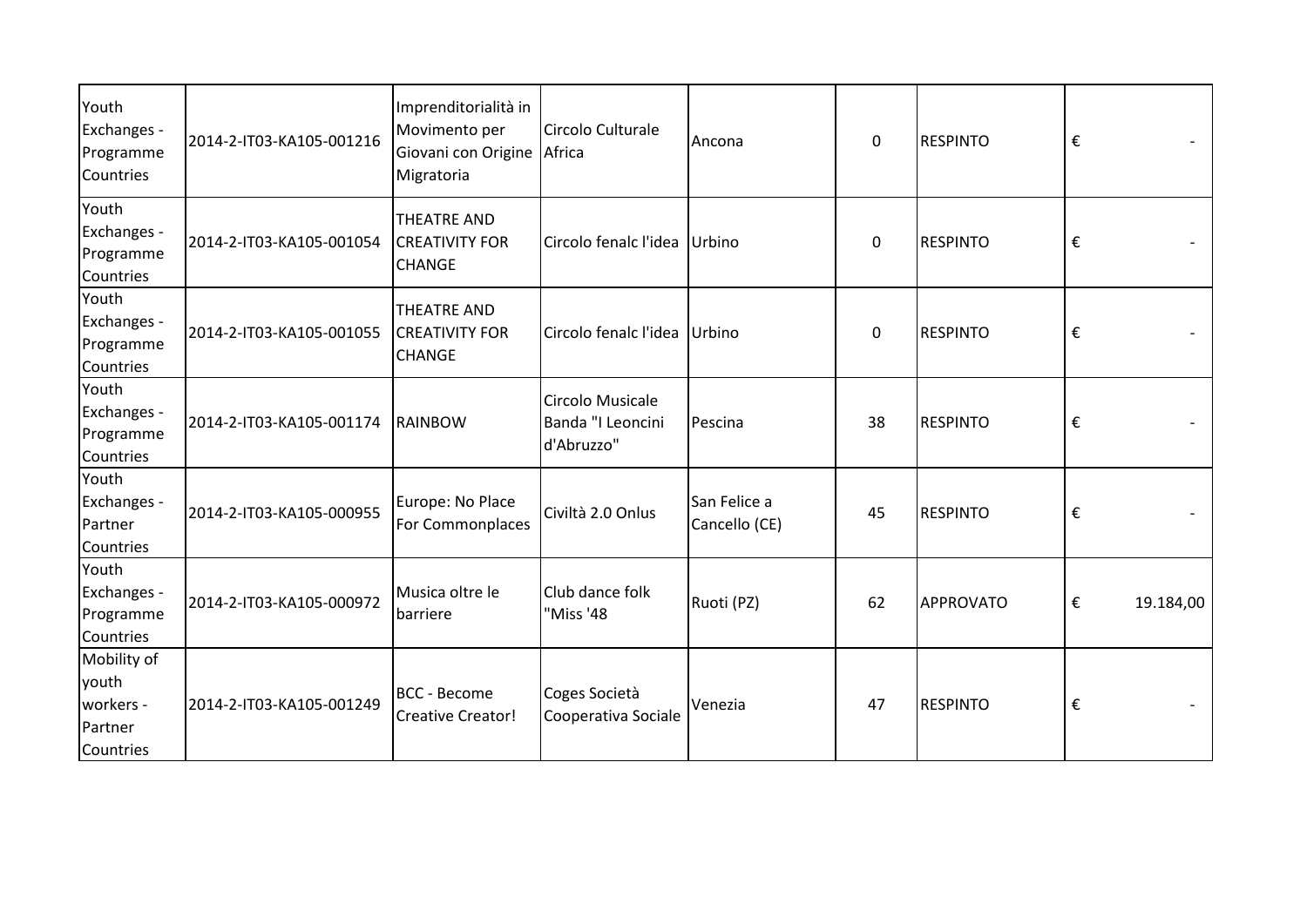| Youth<br>Exchanges -<br>Partner<br>Countries                                                                   | 2014-2-IT03-KA105-001201 | Mediterranean<br>RC/RC Youth<br>Training on<br>Migration                  | Comitato Regionale<br>C.R.I. Sicilia | Palermo                      | 20 | <b>RESPINTO</b> | $\boldsymbol{\epsilon}$ |           |
|----------------------------------------------------------------------------------------------------------------|--------------------------|---------------------------------------------------------------------------|--------------------------------------|------------------------------|----|-----------------|-------------------------|-----------|
| Youth<br>Exchanges -<br>Partner<br>Countries                                                                   | 2014-2-IT03-KA105-001117 | Social Inclusion with<br>Dances and<br><b>Traditions</b>                  | Comune Antillo                       | Antillo                      | 45 | <b>RESPINTO</b> | €                       |           |
| Mobility of<br>youth<br>workers -<br>Programme<br>Countries;<br>Youth<br>Exchanges -<br>Programme<br>Countries | 2014-2-IT03-KA105-001087 | Search Strategies<br>for Youth<br>Partecipation and<br>Active Citizenship | Comune Barcellona<br>Pozzo di Gotto  | Barcellona Pozzo di<br>Gotto | 63 | APPROVATO       | €                       | 51.273,00 |
| Youth<br>Exchanges -<br>Programme<br>Countries                                                                 | 2014-2-IT03-KA105-000967 | <b>Take Our Chance</b>                                                    | <b>COMUNE DI ALES</b>                | <b>ALES</b>                  | 64 | APPROVATO       | €                       | 13.838,00 |
| Youth<br>Exchanges -<br>Programme<br>Countries                                                                 | 2014-2-IT03-KA105-001261 | GreenUp All: get<br>ready for an eco-<br>friendly planet!                 | Comune di<br>Bolognetta              | Bolognetta                   | 0  | <b>RESPINTO</b> | $\boldsymbol{\epsilon}$ |           |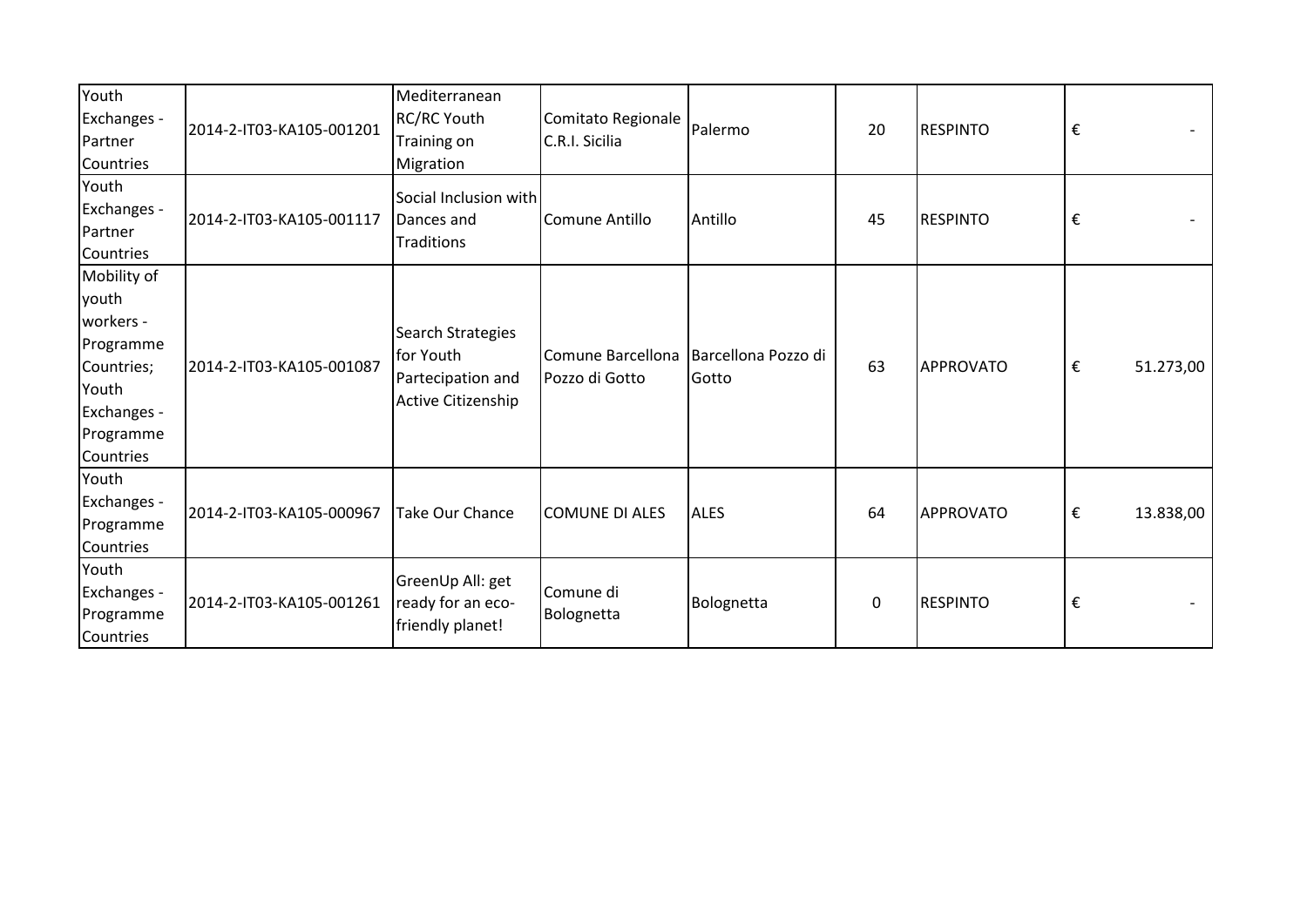| Youth<br>Exchanges -<br>Programme<br>Countries             | 2014-2-IT03-KA105-000993 | Cultura accessibile e<br>per tutti: la cultura<br>unisce i giovani<br>europei con minori<br>opportunità<br>Accessible culture<br>for all: culture binds<br>European youth<br>with less<br>opportunities | Comune di Clusone           | Clusone (BG)    | 64 | <b>APPROVATO</b> | $\boldsymbol{\epsilon}$ | 25.080,00 |
|------------------------------------------------------------|--------------------------|---------------------------------------------------------------------------------------------------------------------------------------------------------------------------------------------------------|-----------------------------|-----------------|----|------------------|-------------------------|-----------|
| European<br>Voluntary<br>Service -<br>Partner<br>Countries | 2014-2-IT03-KA105-001215 | <b>EDUCATIONAL LAB</b>                                                                                                                                                                                  | Comune di<br>Cremona        | Cremona         | 71 | <b>APPROVATO</b> | $\boldsymbol{\epsilon}$ | 35.900,00 |
| Youth<br>Exchanges -<br>Programme<br>Countries             | 2014-2-IT03-KA105-001059 | <b>Wellness Knights</b>                                                                                                                                                                                 | Comune di Gangi             | Gangi           | 65 | <b>APPROVATO</b> | $\boldsymbol{\epsilon}$ | 17.908,00 |
| Youth<br>Exchanges -<br>Programme<br>Countries             | 2014-2-IT03-KA105-001018 | Download global<br>and Upload local                                                                                                                                                                     | comune di giungano giungano |                 | 61 | <b>APPROVATO</b> | $\boldsymbol{\epsilon}$ | 13.088,00 |
| Youth<br>Exchanges -<br>Partner<br>Countries               | 2014-2-IT03-KA105-001175 | EUropean Rural<br>Young Development MORMANNO                                                                                                                                                            | <b>COMUNE DI</b>            | <b>MORMANNO</b> | 44 | <b>RESPINTO</b>  | €                       |           |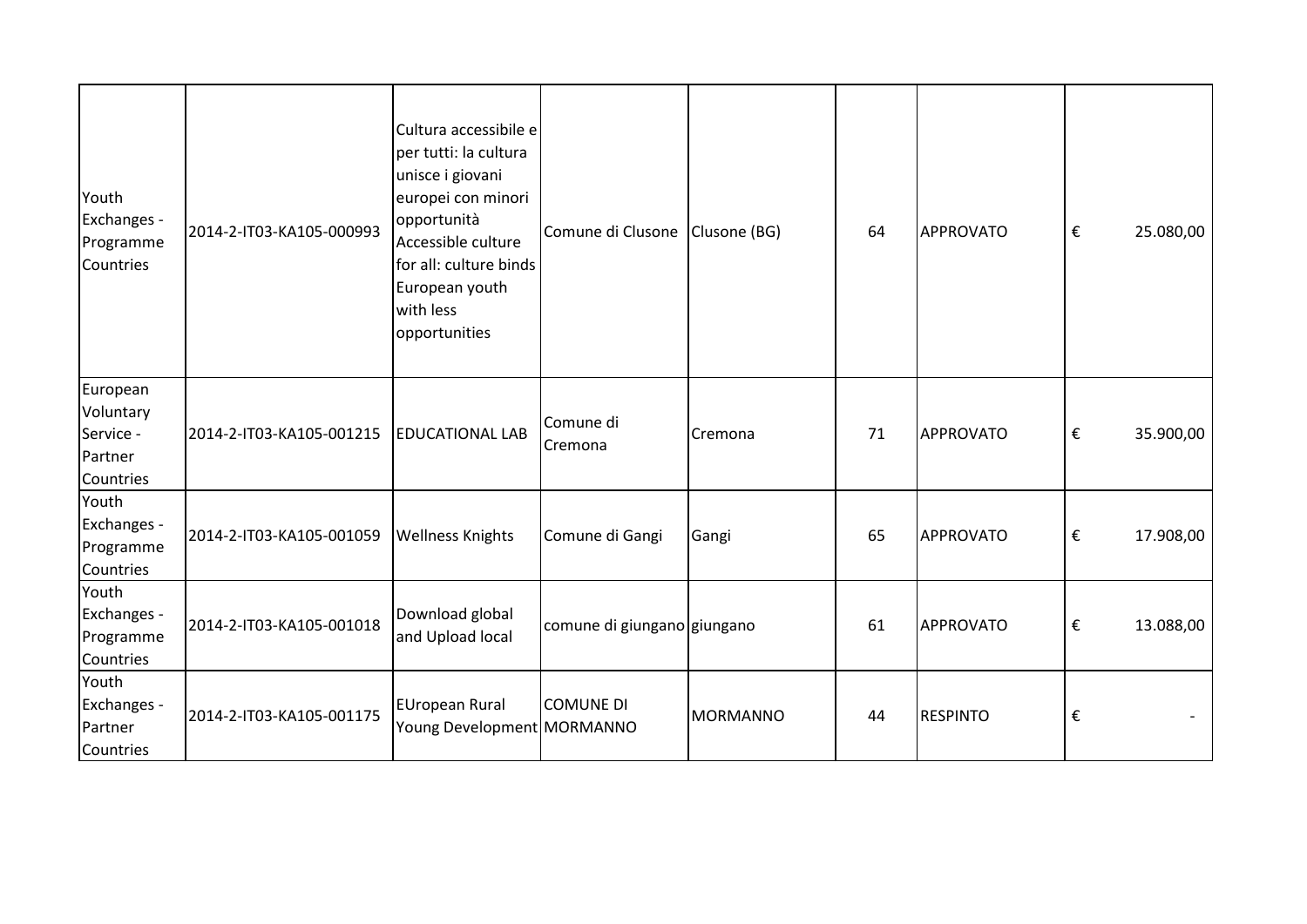| Mobility of<br>youth<br>workers -<br>Partner<br>Countries                                                                   | 2014-2-IT03-KA105-001179 | "Azione sociale<br>attraverso la<br>mobilità europea<br>giovanile" | Comune di Pimonte pimonte                                   |                                         | 15          | <b>RESPINTO</b>  | $\boldsymbol{\epsilon}$             |
|-----------------------------------------------------------------------------------------------------------------------------|--------------------------|--------------------------------------------------------------------|-------------------------------------------------------------|-----------------------------------------|-------------|------------------|-------------------------------------|
| Youth<br>Exchanges -<br>Programme<br>Countries                                                                              | 2014-2-IT03-KA105-000959 | U part of EU                                                       | Comune di Pizzo                                             | Pizzo                                   | 62          | <b>APPROVATO</b> | $\boldsymbol{\epsilon}$<br>9.212,00 |
| European<br>Voluntary<br>Service -<br>Partner<br>Countries;<br>European<br>Voluntary<br>Service -<br>Programme<br>Countries | 2014-2-IT03-KA105-000942 | Officina Moon<br>Amour                                             | COMUNE DI PRATO PRATO                                       |                                         | 67          | <b>APPROVATO</b> | €<br>18.810,00                      |
| Mobility of<br>youth<br>workers -<br>Programme<br>Countries                                                                 | 2014-2-IT03-KA105-001051 | Ex.Po. Exploring<br>Possibilities                                  | Comune di Rho                                               | Rho                                     | $\mathbf 0$ | <b>RESPINTO</b>  | $\boldsymbol{\epsilon}$             |
| Youth<br>Exchanges -<br>Programme<br>Countries                                                                              | 2014-2-IT03-KA105-001022 | Young Debate Club                                                  | <b>COMUNE DI SAN</b><br><b>CIPRIANO</b><br><b>PICENTINO</b> | <b>SAN CIPRIANO</b><br>PICENTINO        | $\pmb{0}$   | <b>RESPINTO</b>  | $\boldsymbol{\epsilon}$             |
| Youth<br>Exchanges -<br>Programme<br>Countries                                                                              | 2014-2-IT03-KA105-001060 | Young Debate Club                                                  | <b>COMUNE DI SAN</b><br><b>CIPRIANO</b><br><b>PICENTINO</b> | <b>SAN CIPRIANO</b><br><b>PICENTINO</b> | 60          | <b>APPROVATO</b> | €<br>15.468,00                      |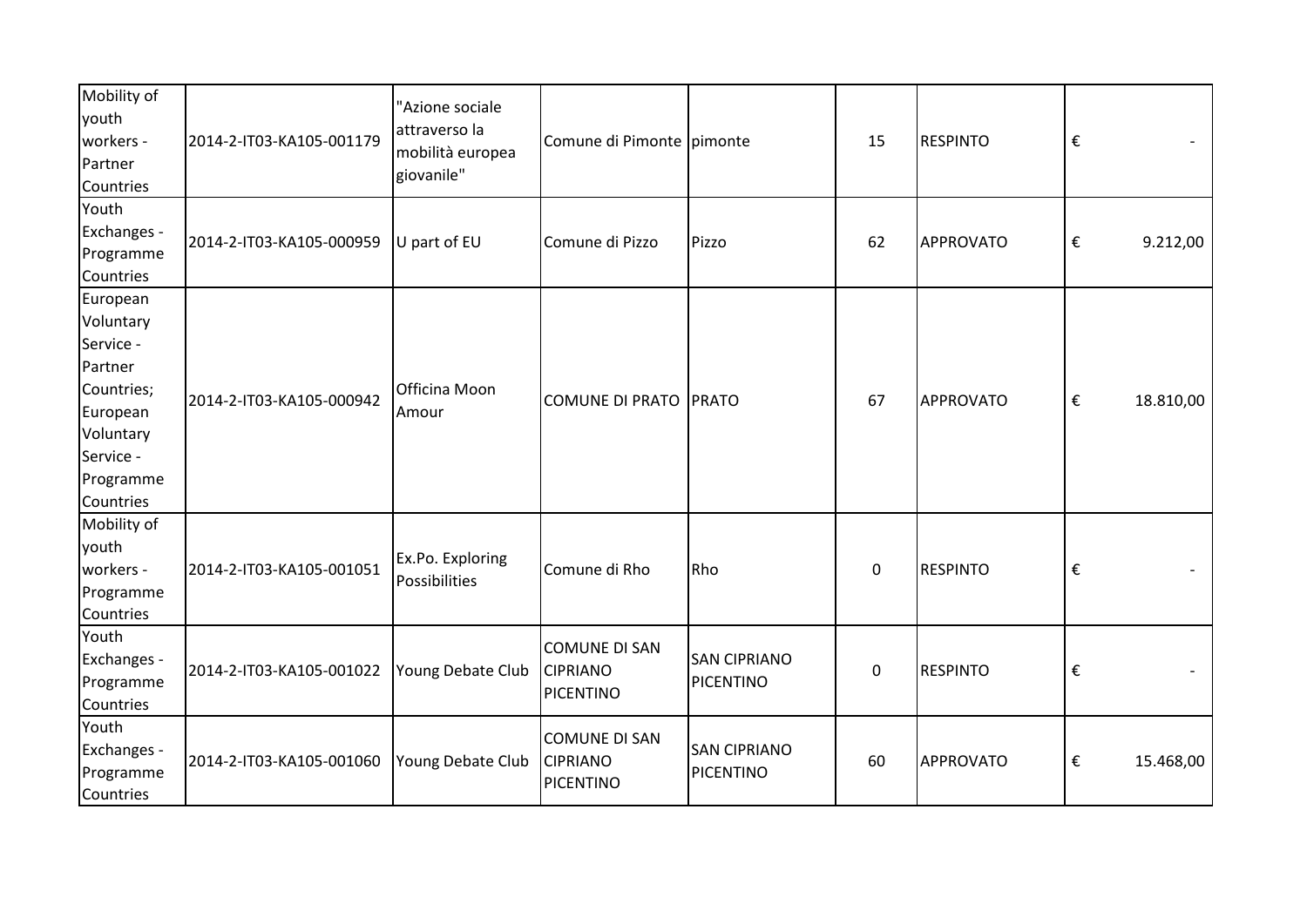| Youth<br>Exchanges -<br>Programme<br>Countries              | 2014-2-IT03-KA105-000986 | Be Aware, Find your Comune di San<br>Job!                                 | Giovanni Teatino                                        | San Giovanni<br>Teatino | $\mathbf 0$ | <b>RESPINTO</b>  | €                                   |  |
|-------------------------------------------------------------|--------------------------|---------------------------------------------------------------------------|---------------------------------------------------------|-------------------------|-------------|------------------|-------------------------------------|--|
| Youth<br>Exchanges -<br>Programme<br>Countries              | 2014-2-IT03-KA105-001154 | YET !EUROPE!<br>Young&Europe<br>Together! Europe!                         | Comune Lappano                                          | Lappano (Cs)            | 62          | APPROVATO        | $\boldsymbol{\epsilon}$<br>5.598,00 |  |
| Mobility of<br>youth<br>workers -<br>Programme<br>Countries | 2014-2-IT03-KA105-001089 | How to work<br>together for<br>promoting Youth<br>employment in<br>Europe | Comune Nizza di<br>Sicilia                              | Nizza di Sicilia        | $\mathbf 0$ | <b>RESPINTO</b>  | €                                   |  |
| Youth<br>Exchanges -<br>Programme<br>Countries              | 2014-2-IT03-KA105-000977 | Young challenges<br>against social<br>exclusion                           | Comune<br>Torregrotta                                   | Torregrotta             | 52          | <b>RESPINTO</b>  | €                                   |  |
| European<br>Voluntary<br>Service -<br>Partner<br>Countries  | 2014-2-IT03-KA105-001144 | All for Batumi's<br>Children                                              | Comunità Papa<br>Giovanni XXIII                         | Rimini                  | 60          | <b>APPROVATO</b> | €<br>6.960,00                       |  |
| Youth<br>Exchanges -<br>Partner<br>Countries                | 2014-2-IT03-KA105-001226 | To (be)lieve or to<br>(be)leave?                                          | Connect                                                 | vasto                   | 61          | APPROVATO        | €<br>19.040,00                      |  |
| Mobility of<br>youth<br>workers -<br>Programme<br>Countries | 2014-2-IT03-KA105-001247 | Develop Youth<br>Policies                                                 | Consorzio per il<br>Patto Territoriale<br>della Marsica | Avezzano                | 46          | <b>RESPINTO</b>  | €                                   |  |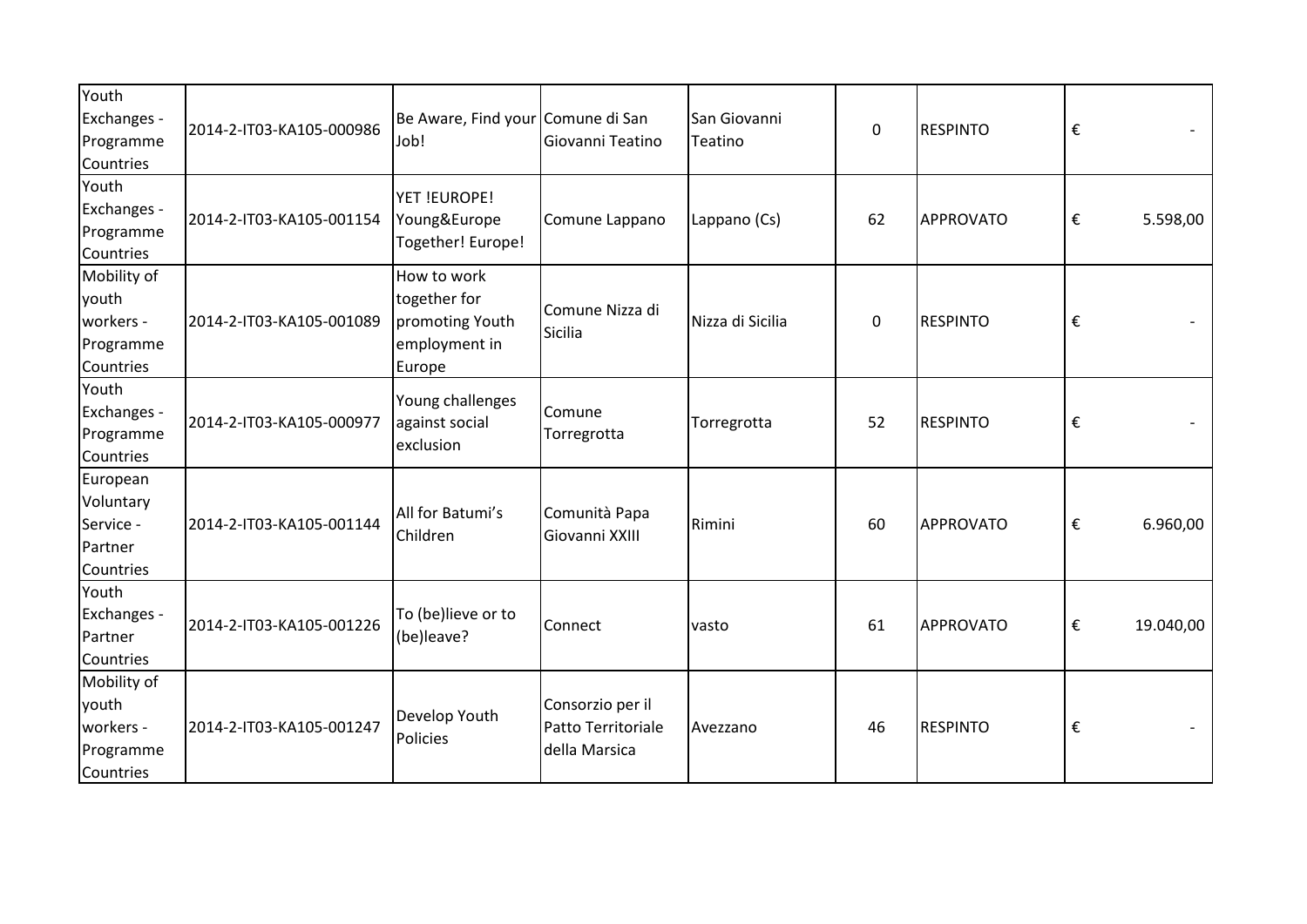| European<br>Voluntary<br>Service -<br>Partner<br>Countries                                                                  | 2014-2-IT03-KA105-000970 | Russian Children's<br>Library                                         | Consorzio<br>Solidarietà Sociale<br>Forlì-Cesena società<br>cooperativa sociale | Forlì   | 67 | APPROVATO       | €                       | 12.620,00 |
|-----------------------------------------------------------------------------------------------------------------------------|--------------------------|-----------------------------------------------------------------------|---------------------------------------------------------------------------------|---------|----|-----------------|-------------------------|-----------|
| European<br>Voluntary<br>Service -<br>Partner<br>Countries;<br>European<br>Voluntary<br>Service -<br>Programme<br>Countries | 2014-2-IT03-KA105-001256 | First steps in<br>inclusion                                           | Consorzio<br>Solidarietà Sociale<br>Forlì-Cesena società<br>cooperativa sociale | Forlì   | 60 | APPROVATO       | €                       | 48.015,00 |
| Youth<br>Exchanges -<br>Programme<br>Countries                                                                              | 2014-2-IT03-KA105-001199 | MORE WORK FOR<br>YOUNG PEAPLE!                                        | CONTRO TENDENZA Collesano (PA)                                                  |         | 52 | <b>RESPINTO</b> | €                       |           |
| Youth<br>Exchanges -<br>Partner<br>Countries                                                                                | 2014-2-IT03-KA105-001021 | Learn, act, lead                                                      | Cooperativa Sociale<br>A.E.P.E.R.                                               | Bergamo | 29 | <b>RESPINTO</b> | $\boldsymbol{\epsilon}$ |           |
| Mobility of<br>youth<br>workers -<br>Partner<br>Countries;<br>Youth<br>Exchanges -<br>Partner<br>Countries                  | 2014-2-IT03-KA105-001090 | Fair Trade,<br>Conscious<br>Consumption and<br>Ethical<br>Consumerism | Cooperativa Sociale<br>I.So.La.                                                 | Torino  | 44 | <b>RESPINTO</b> | €                       |           |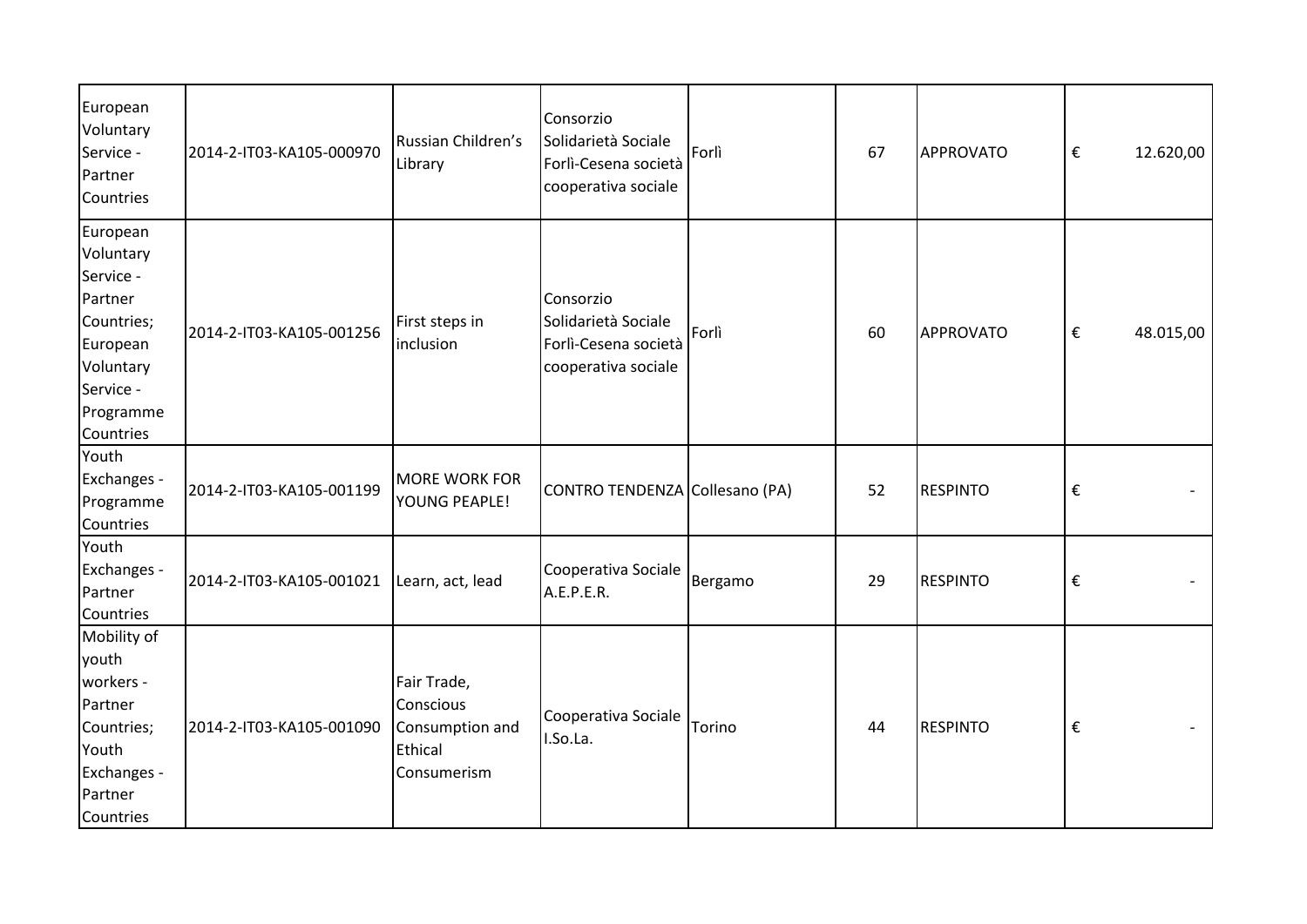| Mobility of<br>youth<br>workers -<br>Partner<br>Countries   | 2014-2-IT03-KA105-001251 | Lovearth through<br>Art-theatre for<br>social change | Cooperativa Sociale<br>Immaginaria A<br>R.L.Onlus         | Sant'Angelo a<br>Cupolo | 43          | <b>RESPINTO</b> | €                                    |
|-------------------------------------------------------------|--------------------------|------------------------------------------------------|-----------------------------------------------------------|-------------------------|-------------|-----------------|--------------------------------------|
| Youth<br>Exchanges -<br>Programme<br>Countries              | 2014-2-IT03-KA105-001031 | <b>SAFE ONLINE</b>                                   | Cooperativa Sociale<br>Le Mille e una notte Roma<br>la rl |                         | 43          | <b>RESPINTO</b> | €                                    |
| Youth<br>Exchanges -<br>Programme<br>Countries              | 2014-2-IT03-KA105-001002 | Volontariato<br>solidale                             | Cooperativa Sociale<br>onlus Progetto<br>Popolare         | MONTESCAGLIOSO          | $\mathbf 0$ | <b>RESPINTO</b> | €                                    |
| Youth<br>Exchanges -<br>Programme<br>Countries              | 2014-2-IT03-KA105-001113 | Voluntariato,<br>discapacidad e<br>inclusion         | Cooperativa Sociale<br>onlus Progetto<br>Popolare         | MONTESCAGLIOSO          | $\mathbf 0$ | <b>RESPINTO</b> | $\boldsymbol{\epsilon}$              |
| Youth<br>Exchanges -<br>Programme<br>Countries              | 2014-2-IT03-KA105-001056 | YOUNG PEOPLE<br><b>MOVING FOR</b><br><b>GREEN</b>    | Cooperazione Sud<br>per l'Europa                          | Mileto (VV)             | 63          | APPROVATO       | $\boldsymbol{\epsilon}$<br>24.725,00 |
| Mobility of<br>youth<br>workers -<br>Programme<br>Countries | 2014-2-IT03-KA105-001104 | Financial tools for<br>social inclusion              | CSF-<br><b>COOPERAZIONE</b><br><b>SENZA FRONTIERE</b>     | Collesano (PA)          | $\mathbf 0$ | <b>RESPINTO</b> | €                                    |
| Mobility of<br>youth<br>workers -<br>Programme<br>Countries | 2014-2-IT03-KA105-001106 | Financial tools for<br>social inclusion              | CSF-<br><b>COOPERAZIONE</b><br><b>SENZA FRONTIERE</b>     | Collesano (PA)          | 0           | <b>RESPINTO</b> | €                                    |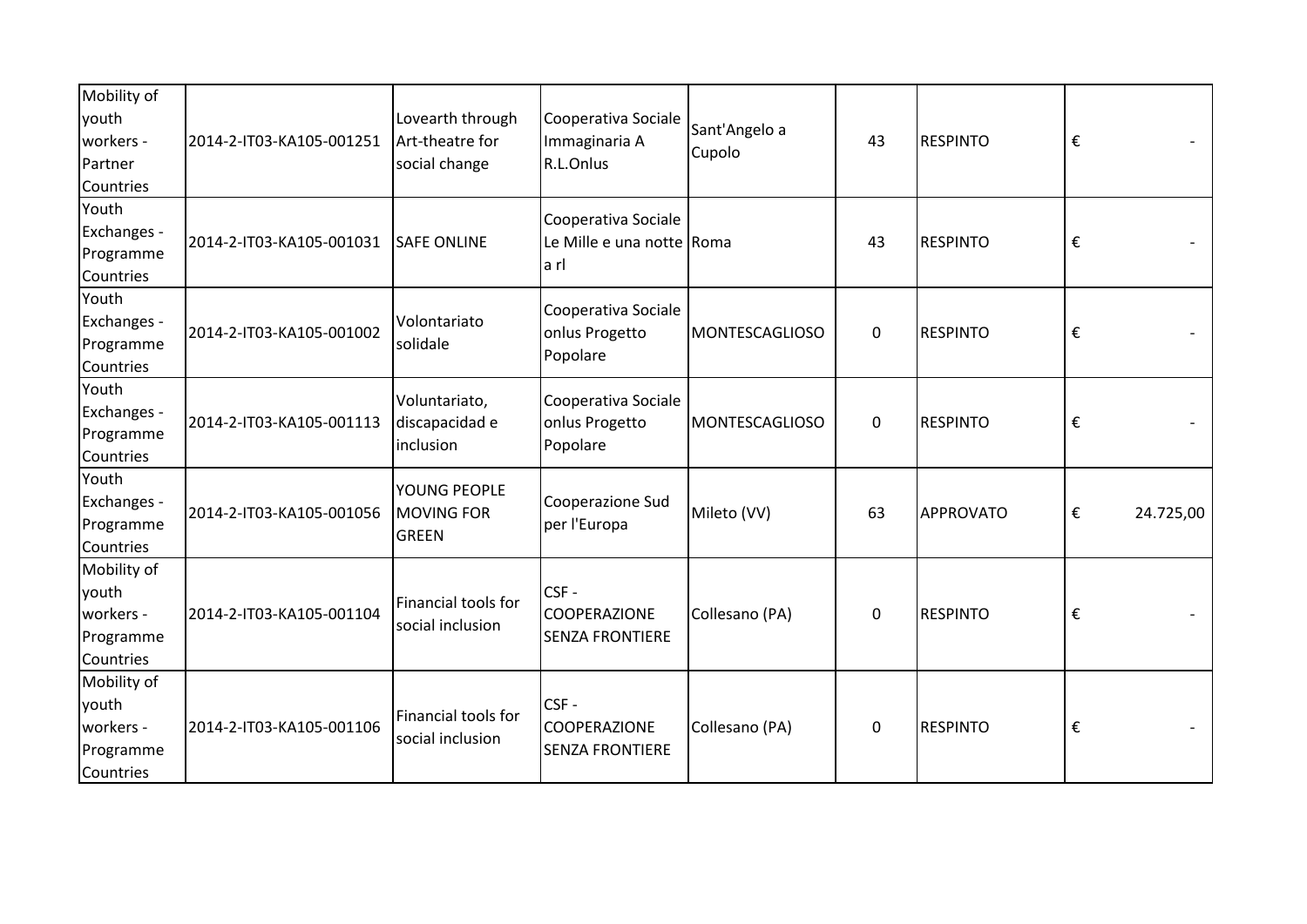| Mobility of<br>youth<br>workers -<br>Programme<br>Countries  | 2014-2-IT03-KA105-001107 | Jobshadowing for<br><b>Youth Workers</b>                         | CSF-<br>COOPERAZIONE<br><b>SENZA FRONTIERE</b> | Collesano (PA) | 0           | <b>RESPINTO</b>  | €                       |           |
|--------------------------------------------------------------|--------------------------|------------------------------------------------------------------|------------------------------------------------|----------------|-------------|------------------|-------------------------|-----------|
| Mobility of<br>youth<br>workers -<br>Programme<br>Countries  | 2014-2-IT03-KA105-001108 | Jobshadowing for<br>Youth Workers                                | CSF-<br>COOPERAZIONE<br><b>SENZA FRONTIERE</b> | Collesano (PA) | $\mathbf 0$ | <b>RESPINTO</b>  | €                       |           |
| Mobility of<br>youth<br>workers -<br>Programme<br>Countries  | 2014-2-IT03-KA105-001240 | Jobshadowing for<br><b>Youth Workers</b>                         | CSF-<br>COOPERAZIONE<br><b>SENZA FRONTIERE</b> | Collesano (PA) | 0           | <b>RESPINTO</b>  | €                       |           |
| Youth<br>Exchanges -<br>Programme<br>Countries               | 2014-2-IT03-KA105-001075 | The green we love:<br>"8 steps to be a<br>green citizen"         | <b>CUCINA SENZA</b><br><b>FRONTIERE</b>        | Bagheria       | $\mathbf 0$ | <b>RESPINTO</b>  | $\boldsymbol{\epsilon}$ |           |
| Youth<br>Exchanges -<br>Programme<br>Countries               | 2014-2-IT03-KA105-001277 | The green we love:<br>"8 steps to be a<br>green citizen"         | <b>CUCINA SENZA</b><br><b>FRONTIERE</b>        | Bagheria       | 60          | APPROVATO        | €                       | 12.204,00 |
| Youth<br>Exchanges -<br>Programme<br>Countries               | 2014-2-IT03-KA105-001141 | <b>FOOD IMMERSION:</b><br>tasty and healthy<br>cultural exchange | Dall'Eleuterio a<br>Busambra                   | Bolognetta     | 62          | <b>APPROVATO</b> | $\boldsymbol{\epsilon}$ | 18.210,00 |
| European<br>Voluntary<br>Service -<br>Programme<br>Countries | 2014-2-IT03-KA105-000998 | New Horizon                                                      | Diapason Coop soc<br>arl onlus                 | Milano         | 70          | APPROVATO        | €                       | 12.300,00 |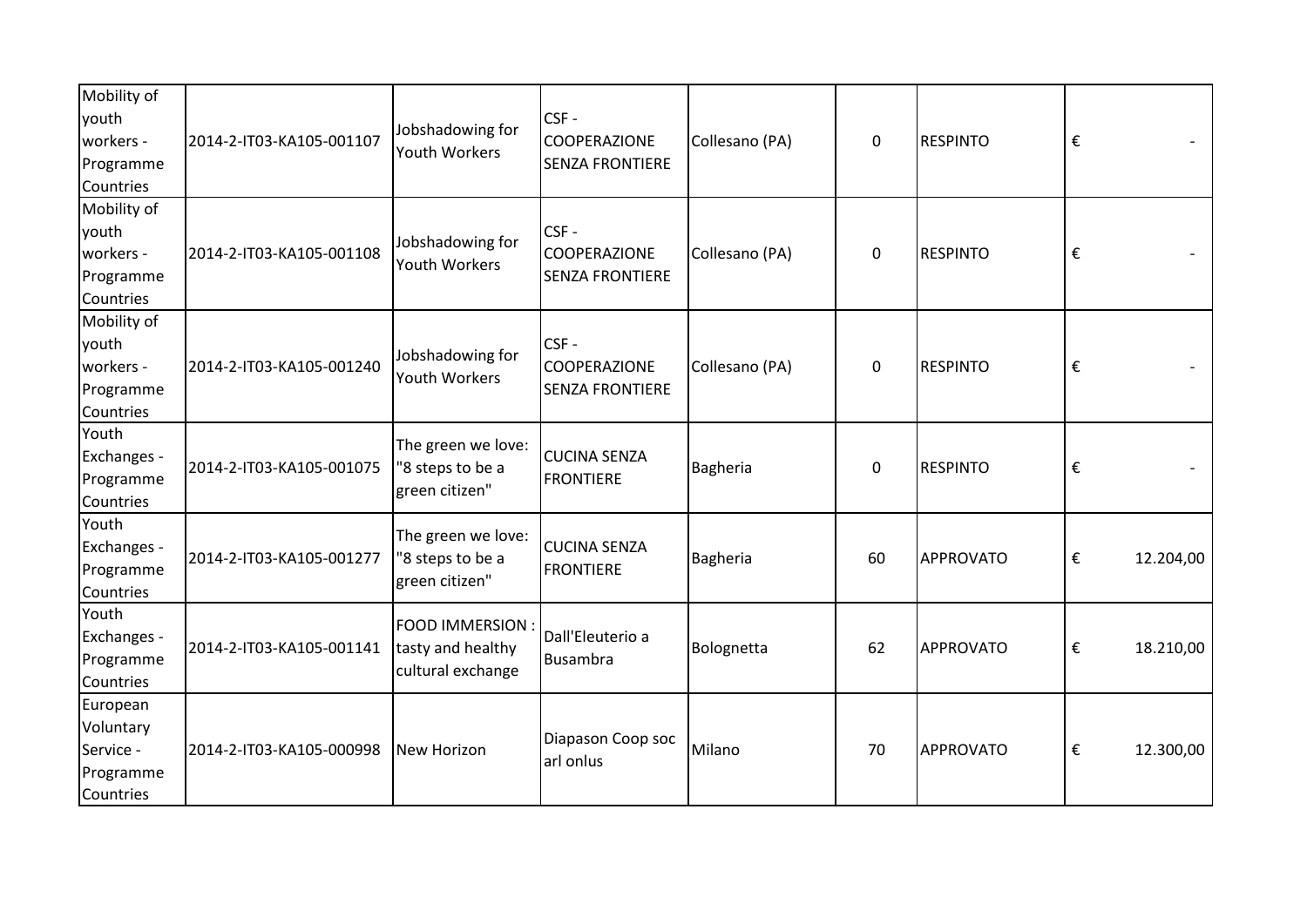| Mobility of<br>youth<br>workers -<br>Partner<br>Countries;<br>Youth<br>Exchanges -<br>Partner<br>Countries | 2014-2-IT03-KA105-000979 | Renewing the<br>Jewels                                      | EquaMente -<br>Associazione<br>Culturale e di<br>Solidarietà | Torino          | 30        | <b>RESPINTO</b> | $\boldsymbol{\epsilon}$ |
|------------------------------------------------------------------------------------------------------------|--------------------------|-------------------------------------------------------------|--------------------------------------------------------------|-----------------|-----------|-----------------|-------------------------|
| Youth<br>Exchanges -<br>Partner<br>Countries                                                               | 2014-2-IT03-KA105-000964 | Bùnifat for All                                             | <b>EURO</b>                                                  | PALERMO         | $\pmb{0}$ | <b>RESPINTO</b> | $\boldsymbol{\epsilon}$ |
| Youth<br>Exchanges -<br>Partner<br>Countries                                                               | 2014-2-IT03-KA105-000994 | Bùnifat for All                                             | <b>EURO</b>                                                  | PALERMO         | 45        | <b>RESPINTO</b> | $\boldsymbol{\epsilon}$ |
| Mobility of<br>youth<br>workers -<br>Partner<br>Countries                                                  | 2014-2-IT03-KA105-001020 | Let's make it SEE -<br>Sport, Environment,<br>Employability | <b>EuroDemos Youth</b><br>Mobility NGO                       | Reggio Calabria | 34        | <b>RESPINTO</b> | $\boldsymbol{\epsilon}$ |
| Mobility of<br>youth<br>workers -<br>Programme<br>Countries                                                | 2014-2-IT03-KA105-001027 | <b>GOVKA Arts</b>                                           | EuroDemos Youth<br>Mobility NGO                              | Reggio Calabria | 24        | <b>RESPINTO</b> | $\boldsymbol{\epsilon}$ |
| Mobility of<br>youth<br>workers -<br>Partner<br>Countries                                                  | 2014-2-IT03-KA105-001053 | <b>Raising Social</b><br>EmploYoung                         | Euroform RFS                                                 | Rende           | 36        | <b>RESPINTO</b> | $\boldsymbol{\epsilon}$ |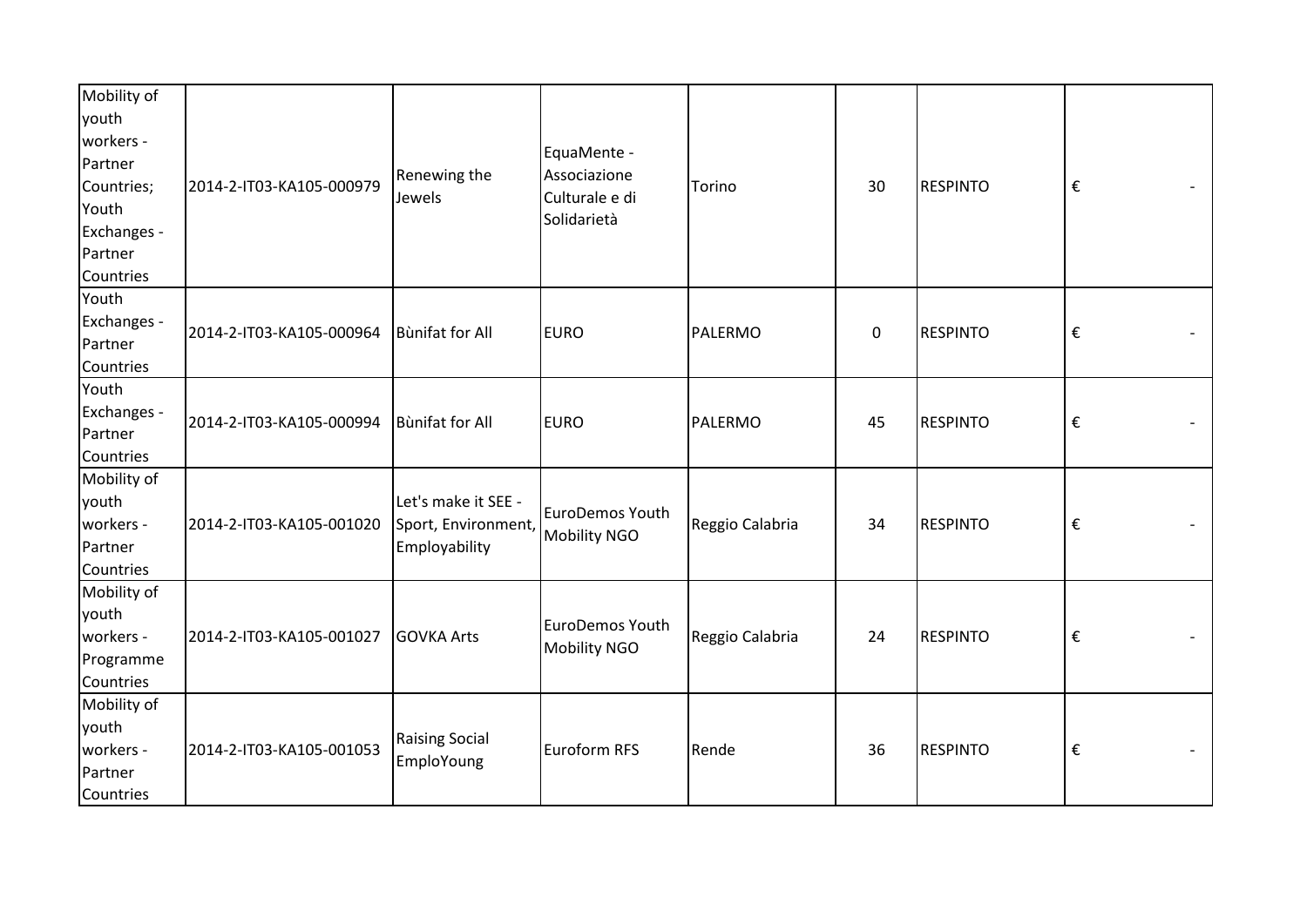| Youth<br>Exchanges -<br>Programme<br>Countries               | 2014-2-IT03-KA105-001003 | Xmas Xperiences in<br>Europe                                                        | <b>EUROMED</b><br><b>CARREFOUR SICILIA</b>                   | Palermo | $\mathbf 0$ | <b>RESPINTO</b> | €                       |           |
|--------------------------------------------------------------|--------------------------|-------------------------------------------------------------------------------------|--------------------------------------------------------------|---------|-------------|-----------------|-------------------------|-----------|
| European<br>Voluntary<br>Service -<br>Programme<br>Countries | 2014-2-IT03-KA105-001029 | Password                                                                            | <b>EUROMED</b><br><b>CARREFOUR SICILIA</b>                   | Palermo | 68          | APPROVATO       | $\boldsymbol{\epsilon}$ | 20.400,00 |
| Youth<br>Exchanges -<br>Programme<br>Countries               | 2014-2-IT03-KA105-001123 | <b>YOWK</b><br>:YourOwnWorK:<br>What, how,<br>where??!?!                            | <b>EUROPEAN</b><br><b>VOLUNTEERING</b><br><b>ASSOCIATION</b> | Palermo | 48          | <b>RESPINTO</b> | $\boldsymbol{\epsilon}$ |           |
| Mobility of<br>youth<br>workers -<br>Programme<br>Countries  | 2014-2-IT03-KA105-001126 | Glocaly Youth                                                                       | Ex-Duco laB                                                  | Lentini | 60          | APPROVATO       | €                       | 12.441,00 |
| Youth<br>Exchanges -<br>Programme<br>Countries               | 2014-2-IT03-KA105-001058 | A Job with EU:<br>improving<br>employability and<br>entrepreneurship<br>through NFE | Ferfiló Associazione<br>Culturale                            | Cento   | $\mathbf 0$ | <b>RESPINTO</b> | €                       |           |
| Mobility of<br>youth<br>workers -<br>Partner<br>Countries    | 2014-2-IT03-KA105-001135 | network for youth<br>social<br>entrepreneurship                                     | Finis Terrae Officina<br>dell'apprendimento                  | Arona   | 78          | APPROVATO       | €                       | 20.260,00 |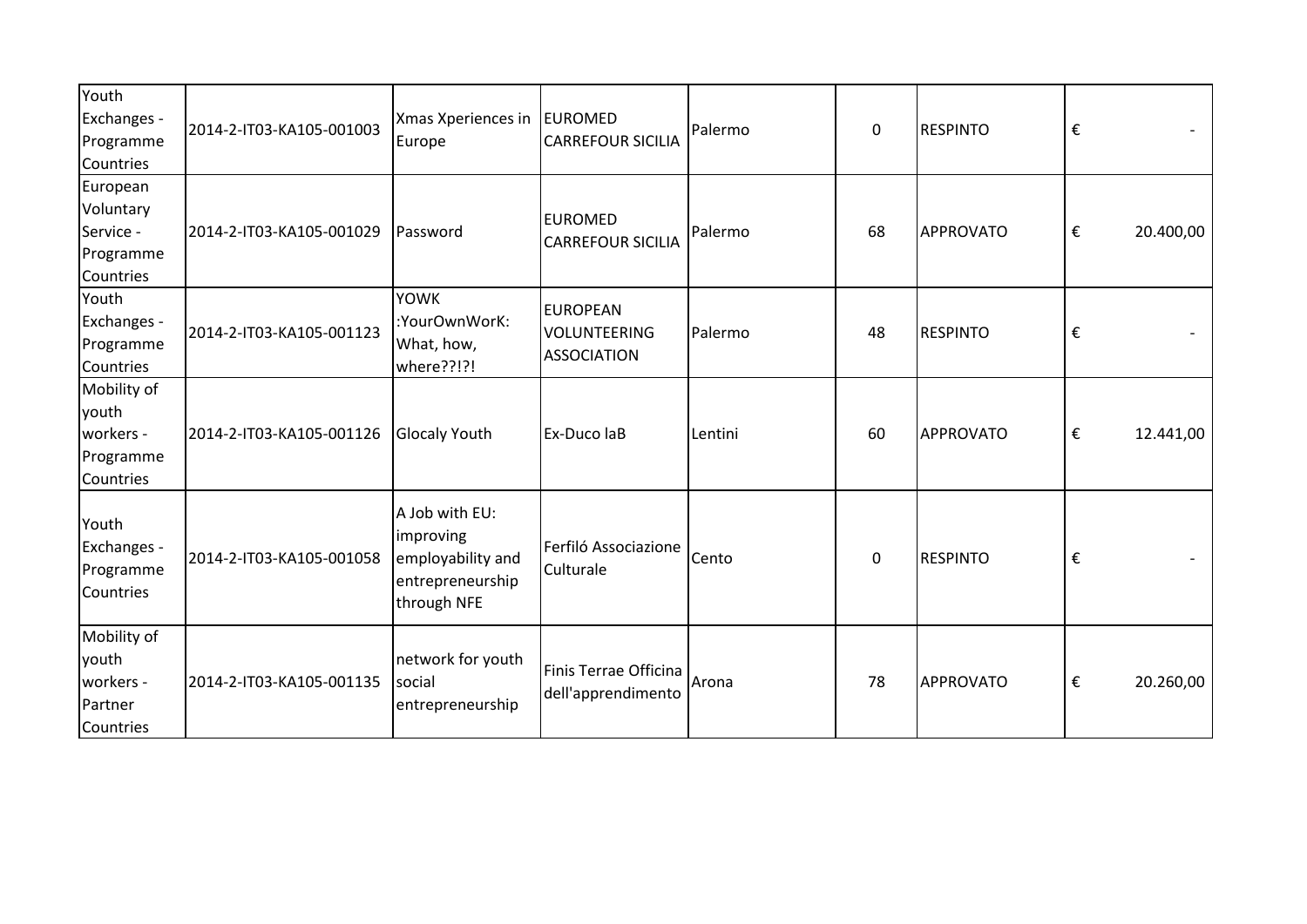| Mobility of<br>youth<br>workers -<br>Programme<br>Countries                                                                 | 2014-2-IT03-KA105-001125 | Education is not a<br>commodity: think of FIT CEMEA<br>alternatives                       |                                               | Firenze            | 44 | <b>RESPINTO</b> | €              |
|-----------------------------------------------------------------------------------------------------------------------------|--------------------------|-------------------------------------------------------------------------------------------|-----------------------------------------------|--------------------|----|-----------------|----------------|
| Youth<br>Exchanges -<br>Partner<br>Countries                                                                                | 2014-2-IT03-KA105-001157 | <b>EUrope FOIk</b><br>Reunion In Action                                                   | Folk&Future                                   | Bojano             | 61 | APPROVATO       | €<br>14.425,00 |
| Mobility of<br>youth<br>workers -<br>Partner<br>Countries                                                                   | 2014-2-IT03-KA105-000982 | Youth Participation<br>in Local<br>Development                                            | Fondazione Bruto e<br>Poerio Carpigiani       | Anzola Dell'Emilia | 39 | <b>RESPINTO</b> | €              |
| European<br>Voluntary<br>Service -<br>Partner<br>Countries                                                                  | 2014-2-IT03-KA105-001282 | MY LIFE - Mobility<br>for Youth. Learning<br>the Interculture,<br>Future of the<br>Europe | <b>Fondazione Caritas</b><br>Senigallia Onlus | Senigallia         | 61 | APPROVATO       | €<br>18.000,00 |
| European<br>Voluntary<br>Service -<br>Partner<br>Countries;<br>European<br>Voluntary<br>Service -<br>Programme<br>Countries | 2014-2-IT03-KA105-001252 | Refugees                                                                                  | Fondazione Don<br>Orione Onlus                | Roma               | 61 | APPROVATO       | €<br>45.925,00 |
|                                                                                                                             | 2014-2-IT03-KA105-7      |                                                                                           | <b>FONDAZIONE</b><br><b>FORTES</b>            | Toscana            | 0  | <b>RESPINTO</b> | €              |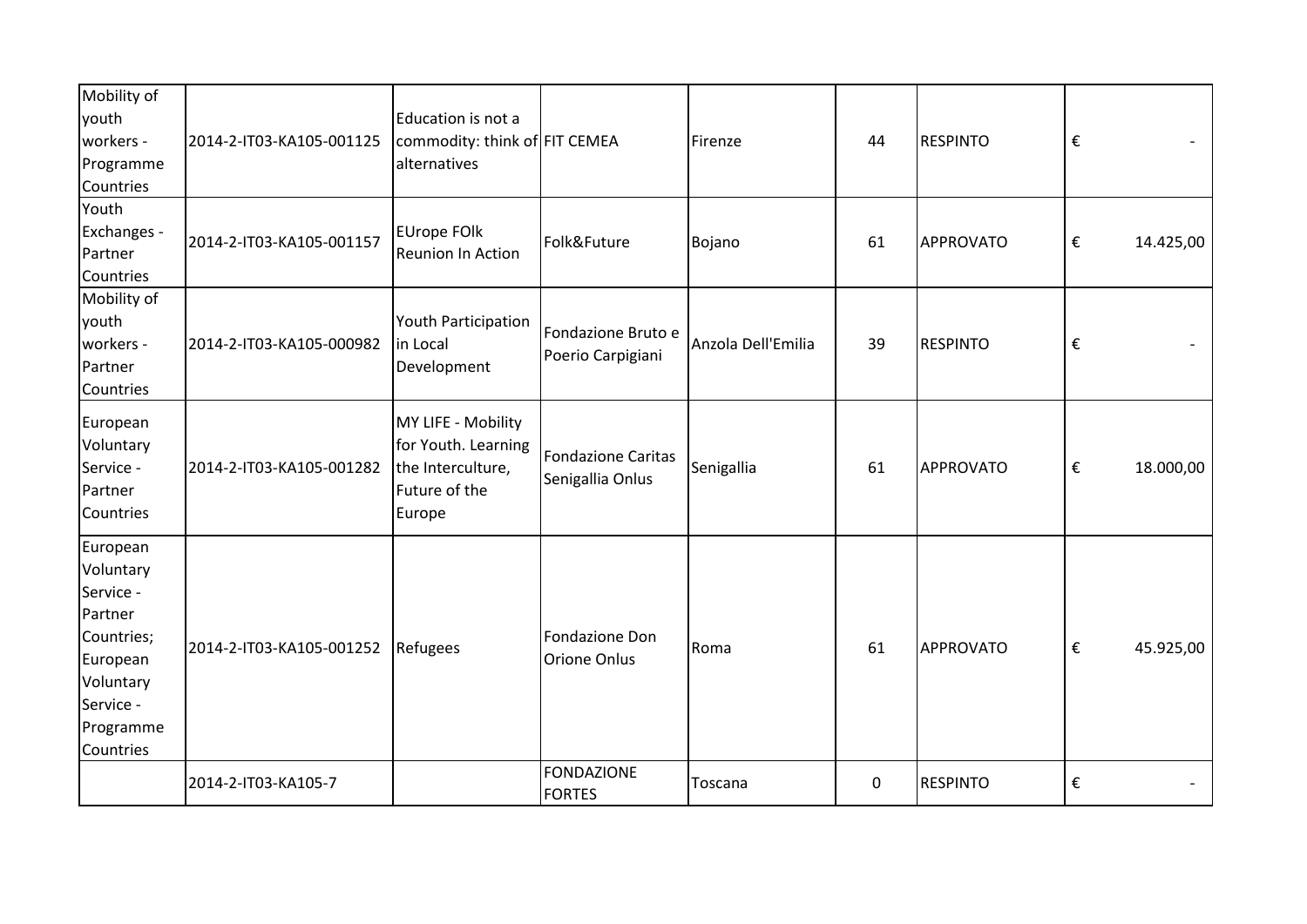| Youth<br>Exchanges -<br>Partner<br>Countries                | 2014-2-IT03-KA105-001259 | Discovering the<br>common heritage:<br>the roots of<br>European culture<br>and the cultural<br>enterprise<br>opportunities. | Fondazione<br><b>Restoring Ancient</b><br>Stabiae | Castellammare di<br>Stabia | $\Omega$ | <b>RESPINTO</b>  | €                       |           |
|-------------------------------------------------------------|--------------------------|-----------------------------------------------------------------------------------------------------------------------------|---------------------------------------------------|----------------------------|----------|------------------|-------------------------|-----------|
| Youth<br>Exchanges -<br>Partner<br>Countries                | 2014-2-IT03-KA105-000974 | I'LLEG(U)AL                                                                                                                 | Forum Giovani<br>Grazzanise                       | Grazzanise                 | 64       | <b>APPROVATO</b> | €                       | 22.060,00 |
| Mobility of<br>youth<br>workers -<br>Programme<br>Countries | 2014-2-IT03-KA105-000978 | <b>FULLY-EMPLOYED</b>                                                                                                       | Forza D'Agrò<br>Municipality                      | Forza D'Agrò               | 55       | <b>RESPINTO</b>  | €                       |           |
| Youth<br>Exchanges -<br>Programme<br>Countries              | 2014-2-IT03-KA105-001187 | Messina, the<br>gateway to Europe                                                                                           | <b>GEA UNIVERSITAS</b>                            | Messina                    | 15       | <b>RESPINTO</b>  | €                       |           |
| Youth<br>Exchanges -<br>Programme<br>Countries              | 2014-2-IT03-KA105-001133 | <b>WE SHALL</b><br><b>OVERCOME</b>                                                                                          | Green Light On                                    | Bojano                     | 0        | <b>RESPINTO</b>  | €                       |           |
| Youth<br>Exchanges -<br>Programme<br>Countries              | 2014-2-IT03-KA105-001028 | WE ARE ONE! Non<br>formal learning &<br>inclusion trough<br><b>Sports</b>                                                   | GreenRope                                         | Capurso                    | 47       | <b>RESPINTO</b>  | $\boldsymbol{\epsilon}$ |           |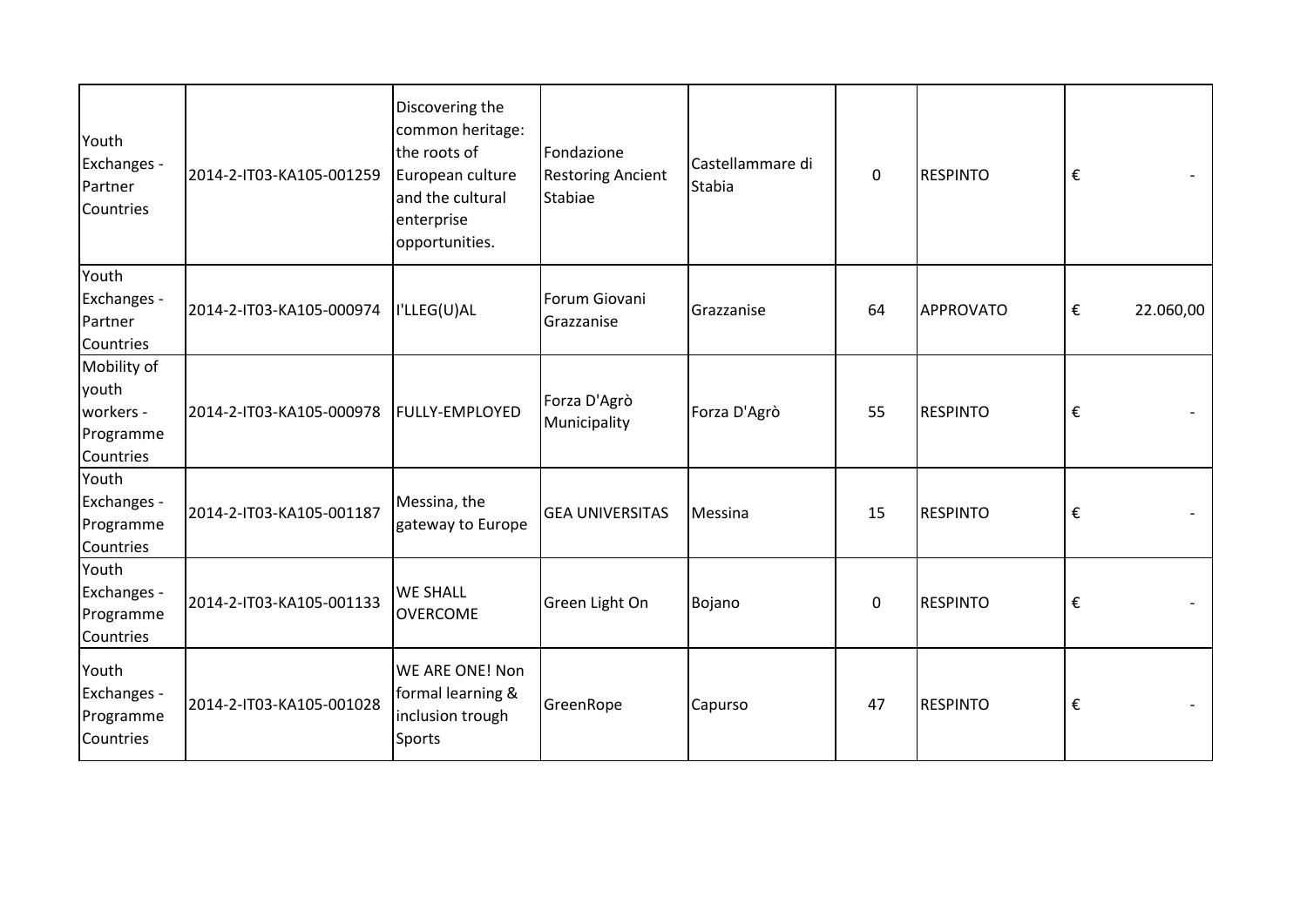| Mobility of<br>youth<br>workers -<br>Programme<br>Countries | 2014-2-IT03-KA105-001100 | Y.E.S.! Youth<br>Employment<br>Sustainability                                  | GreenRope                                                                         | Capurso             | 37          | <b>RESPINTO</b>  | €                       |           |
|-------------------------------------------------------------|--------------------------|--------------------------------------------------------------------------------|-----------------------------------------------------------------------------------|---------------------|-------------|------------------|-------------------------|-----------|
| Youth<br>Exchanges -<br>Programme<br>Countries              | 2014-2-IT03-KA105-000975 | Live healthy and<br>Move your BOdy                                             | <b>GRUPPO</b><br><b>INTERFORCE DI</b><br>PROTEZIONE CIVILE<br><b>DELLA JONICA</b> | Letojanni           | $\mathbf 0$ | <b>RESPINTO</b>  | €                       |           |
| Youth<br>Exchanges -<br>Partner<br>Countries                | 2014-2-IT03-KA105-001239 | ON THE HORIZON:<br>YOUTH VALUING<br><b>AND PROMOTING</b><br><b>TERRITORIES</b> | gruppo orizzonti                                                                  | francavilla fontana | 48          | <b>RESPINTO</b>  | €                       |           |
| Mobility of<br>youth<br>workers -<br>Partner<br>Countries   | 2014-2-IT03-KA105-001203 | <b>LIFE SOUND</b>                                                              | Gruppo Pax                                                                        | Sutri (VT)          | 65          | <b>APPROVATO</b> | €                       | 16.071,00 |
| Youth<br>Exchanges -<br>Programme<br>Countries              | 2014-2-IT03-KA105-001070 | Women in Europe.<br><b>Erasing violence</b><br>against women!                  | H.R.Y.O. Human<br><b>Rights Youth</b><br>Organization                             | Monreale            | 0           | <b>RESPINTO</b>  | €                       |           |
| Youth<br>Exchanges -<br>Programme<br>Countries              | 2014-2-IT03-KA105-001074 | Women in Europe.<br><b>Erasing violence</b><br>against women!                  | H.R.Y.O. Human<br><b>Rights Youth</b><br>Organization                             | Monreale            | 64          | APPROVATO        | $\boldsymbol{\epsilon}$ | 19.720,00 |
| Youth<br>Exchanges -<br>Partner<br>Countries                | 2014-2-IT03-KA105-000952 | YOUTH WORK IN<br><b>RURAL AREAS</b>                                            | Hope                                                                              | Taurisano           | 63          | APPROVATO        | €                       | 8.546,00  |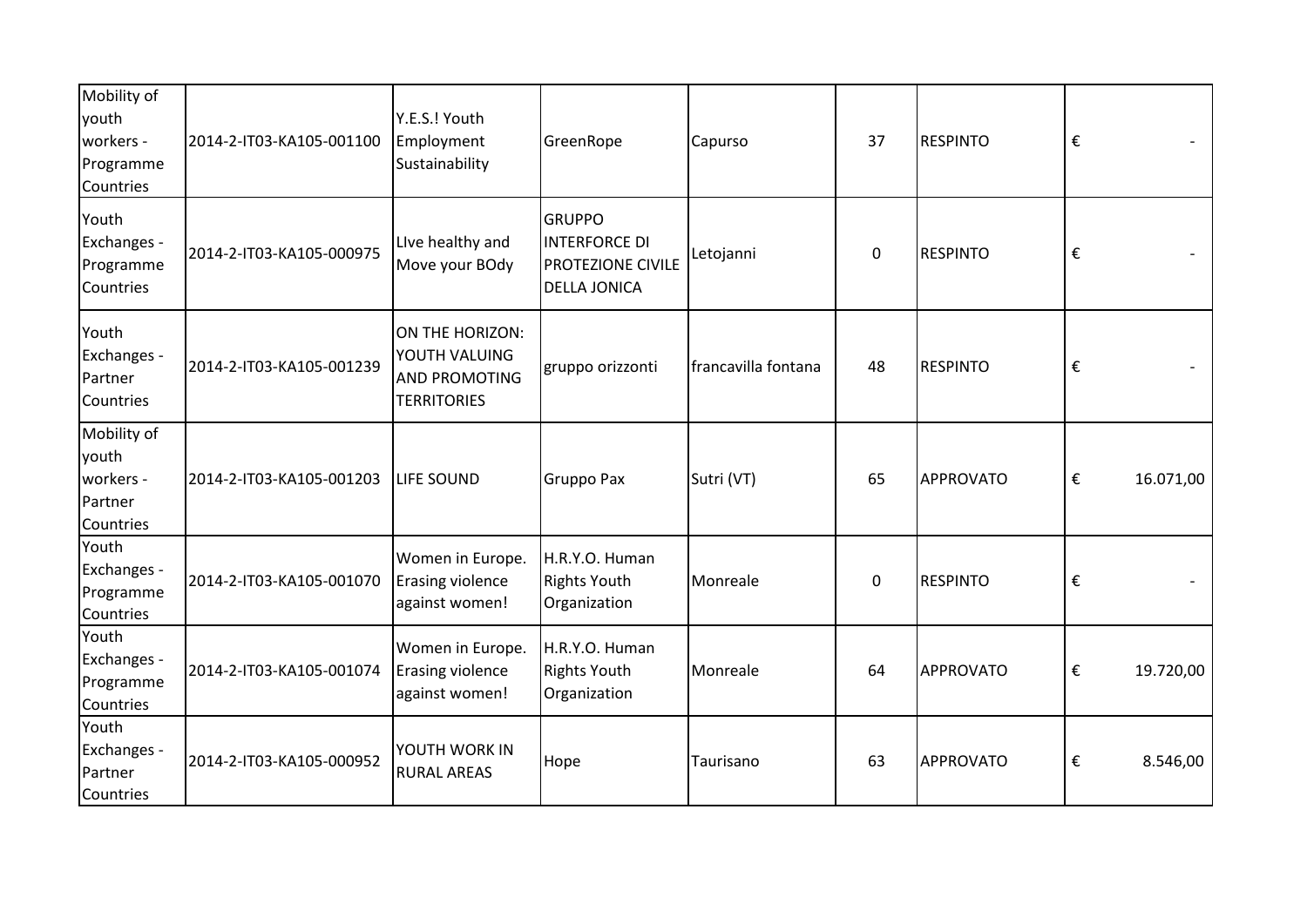| Mobility of<br>youth<br>workers -<br>Partner<br>Countries  | 2014-2-IT03-KA105-001255 | Danny $-$<br>Unemployment<br><b>Threatens Youth</b>             | Identities                                                                                        | Chieti             | 45 | <b>RESPINTO</b> | € |           |
|------------------------------------------------------------|--------------------------|-----------------------------------------------------------------|---------------------------------------------------------------------------------------------------|--------------------|----|-----------------|---|-----------|
| European<br>Voluntary<br>Service -<br>Partner<br>Countries | 2014-2-IT03-KA105-001008 | Closer to YOUrope                                               | il ponte per la<br>solidarietà e la<br>cooperazione civile                                        | Rome               | 33 | <b>RESPINTO</b> | € |           |
| Youth<br>Exchanges -<br>Programme<br>Countries             | 2014-2-IT03-KA105-001095 | MELTING-POT OF<br><b>COLOURS</b>                                | IN siTU - Arte<br>Turismo & Cultura                                                               | Marineo            | 46 | <b>RESPINTO</b> | € |           |
| Mobility of<br>youth<br>workers -<br>Partner<br>Countries  | 2014-2-IT03-KA105-000973 | "CHAlleNGE - What<br>does it take?"                             | Insight - education<br>project design                                                             | Martano            | 60 | APPROVATO       | € | 16.911,00 |
| Mobility of<br>youth<br>workers -<br>Partner<br>Countries  | 2014-2-IT03-KA105-001191 | CV - developing<br>Competences<br>through<br>Volunteering       | INTERCULTURA                                                                                      | Rome               | 44 | <b>RESPINTO</b> | € |           |
| Youth<br>Exchanges -<br>Programme<br>Countries             | 2014-2-IT03-KA105-001194 | Common research<br>for traces:<br>Resistance against<br>Fascism | Istituto per la Storia<br>della Resistenza e<br>della Società<br>contemporanea -<br>Reggio Emilia | Reggio nell'Emilia | 44 | <b>RESPINTO</b> | € |           |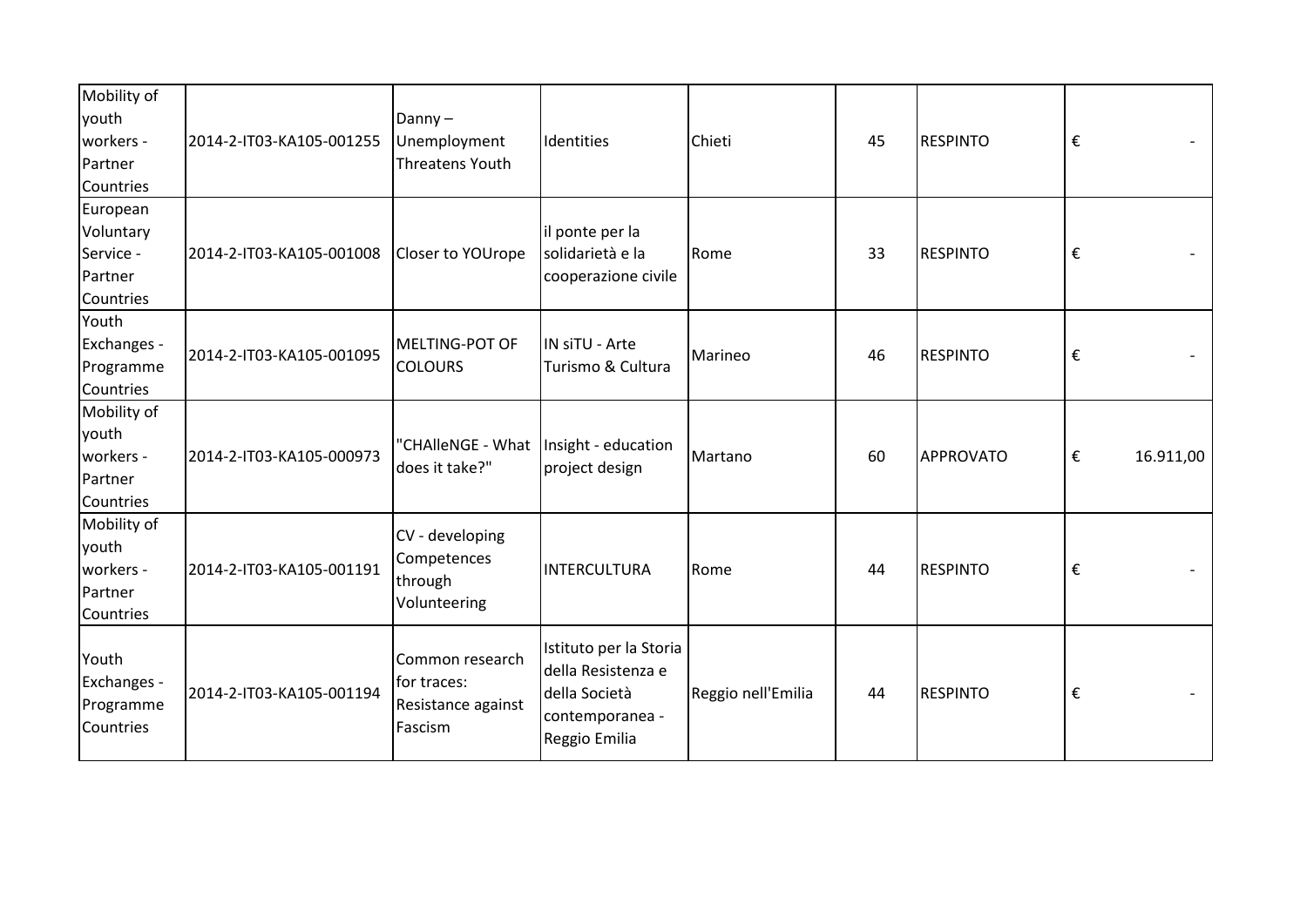| Youth<br>Exchanges -<br>Programme<br>Countries               | 2014-2-IT03-KA105-001019 | Sport - Health -<br>Nature                                   | Italians in Action                             | San Giorgio in Bosco | $\mathbf 0$ | <b>RESPINTO</b> | € |           |
|--------------------------------------------------------------|--------------------------|--------------------------------------------------------------|------------------------------------------------|----------------------|-------------|-----------------|---|-----------|
| Mobility of<br>youth<br>workers -<br>Partner<br>Countries    | 2014-2-IT03-KA105-001253 | MODE ON : ACTIVE<br><b>CITIZENSHIP</b>                       | Kubeu Associazione<br>di Promozione<br>Sociale | bari                 | 60          | APPROVATO       | € | 18.576,00 |
| Mobility of<br>youth<br>workers -<br>Partner<br>Countries    | 2014-2-IT03-KA105-001076 | In-Sight                                                     | La Girobussola                                 | Bologna              | 51          | <b>RESPINTO</b> | € |           |
| Mobility of<br>youth<br>workers -<br>Programme<br>Countries  | 2014-2-IT03-KA105-001181 | Ride a smile                                                 | La milizia dei folli                           | litri                | 74          | APPROVATO       | € | 25.335,00 |
| Mobility of<br>youth<br>workers -<br>Programme<br>Countries  | 2014-2-IT03-KA105-001242 | The Empowerment<br>Playground                                | <b>LABORATORIO</b><br>MERIDIANO 2.0            | MARCELLINARA         | 48          | <b>RESPINTO</b> | € |           |
| European<br>Voluntary<br>Service -<br>Programme<br>Countries | 2014-2-IT03-KA105-001122 | Cultural creative lab Società Cooperativa San Pietro in Lama | L'ARCOBALENO<br>Sociale                        |                      | 61          | APPROVATO       | € | 36.070,00 |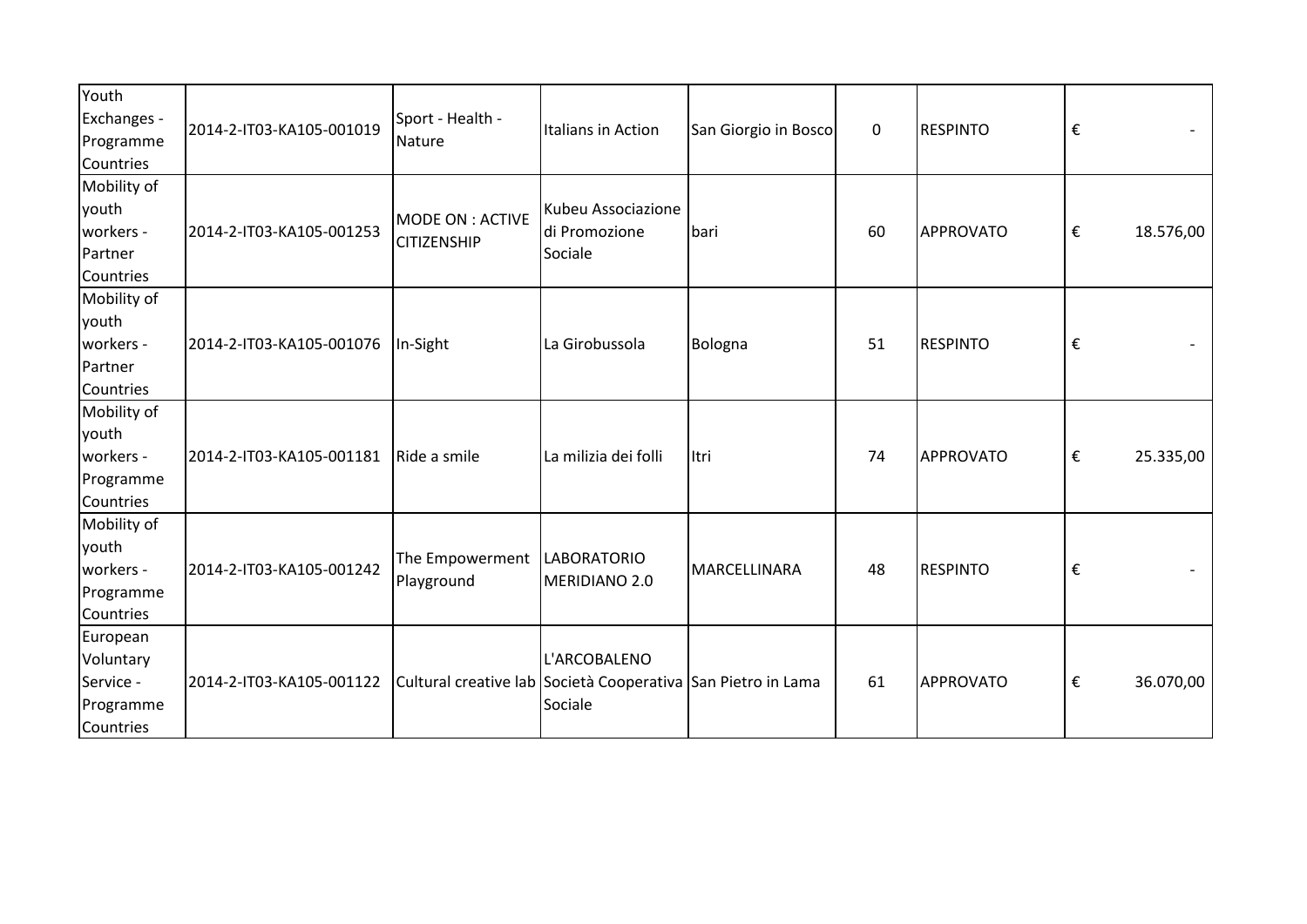| Youth                                                                                                    |                         |
|----------------------------------------------------------------------------------------------------------|-------------------------|
| Exchanges -                                                                                              |                         |
| Partner                                                                                                  |                         |
| Countries;<br>The on-line word of                                                                        |                         |
| LE ROYAL<br>2014-2-IT03-KA105-000936<br><b>RESPINTO</b><br>Pavia<br>30<br>Youth<br>mouth                 | €                       |
| Exchanges -                                                                                              |                         |
| Programme                                                                                                |                         |
| Countries                                                                                                |                         |
| Youth                                                                                                    |                         |
| Exchanges -<br>Don't be silence                                                                          |                         |
| 2014-2-IT03-KA105-000937<br>LE ROYAL<br>Pavia<br>41<br><b>RESPINTO</b><br>Programme<br>against the crime | $\boldsymbol{\epsilon}$ |
| Countries                                                                                                |                         |
| Youth                                                                                                    |                         |
| Exchanges -                                                                                              |                         |
| Partner                                                                                                  |                         |
| Countries;<br>Be a good                                                                                  |                         |
| 2014-2-IT03-KA105-000938<br>LE ROYAL<br><b>RESPINTO</b><br>Pavia<br>38<br>Youth<br>Entrepreneur          | $\boldsymbol{\epsilon}$ |
| Exchanges -                                                                                              |                         |
| Programme                                                                                                |                         |
| Countries                                                                                                |                         |
| Youth                                                                                                    |                         |
| Exchanges -                                                                                              |                         |
| 2014-2-IT03-KA105-000945<br>Run to forget<br>LE ROYAL<br>47<br><b>RESPINTO</b><br>Pavia<br>Programme     | $\boldsymbol{\epsilon}$ |
| Countries                                                                                                |                         |
| Youth                                                                                                    |                         |
| Exchanges -<br>InterCOOLtural                                                                            |                         |
| 2014-2-IT03-KA105-001109<br>LE ROYAL<br>$\pmb{0}$<br><b>RESPINTO</b><br>Pavia<br>Partner<br>Wedding      | $\boldsymbol{\epsilon}$ |
| Countries                                                                                                |                         |
| Youth                                                                                                    |                         |
| Exchanges -<br>Theatre: a discovery le tre stelle                                                        |                         |
| 2014-2-IT03-KA105-000997<br>$\pmb{0}$<br><b>RESPINTO</b><br>Troia<br>Programme<br>of the traditions      | $\boldsymbol{\epsilon}$ |
| Countries                                                                                                |                         |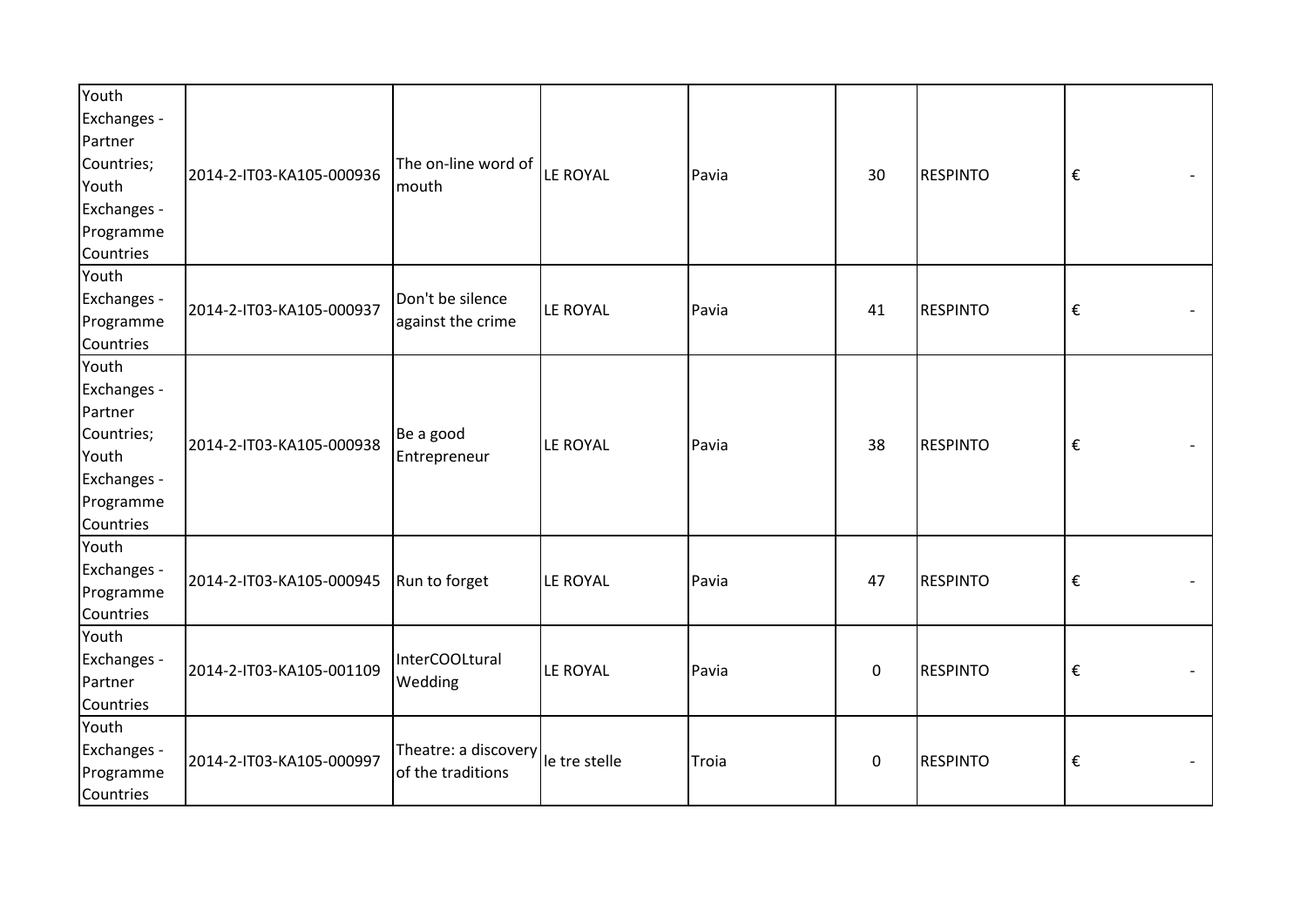| European<br>Voluntary<br>Service -<br>Partner<br>Countries | 2014-2-IT03-KA105-000988 | [N+N] Enjoy<br>Environment! A<br>Climate for Change       | Legambiente Prato                                                                         | Prato       | 73 | <b>APPROVATO</b> | $\boldsymbol{\epsilon}$ | 18.385,00 |
|------------------------------------------------------------|--------------------------|-----------------------------------------------------------|-------------------------------------------------------------------------------------------|-------------|----|------------------|-------------------------|-----------|
| European<br>Voluntary<br>Service -<br>Partner<br>Countries | 2014-2-IT03-KA105-001152 | Territorio,<br>ambiente,<br>comunità!                     | Legambiente<br>Toscana Onlus                                                              | Florence    | 70 | <b>APPROVATO</b> | $\boldsymbol{\epsilon}$ | 41.450,00 |
| Mobility of<br>youth<br>workers -<br>Partner<br>Countries  | 2014-2-IT03-KA105-000984 | <b>Work on Social</b><br>Cooperation                      | Leonardo,<br>Consorzio di<br>cooperative sociali,<br>società cooperativa<br>sociale ONLUS | Pordenone   | 64 | <b>APPROVATO</b> | €                       | 27.876,00 |
| Youth<br>Exchanges -<br>Programme<br>Countries             | 2014-2-IT03-KA105-001013 | Hand in Hand<br>Against Mafia                             | Libera Palermo                                                                            | Palermo     | 69 | <b>APPROVATO</b> | €                       | 16.080,00 |
| European<br>Voluntary<br>Service -<br>Partner<br>Countries | 2014-2-IT03-KA105-001140 | build together sve                                        | LumbeLumbe                                                                                | Roma        | 61 | APPROVATO        | €                       | 15.790,00 |
| Mobility of<br>youth<br>workers -<br>Partner<br>Countries  | 2014-2-IT03-KA105-001025 | international<br>Surviving: cooperati<br>on and tolerance | Magazzini Prensili                                                                        | Feltre (BL) | 0  | <b>RESPINTO</b>  | $\boldsymbol{\epsilon}$ |           |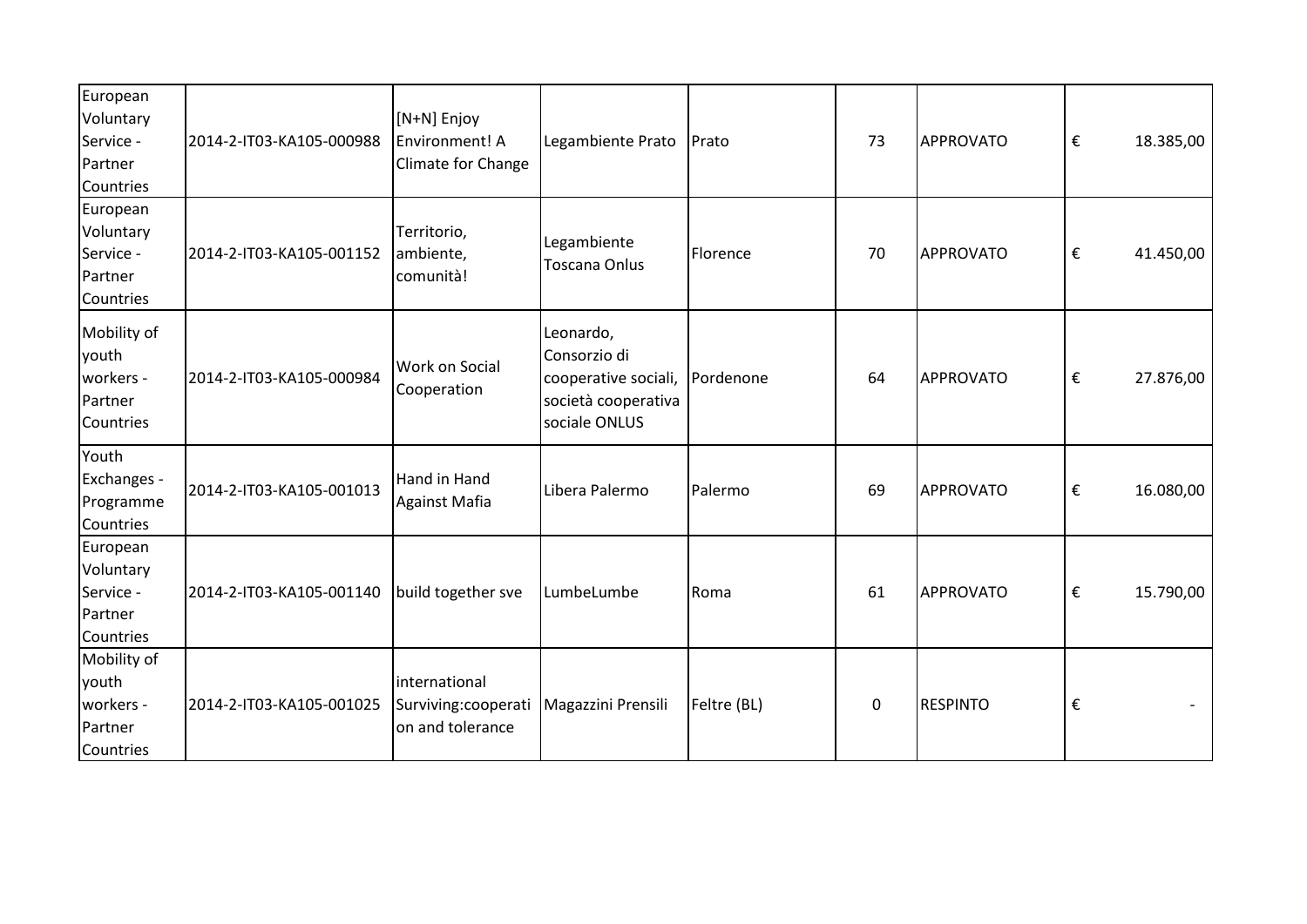| Mobility of<br>youth<br>workers -<br>Partner<br>Countries  | 2014-2-IT03-KA105-001035 | <i>international</i><br>Surviving: cooperati<br>on and tolerance | Magazzini Prensili                                                    | Feltre (BL) | $\mathbf 0$ | <b>RESPINTO</b>  | € |           |
|------------------------------------------------------------|--------------------------|------------------------------------------------------------------|-----------------------------------------------------------------------|-------------|-------------|------------------|---|-----------|
| European<br>Voluntary<br>Service -<br>Partner<br>Countries | 2014-2-IT03-KA105-001206 | Help Applying Non-<br>Discrimination<br>Solutions                | <b>MARGHERITA</b><br>SOCIETA'<br><b>COOPERATIVA</b><br>SOCIALE a r.l. | Sandrigo    | 61          | APPROVATO        | € | 34.000,00 |
| Mobility of<br>youth<br>workers -<br>Partner<br>Countries  | 2014-2-IT03-KA105-001182 | Social<br>Entrepreneurship<br>Now!                               | Mine Vaganti NGO                                                      | Perfugas    | 76          | <b>APPROVATO</b> | € | 18.325,00 |
| Mobility of<br>youth<br>workers -<br>Partner<br>Countries  | 2014-2-IT03-KA105-001185 | The Harmony of the<br>Sounds                                     | Mine Vaganti NGO                                                      | Perfugas    | 75          | APPROVATO        | € | 18.835,00 |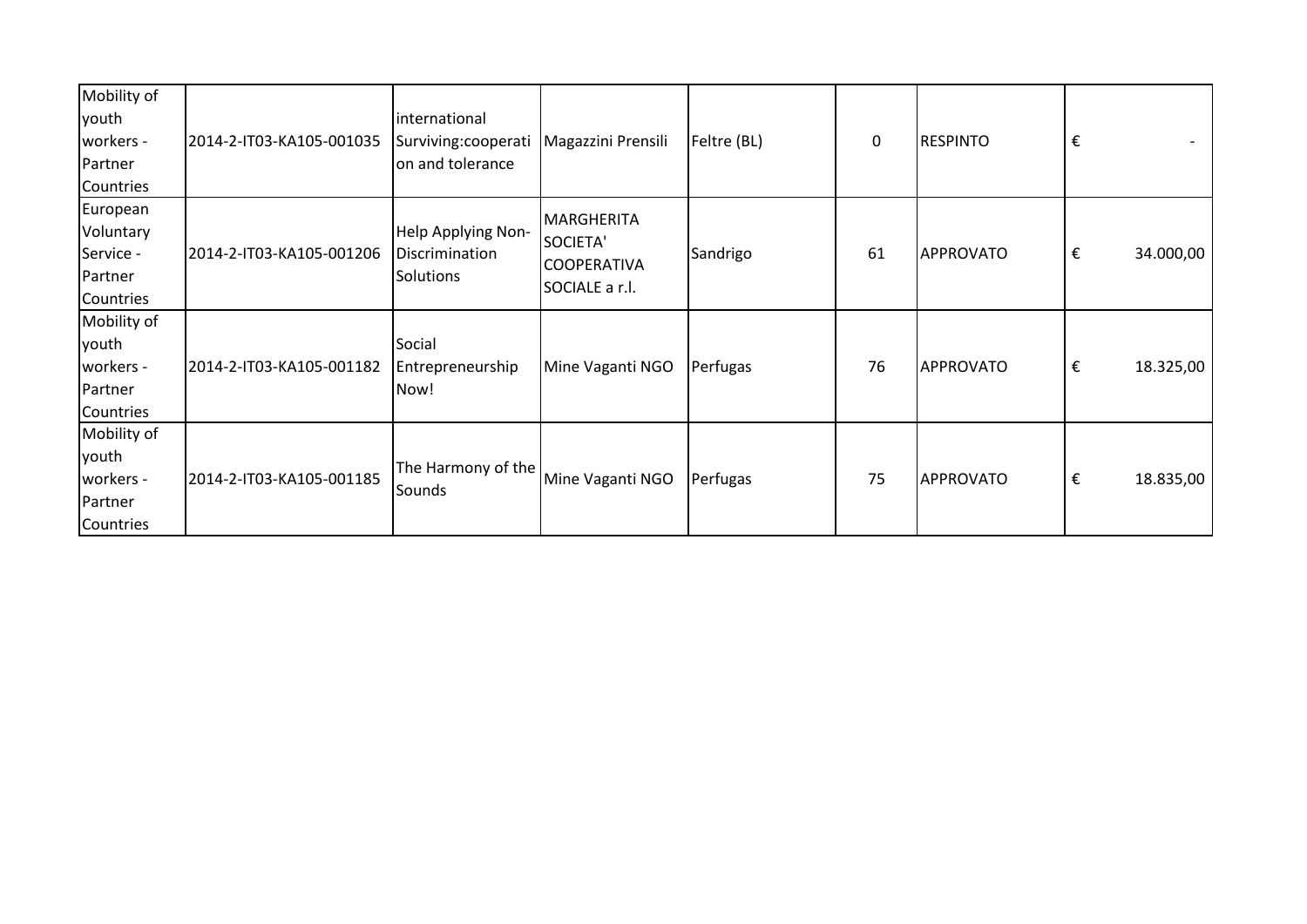| European    |                          |                                 |                   |              |             |                  |                         |           |
|-------------|--------------------------|---------------------------------|-------------------|--------------|-------------|------------------|-------------------------|-----------|
| Voluntary   |                          |                                 |                   |              |             |                  |                         |           |
| Service -   |                          |                                 |                   |              |             |                  |                         |           |
| Partner     |                          |                                 |                   |              |             |                  |                         |           |
| Countries;  |                          |                                 |                   |              |             |                  |                         |           |
| Mobility of |                          |                                 |                   |              |             |                  |                         |           |
| youth       | 2014-2-IT03-KA105-001260 | Green Power                     | Mine Vaganti NGO  | Perfugas     | $\mathbf 0$ | <b>RESPINTO</b>  | $\boldsymbol{\epsilon}$ |           |
| workers -   |                          |                                 |                   |              |             |                  |                         |           |
| Programme   |                          |                                 |                   |              |             |                  |                         |           |
| Countries;  |                          |                                 |                   |              |             |                  |                         |           |
| Youth       |                          |                                 |                   |              |             |                  |                         |           |
| Exchanges - |                          |                                 |                   |              |             |                  |                         |           |
| Programme   |                          |                                 |                   |              |             |                  |                         |           |
| Countries   |                          |                                 |                   |              |             |                  |                         |           |
| Youth       |                          |                                 | N.I.C.O.L.A. (New |              |             |                  |                         |           |
| Exchanges - | 2014-2-IT03-KA105-001083 | <b>MUSIC</b>                    | International     | salerno      | 47          | <b>RESPINTO</b>  | €                       |           |
| Programme   |                          | <b>CONNECTION</b>               | Company of Live   |              |             |                  |                         |           |
| Countries   |                          |                                 | Arts) Italy       |              |             |                  |                         |           |
| Mobility of |                          |                                 |                   |              |             |                  |                         |           |
| youth       |                          | 'Build up your                  |                   |              |             |                  |                         |           |
| workers -   | 2014-2-IT03-KA105-000983 | future"                         | Net in Action     | Bologna      | 61          | <b>APPROVATO</b> | $\boldsymbol{\epsilon}$ | 27.538,00 |
| Programme   |                          |                                 |                   |              |             |                  |                         |           |
| Countries   |                          |                                 |                   |              |             |                  |                         |           |
| Youth       |                          | LI.O.N.S. Sporting              |                   |              |             |                  |                         |           |
| Exchanges - | 2014-2-IT03-KA105-001006 | Club - Liason of                | Net in Action     | Bologna      | 49          | <b>RESPINTO</b>  | $\boldsymbol{\epsilon}$ |           |
| Programme   |                          | Nations for Sports              |                   |              |             |                  |                         |           |
| Countries   |                          |                                 |                   |              |             |                  |                         |           |
| Mobility of |                          |                                 |                   |              |             |                  |                         |           |
| youth       |                          |                                 |                   |              |             |                  |                         |           |
| workers -   | 2014-2-IT03-KA105-001077 | Mentors in comune Nuova Arcadia |                   | Casalbordino | 39          | <b>RESPINTO</b>  | €                       |           |
| Partner     |                          |                                 |                   |              |             |                  |                         |           |
| Countries   |                          |                                 |                   |              |             |                  |                         |           |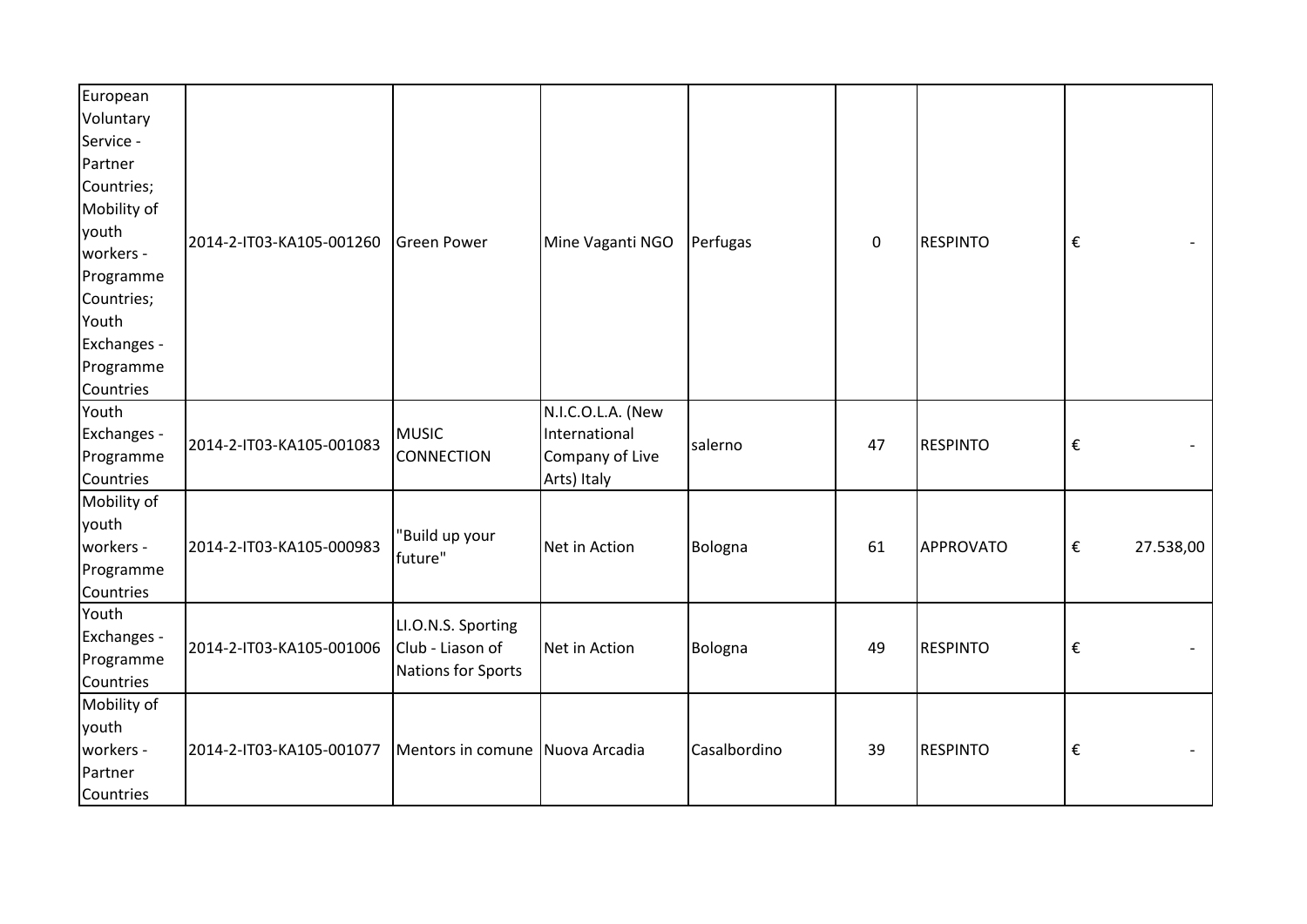| Mobility of<br>youth<br>workers -<br>Partner<br>Countries    | 2014-2-IT03-KA105-000951 | <b>Butterfly Effect</b>                       | Officina Creativa<br>Interculturale                                             | Palermo         | 60          | APPROVATO        | $\boldsymbol{\epsilon}$ | 11.150,00 |
|--------------------------------------------------------------|--------------------------|-----------------------------------------------|---------------------------------------------------------------------------------|-----------------|-------------|------------------|-------------------------|-----------|
| European<br>Voluntary<br>Service -<br>Programme<br>Countries | 2014-2-IT03-KA105-001078 | <b>WALK.</b> We Are All<br>Konnected          | Officina Creativa<br>Interculturale                                             | Palermo         | 51          | <b>RESPINTO</b>  | €                       |           |
| Youth<br>Exchanges -<br>Programme<br>Countries               | 2014-2-IT03-KA105-001063 | Music beyond the<br>barriers                  | Oratorio/circolo<br><b>ANSPI don Bosco</b>                                      | Arborea         | 38          | <b>RESPINTO</b>  | €                       |           |
| European<br>Voluntary<br>Service -<br>Partner<br>Countries   | 2014-2-IT03-KA105-001138 | Palestinian Israeli<br>Democracy Lab          | Organization for<br>International<br>KOoperation and<br><b>Solidarity Onlus</b> | Udine           | 33          | <b>RESPINTO</b>  | €                       |           |
| Youth<br>Exchanges -<br>Programme<br>Countries               | 2014-2-IT03-KA105-000971 | "Ancient tastes for<br>young palates"         | Organizzazione di<br>volontariato 3 TIME                                        | ROCCELLA JONICA | $\mathbf 0$ | <b>RESPINTO</b>  | $\boldsymbol{\epsilon}$ |           |
|                                                              | 2014-2-IT03-KA105-5      |                                               | <b>OSSERVATORIO</b><br><b>EUROPA</b>                                            | Lazio           | 48          | <b>RESPINTO</b>  | €                       |           |
| European<br>Voluntary<br>Service -<br>Programme<br>Countries | 2014-2-IT03-KA105-001136 | Changing lives,<br>opening minds in<br>Cg2000 | Parrocchia dei Santi<br>Faustino e Giovita                                      | Chiari          | 77          | <b>APPROVATO</b> | €                       | 14.955,00 |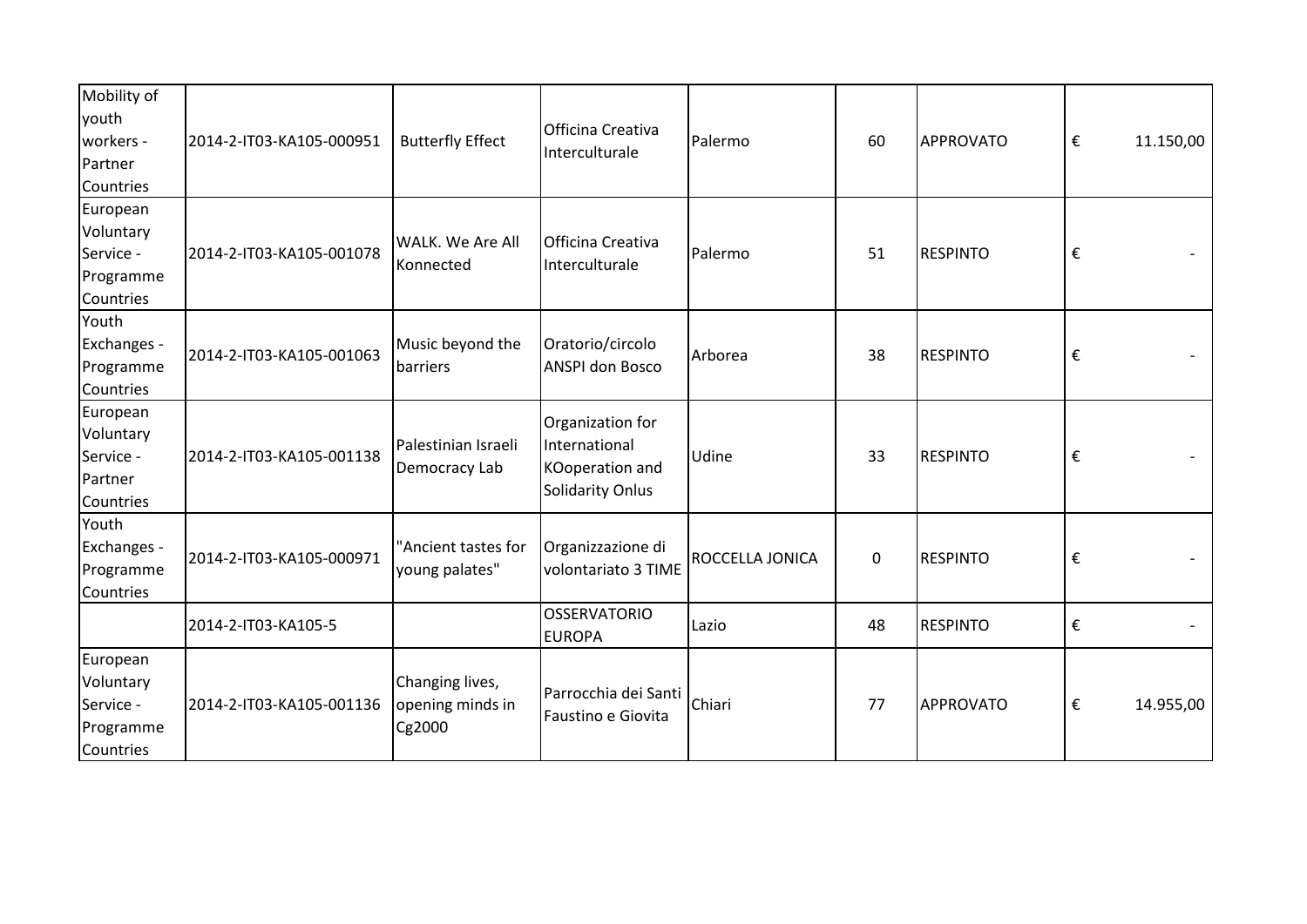| Youth<br>Exchanges -<br>Programme<br>Countries | 2014-2-IT03-KA105-001258 | Crossing the<br>borders                                                      | Peco - Progetti<br>Europei di<br>Cooperazione | Genova             | $\mathbf 0$ | <b>RESPINTO</b> | € |           |
|------------------------------------------------|--------------------------|------------------------------------------------------------------------------|-----------------------------------------------|--------------------|-------------|-----------------|---|-----------|
| Mobility of                                    |                          |                                                                              |                                               |                    |             |                 |   |           |
| youth                                          |                          |                                                                              |                                               | <b>ROBECCO SUL</b> |             |                 |   |           |
| workers -                                      | 2014-2-IT03-KA105-001103 | CyberPositive                                                                | PEPITA ONLUS                                  | <b>NAVIGLIO</b>    | 51          | <b>RESPINTO</b> | € |           |
| Partner                                        |                          |                                                                              |                                               |                    |             |                 |   |           |
| Countries                                      |                          |                                                                              |                                               |                    |             |                 |   |           |
| Youth                                          |                          |                                                                              |                                               |                    |             |                 |   |           |
| Exchanges -                                    | 2014-2-IT03-KA105-001283 | <b>Variety Fair</b>                                                          | Per Esempio                                   | Palermo            | 63          | APPROVATO       | € | 11.810,00 |
| Programme                                      |                          |                                                                              |                                               |                    |             |                 |   |           |
| Countries                                      |                          |                                                                              |                                               |                    |             |                 |   |           |
| Youth                                          |                          |                                                                              |                                               |                    |             |                 |   |           |
| Exchanges -                                    |                          | Citizens for Europe:                                                         |                                               |                    |             |                 |   |           |
| Partner                                        |                          | participation,                                                               | PRO.DO.C.S.                                   |                    |             |                 |   |           |
| Countries;                                     | 2014-2-IT03-KA105-001205 | cooperation and                                                              | <b>PROGETTO</b>                               | Roma               | 44          | <b>RESPINTO</b> | € |           |
| Youth                                          |                          | <i>intercultural</i>                                                         | DOMANI: CULTURA                               |                    |             |                 |   |           |
| Exchanges -                                    |                          | dialogue                                                                     | E SOLIDARIETA'                                |                    |             |                 |   |           |
| Programme                                      |                          |                                                                              |                                               |                    |             |                 |   |           |
| Countries                                      |                          |                                                                              |                                               |                    |             |                 |   |           |
| European                                       |                          |                                                                              |                                               |                    |             |                 |   |           |
| Voluntary                                      |                          |                                                                              | Progetto Città                                |                    |             |                 |   |           |
| Service -                                      | 2014-2-IT03-KA105-000968 | EV-STAR-Two                                                                  | Società Cooperativa Savona                    |                    | 73          | APPROVATO       | € | 46.875,00 |
| Partner                                        |                          |                                                                              | Sociale                                       |                    |             |                 |   |           |
| Countries                                      |                          |                                                                              |                                               |                    |             |                 |   |           |
| European                                       |                          | M.E.E.T. More                                                                |                                               |                    |             |                 |   |           |
| Voluntary                                      |                          | Education,                                                                   | Progetto Zattera Blu                          |                    |             |                 |   |           |
| Service -                                      | 2014-2-IT03-KA105-001007 | Società Cooperativa Schio<br>Employment,<br>Sociale Onlus<br><b>Training</b> |                                               | 74                 |             | APPROVATO       | € | 45.150,00 |
| Programme                                      |                          |                                                                              |                                               |                    |             |                 |   |           |
| Countries                                      |                          |                                                                              |                                               |                    |             |                 |   |           |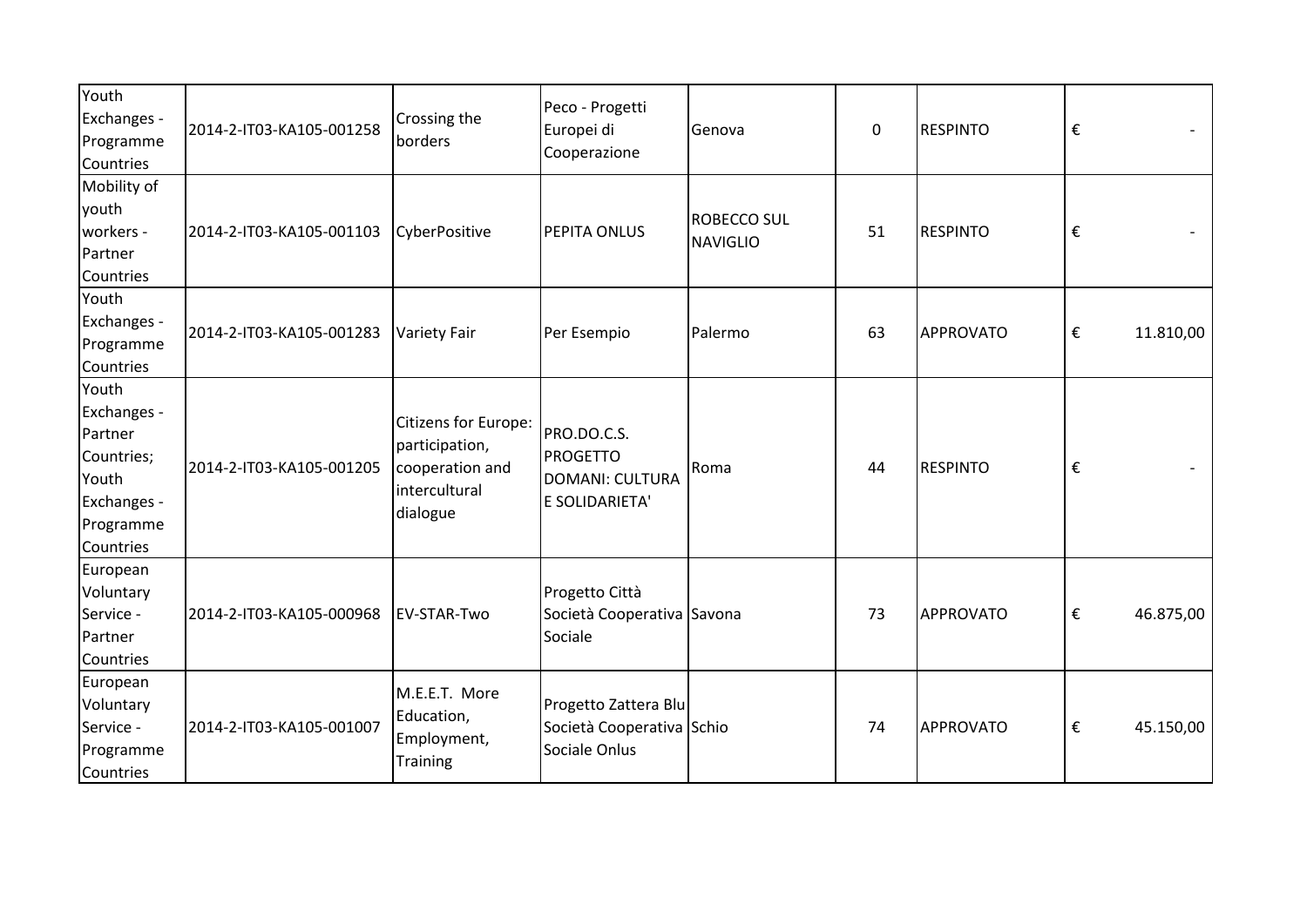| Youth<br>Exchanges -<br>Programme                           | 2014-2-IT03-KA105-001276 | Stan Up, Grow Up!                                | PSICOTABU'                          | <b>Palermo</b> | 60          | APPROVATO       | $\boldsymbol{\epsilon}$ | 11.918,00 |
|-------------------------------------------------------------|--------------------------|--------------------------------------------------|-------------------------------------|----------------|-------------|-----------------|-------------------------|-----------|
| Countries                                                   |                          |                                                  |                                     |                |             |                 |                         |           |
| Youth<br>Exchanges -<br>Partner<br><b>Countries</b>         | 2014-2-IT03-KA105-001246 | Multicultural Kaos<br>Radio                      | Radio Kaos Italy                    | Rome           | 49          | <b>RESPINTO</b> | €                       |           |
| European<br>Voluntary<br>Service -<br>Partner<br>Countries  | 2014-2-IT03-KA105-001170 | CommunicACTion<br>and CreACTion for<br><b>EU</b> | Rinascita Sociale<br>Salam Hosue    | Napoli         | 63          | APPROVATO       | €                       | 9.400,00  |
| Mobility of<br>youth<br>workers -<br>Partner<br>Countries   | 2014-2-IT03-KA105-001036 | Social Startups for<br>Entrepreneurship          | <b>S.O.S DIRITTI E</b><br>LEGALITA' | Roma           | 66          | APPROVATO       | €                       | 22.322,00 |
| European<br>Voluntary<br>Service -<br>Partner<br>Countries  | 2014-2-IT03-KA105-001024 | Green School<br>Leader                           | Scambieuropei                       | Montegranaro   | 62          | APPROVATO       | €                       | 30.585,00 |
| Mobility of<br>youth<br>workers -<br>Programme<br>Countries | 2014-2-IT03-KA105-001047 | Better Citizens,<br>Better<br>entrepreneurs      | Scambieuropei                       | Montegranaro   | 63          | APPROVATO       | €                       | 17.772,00 |
| European<br>Voluntary<br>Service -<br>Partner<br>Countries  | 2014-2-IT03-KA105-001202 | YouthInsight with<br>Youth Inside                | Scambieuropei                       | Montegranaro   | $\mathbf 0$ | <b>RESPINTO</b> | €                       |           |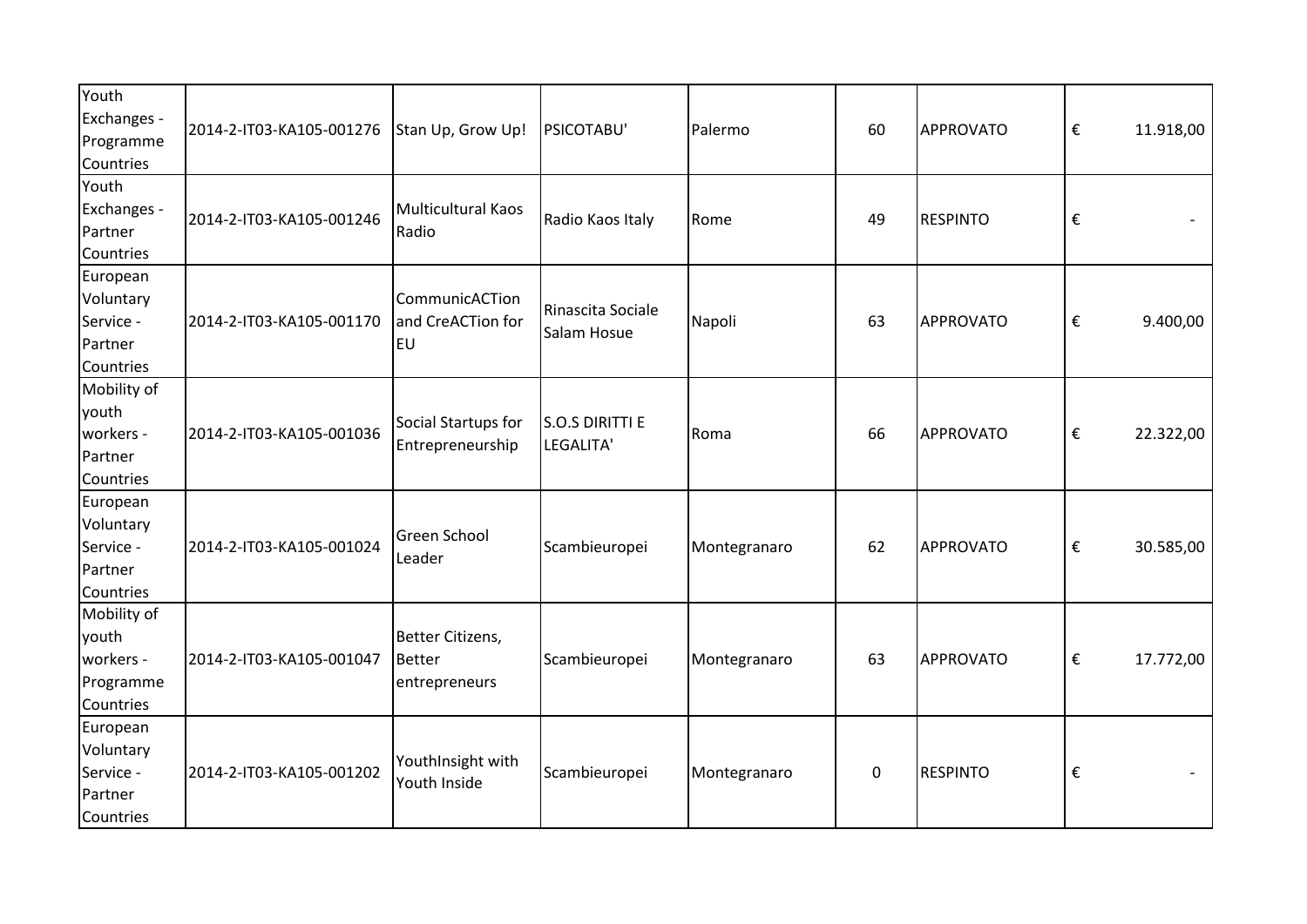| European<br>Voluntary<br>Service -<br>Partner<br>Countries                                                                                                                  | 2014-2-IT03-KA105-001236                       | Volunteering in<br>Peace | Scambieuropei                                                                                       | Montegranaro | 45          | <b>RESPINTO</b> | $\boldsymbol{\epsilon}$              |
|-----------------------------------------------------------------------------------------------------------------------------------------------------------------------------|------------------------------------------------|--------------------------|-----------------------------------------------------------------------------------------------------|--------------|-------------|-----------------|--------------------------------------|
| European<br>Voluntary<br>Service -<br>Programme<br>Countries;<br>Mobility of<br>youth<br>workers -<br>Partner<br>Countries;<br>Youth<br>Exchanges -<br>Partner<br>Countries | 2014-2-IT03-KA105-001231   A year of inclusion |                          | Servizio Civile<br>Internazionale                                                                   | <b>ROME</b>  | 53          | <b>RESPINTO</b> | $\boldsymbol{\epsilon}$              |
| Mobility of<br>youth<br>workers -<br>Partner<br>Countries                                                                                                                   | 2014-2-IT03-KA105-001164                       | We Are All Theatre       | Sezione Laziale della<br>Unione Italiana<br>Lotta alla Distrofia<br>Muscolare<br>(U.I.L.D.M.) ONLUS | Rome         | $\mathbf 0$ | <b>RESPINTO</b> | $\boldsymbol{\epsilon}$              |
| Mobility of<br>youth<br>workers -<br>Partner<br>Countries                                                                                                                   | 2014-2-IT03-KA105-001213                       | We Are All Theatre       | Sezione Laziale della<br>Unione Italiana<br>Lotta alla Distrofia<br>Muscolare<br>(U.I.L.D.M.) ONLUS | Rome         | 60          | APPROVATO       | $\boldsymbol{\epsilon}$<br>21.207,00 |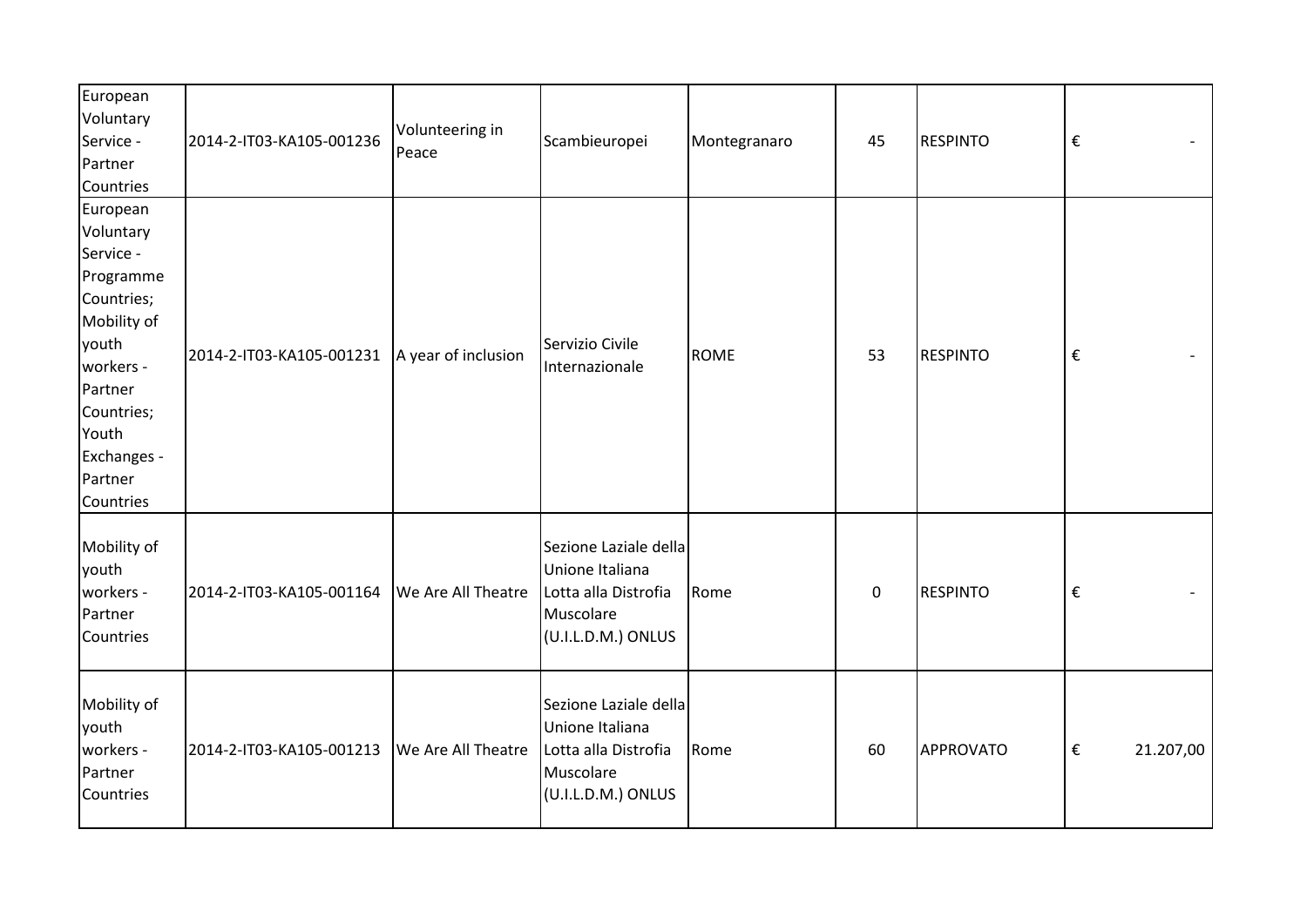| Youth<br>Exchanges -<br>Partner<br>Countries                 | 2014-2-IT03-KA105-001168 | Link By Symbols                                                             | Simboli & Vessilli                                                         | Scafati               | 62          | APPROVATO       | $\boldsymbol{\epsilon}$ | 18.364,00 |
|--------------------------------------------------------------|--------------------------|-----------------------------------------------------------------------------|----------------------------------------------------------------------------|-----------------------|-------------|-----------------|-------------------------|-----------|
| Youth<br>Exchanges -<br>Programme<br>Countries               | 2014-2-IT03-KA105-000928 | <b>GREEN</b><br><b>ENTREPREUNERSHI</b><br>P AND HEALTHY<br><b>LIFESTYLE</b> | smart                                                                      | Pisa                  | 40          | <b>RESPINTO</b> | $\boldsymbol{\epsilon}$ |           |
| Mobility of<br>youth<br>workers -<br>Partner<br>Countries    | 2014-2-IT03-KA105-000934 | LINKER PEOPLE +                                                             | smart                                                                      | Pisa                  | $\mathbf 0$ | <b>RESPINTO</b> | €                       |           |
| Mobility of<br>youth<br>workers -<br>Partner<br>Countries    | 2014-2-IT03-KA105-001257 | The RigthS<br>Prospective                                                   | Socialab                                                                   | Cordenons             | $\mathbf 0$ | <b>RESPINTO</b> | $\boldsymbol{\epsilon}$ |           |
| European<br>Voluntary<br>Service -<br>Programme<br>Countries | 2014-2-IT03-KA105-001224 | We care:<br>prendiamoci cura<br>dei nostri giovani                          | Società Cooperativa<br>Sociale "Il Piccolo<br>Principe" - ONLUS            | Casarsa della Delizia | 63          | APPROVATO       | $\boldsymbol{\epsilon}$ | 12.150,00 |
| Youth<br>Exchanges -<br>Partner<br>Countries                 | 2014-2-IT03-KA105-001048 | <b>SPORT US!</b>                                                            | SOCIETA'<br><b>COOPERATIVA</b><br><b>SOCIALE FERRANTE</b><br><b>APORTI</b> | <b>BRINDISI</b>       | 43          | <b>RESPINTO</b> | €                       |           |
| Youth<br>Exchanges -<br>Programme<br>Countries               | 2014-2-IT03-KA105-001150 | The environment<br>we are                                                   | SOCIETA'<br><b>COOPERATIVA</b><br><b>SOCIALE FERRANTE</b><br><b>APORTI</b> | <b>BRINDISI</b>       | $\mathbf 0$ | <b>RESPINTO</b> | €                       |           |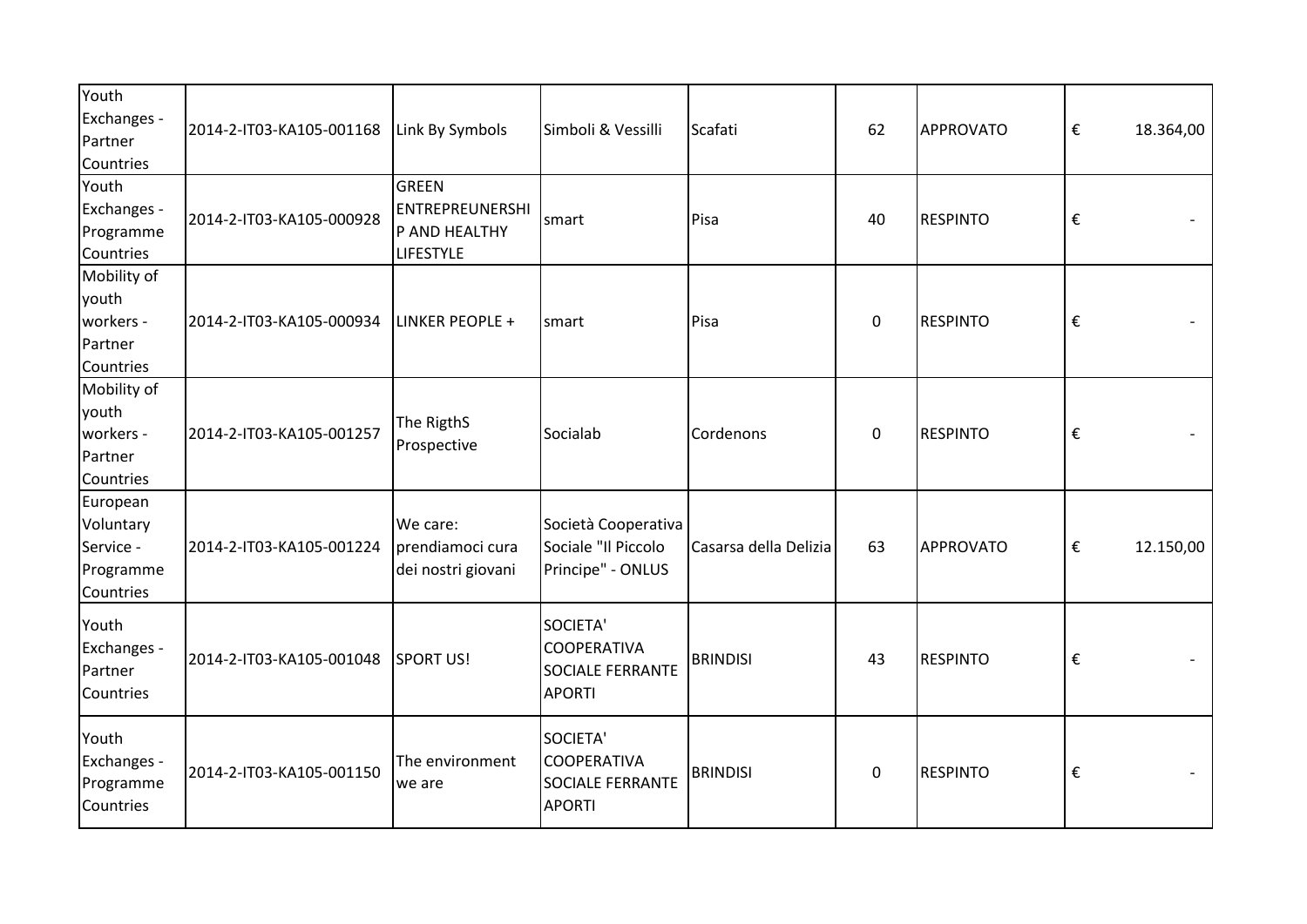| Youth<br>Exchanges -<br>Programme<br>Countries              | 2014-2-IT03-KA105-001146 | Job Orienteering                                      | South Europe Youth<br>Forum                                                  | Andrano                    | 63 | <b>APPROVATO</b> | € | 16.520,00 |
|-------------------------------------------------------------|--------------------------|-------------------------------------------------------|------------------------------------------------------------------------------|----------------------------|----|------------------|---|-----------|
| Mobility of<br>youth<br>workers -<br>Programme<br>Countries | 2014-2-IT03-KA105-001232 | <b>Outdoor Plus</b>                                   | South Europe Youth<br>Forum                                                  | Andrano                    | 66 | APPROVATO        | € | 9.960,00  |
| Mobility of<br>youth<br>workers -<br>Programme<br>Countries | 2014-2-IT03-KA105-001163 | Back to the future II                                 | <b>STRANAIDEA</b><br>Società Cooperativa<br>Sociale Impresa<br>Sociale Onlus | <b>TORINO</b>              | 64 | <b>APPROVATO</b> | € | 19.185,00 |
| Mobility of<br>youth<br>workers -<br>Programme<br>Countries | 2014-2-IT03-KA105-001214 | Intercultural<br>sensitivity is all<br>around         | Studio Progetto<br>Società Cooperativa Cornedo Vicentino<br>Sociale          |                            | 56 | <b>RESPINTO</b>  | € |           |
| Mobility of<br>youth<br>workers -<br>Partner<br>Countries   | 2014-2-IT03-KA105-001105 | Mode on: inclusion,<br>diversity and<br>employability | Sulcis's Youth Onlus Iglesias                                                |                            | 40 | <b>RESPINTO</b>  | € |           |
| Youth<br>Exchanges -<br>Programme<br>Countries              | 2014-2-IT03-KA105-001245 | act your story                                        | Syncro                                                                       | Bologna                    | 64 | <b>APPROVATO</b> | € | 19.166,00 |
| Youth<br>Exchanges -<br>Programme<br>Countries              | 2014-2-IT03-KA105-001250 | Let's bridge the gap:<br>gender equality on<br>stage  | Teatro del Sangro<br>Assoc. Culturale                                        | Sant'Eusanio del<br>Sangro | 0  | <b>RESPINTO</b>  | € |           |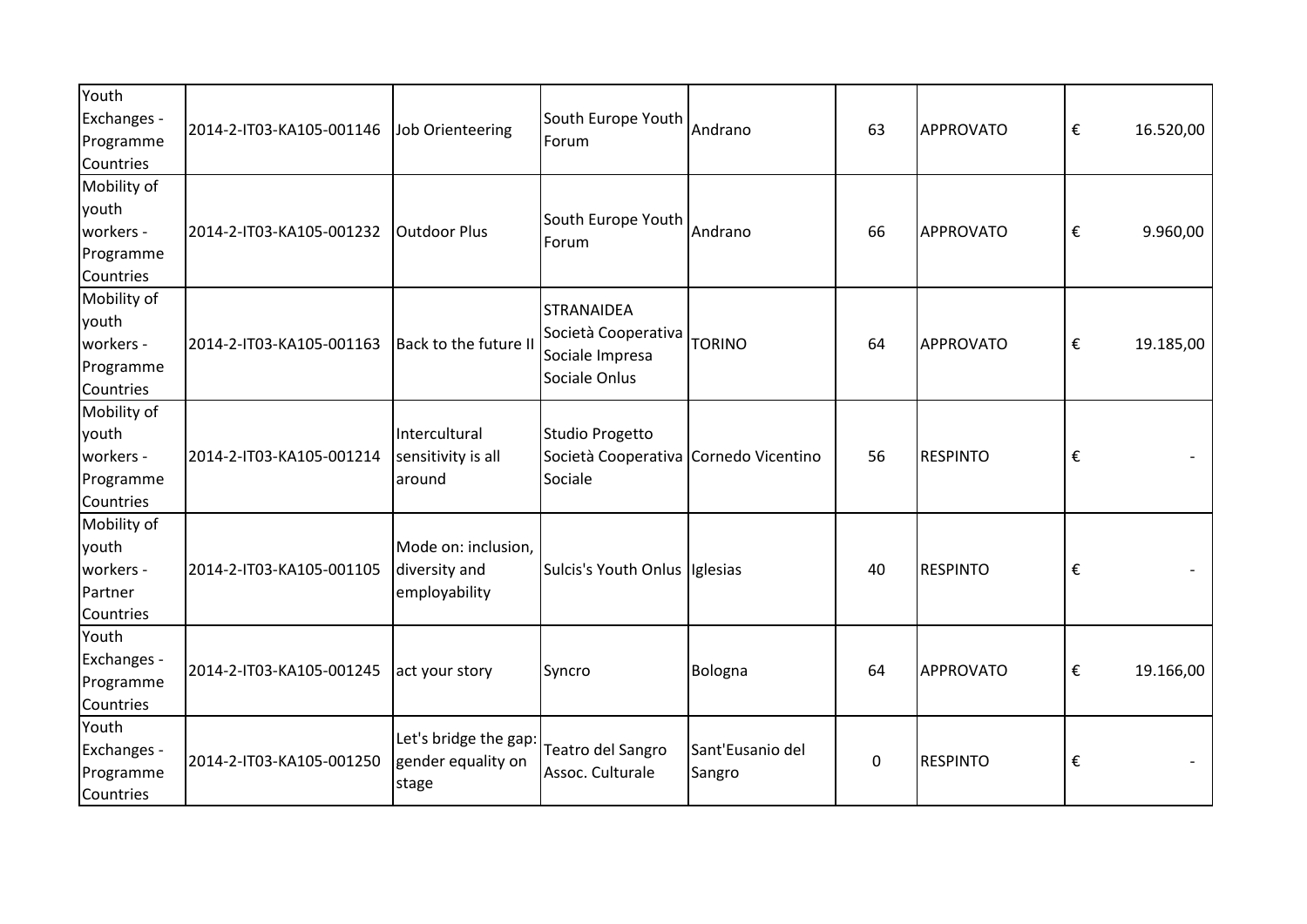| Youth<br>Exchanges -<br>Partner<br>Countries              | 2014-2-IT03-KA105-001124 | Folkaravan                                                   | TeatroMacchinalnut<br>ile | Avezzano (AQ)  | 60          | APPROVATO       | €                       | 12.240,00 |
|-----------------------------------------------------------|--------------------------|--------------------------------------------------------------|---------------------------|----------------|-------------|-----------------|-------------------------|-----------|
| Youth<br>Exchanges -<br>Programme<br>Countries            | 2014-2-IT03-KA105-000960 | My Home is Yours                                             | Terra di Mezzo            | Vallefiorita   | $\mathbf 0$ | <b>RESPINTO</b> | €                       |           |
| Youth<br>Exchanges -<br>Programme<br>Countries            | 2014-2-IT03-KA105-000992 | My Home is Yours                                             | Terra di Mezzo            | Vallefiorita   | 15          | <b>RESPINTO</b> | €                       |           |
| Youth<br>Exchanges -<br>Programme<br>Countries            | 2014-2-IT03-KA105-001127 | A Common History                                             | Terra di Mezzo            | Vallefiorita   | 65          | APPROVATO       | €                       | 10.132,00 |
| Youth<br>Exchanges -<br>Programme<br>Countries            | 2014-2-IT03-KA105-000953 | Living Together                                              | Un Ponte con la<br>Natura | Canosa Sannita | $\pmb{0}$   | <b>RESPINTO</b> | €                       |           |
| Youth<br>Exchanges -<br>Programme<br>Countries            | 2014-2-IT03-KA105-000954 | Living Together                                              | Un Ponte con la<br>Natura | Canosa Sannita | 63          | APPROVATO       | €                       | 19.216,00 |
| Youth<br>Exchanges -<br>Partner<br>Countries              | 2014-2-IT03-KA105-001045 | People<br>International<br>Experience                        | Unione degli<br>Studenti  | Roma           | 38          | <b>RESPINTO</b> | $\boldsymbol{\epsilon}$ |           |
| Mobility of<br>youth<br>workers -<br>Partner<br>Countries | 2014-2-IT03-KA105-001244 | Organised Civil<br><b>Society Against</b><br>Organised Crime | Unione degli<br>Studenti  | Roma           | 30          | <b>RESPINTO</b> | €                       |           |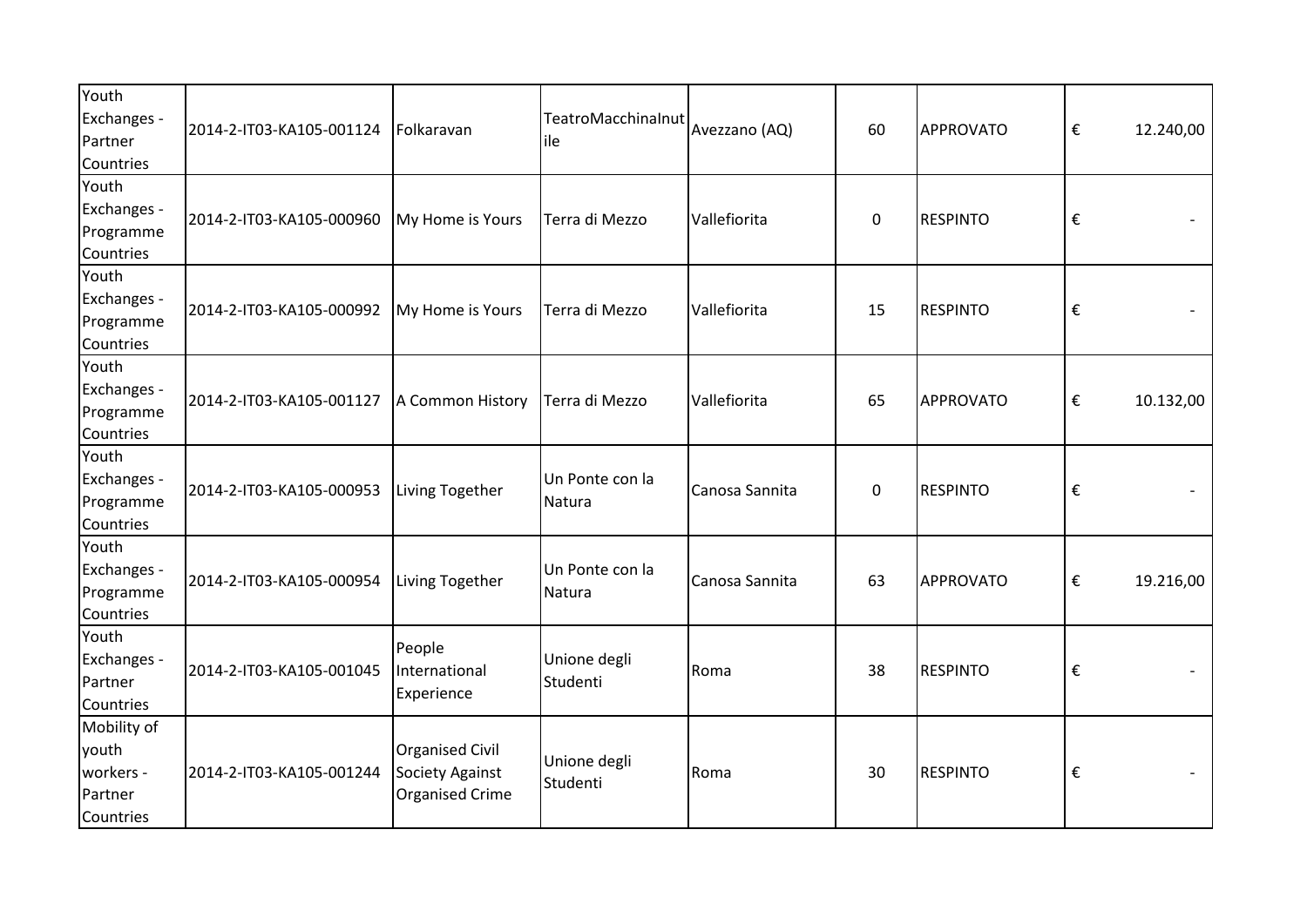| European<br>Voluntary<br>Service -<br>Programme<br>Countries | 2014-2-IT03-KA105-000981 | Exchange Through<br>Generations                       | UNISER SOC. COOP.<br><b>ONLUS</b>                         | FORLI  | 70 | APPROVATO        | €                       | 31.550,00 |
|--------------------------------------------------------------|--------------------------|-------------------------------------------------------|-----------------------------------------------------------|--------|----|------------------|-------------------------|-----------|
| European<br>Voluntary<br>Service -<br>Programme<br>Countries | 2014-2-IT03-KA105-001066 | EVS-NET-WORK:<br>part4                                | Vedogiovane Asti<br><b>S.C.S.</b>                         | Asti   | 72 | APPROVATO        | €                       | 22.575,00 |
| Youth<br>Exchanges -<br>Partner<br>Countries                 | 2014-2-IT03-KA105-001166 | Let's go to the<br>mountain!                          | Vedogiovane<br>Società Cooperativa Borgomanero<br>Sociale |        | 62 | <b>APPROVATO</b> | $\boldsymbol{\epsilon}$ | 16.168,00 |
| European<br>Voluntary<br>Service -<br>Partner<br>Countries   | 2014-2-IT03-KA105-001254 | VedogiovanEVS<br>2014                                 | Vedogiovane<br>Società Cooperativa Borgomanero<br>Sociale |        | 43 | <b>RESPINTO</b>  | €                       |           |
| Mobility of<br>youth<br>workers -<br>Programme<br>Countries  | 2014-2-IT03-KA105-001080 | VON - Volunteering<br>Opportunities<br><b>Network</b> | Vicolocorto                                               | Pesaro | 57 | <b>RESPINTO</b>  | €                       |           |
| European<br>Voluntary<br>Service -<br>Programme<br>Countries | 2014-2-IT03-KA105-001200 | <b>EVS</b> crossroads for<br>linclusion               | Vicolocorto                                               | Pesaro | 48 | <b>RESPINTO</b>  | €                       |           |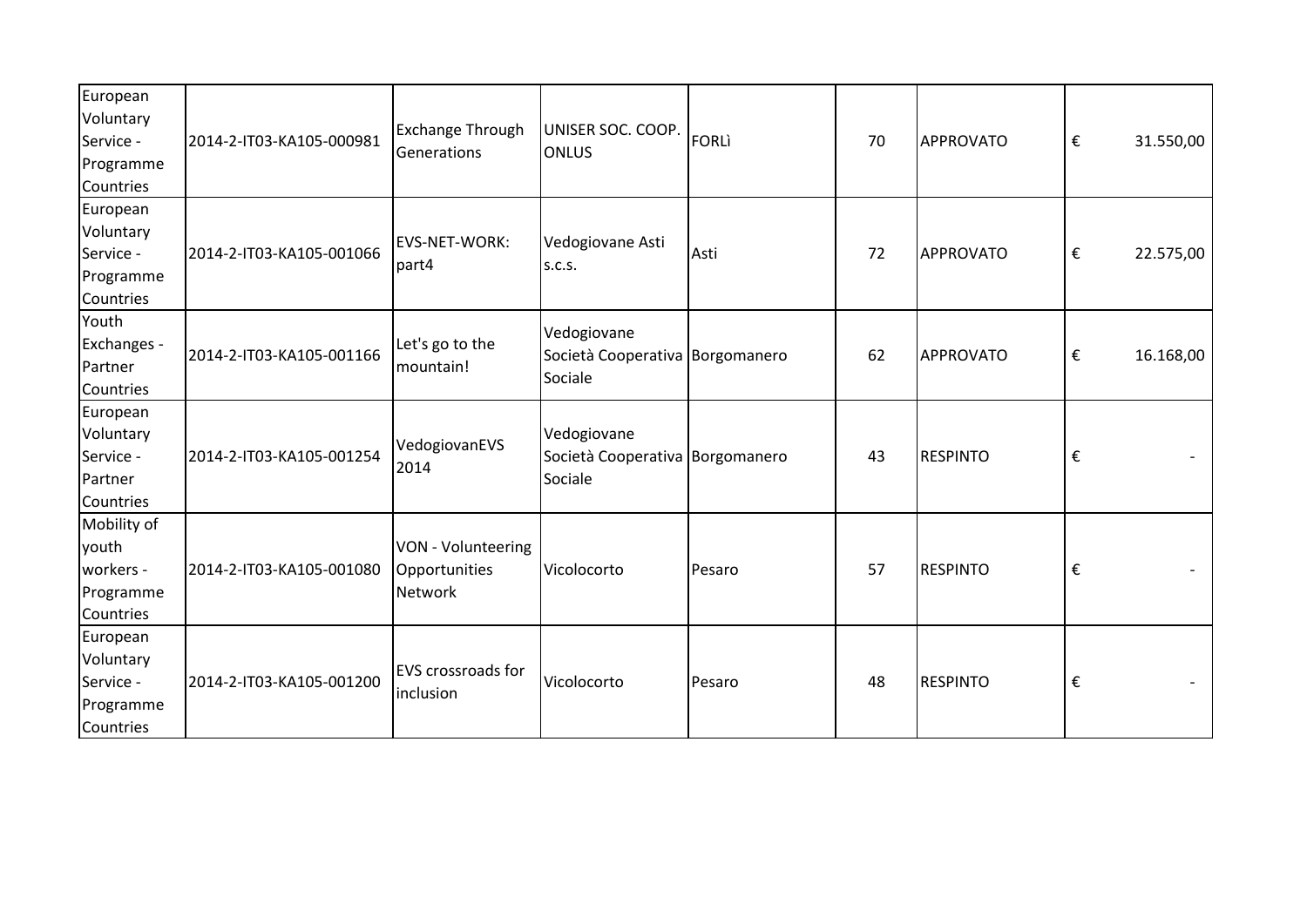| Mobility of<br>youth<br>workers -<br>Programme<br>Countries                                                                 | 2014-2-IT03-KA105-001272 | PM: Project<br>Management<br>Training for Youth<br>Workers - II edition | Vicolocorto                                                              | Pesaro               | 50          | <b>RESPINTO</b> | €                       |           |
|-----------------------------------------------------------------------------------------------------------------------------|--------------------------|-------------------------------------------------------------------------|--------------------------------------------------------------------------|----------------------|-------------|-----------------|-------------------------|-----------|
| Youth<br>Exchanges -<br>Programme<br>Countries                                                                              | 2014-2-IT03-KA105-001235 | Let's go back to the<br>future!                                         | VulcanicaMente                                                           | San Cesario di Lecce | 61          | APPROVATO       | €                       | 13.002,00 |
| Youth<br>Exchanges -<br>Partner<br>Countries                                                                                | 2014-2-IT03-KA105-001188 | The tree of<br>awareness                                                | Work in Progress                                                         | Pietramelara         | $\mathbf 0$ | <b>RESPINTO</b> | $\boldsymbol{\epsilon}$ |           |
| European<br>Voluntary<br>Service -<br>Partner<br>Countries;<br>European<br>Voluntary<br>Service -<br>Programme<br>Countries | 2014-2-IT03-KA105-001034 | Intercultural<br>learning and<br>mobility for young<br>people liplus    | Xena centro scambi<br>e dinamiche<br>interculturali                      | Padova               | 85          | APPROVATO       | €                       | 27.350,00 |
| Mobility of<br>youth<br>workers -<br>Partner<br>Countries                                                                   | 2014-2-IT03-KA105-001072 | YOUth for PEACE,<br>PEACE for YOUth                                     | Y.E.A.S.T. Youth<br><b>Europe Around</b><br><b>Sustainability Tables</b> | Genova               | 51          | <b>RESPINTO</b> | €                       |           |
| Youth<br>Exchanges -<br>Programme<br>Countries                                                                              | 2014-2-IT03-KA105-001101 | <b>Breaking</b><br>Stereotypes,<br><b>Building Europe</b>               | Yelemanì Onlus                                                           | Palermo              | 0           | <b>RESPINTO</b> | €                       |           |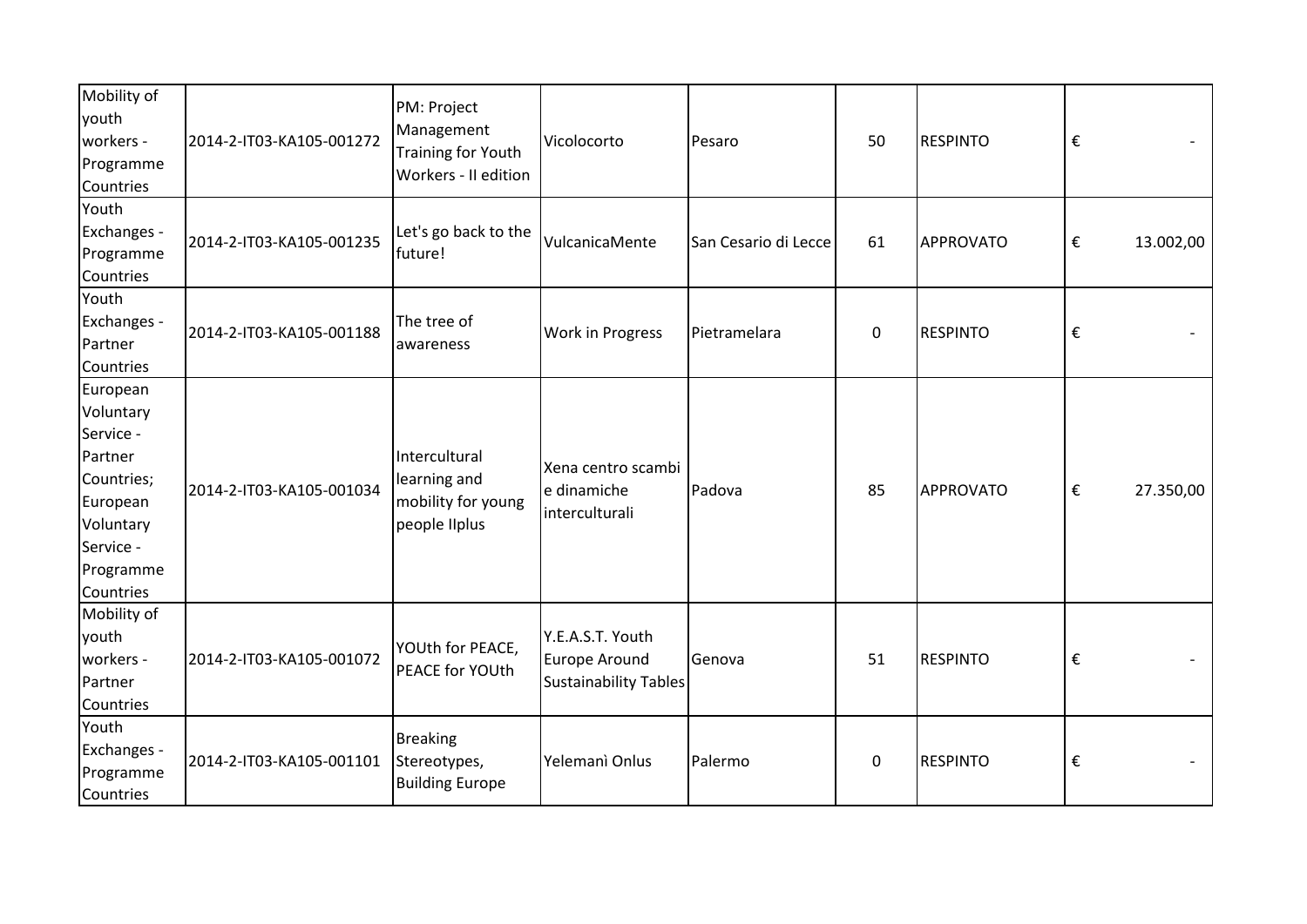| Youth<br>Exchanges -<br>Programme<br>Countries               | 2014-2-IT03-KA105-001171 | <b>Breaking</b><br>Stereotypes,<br><b>Building Europe</b>                                         | Yelemanì Onlus | Palermo        | 69 | APPROVATO        | €                       | 12.868,00 |
|--------------------------------------------------------------|--------------------------|---------------------------------------------------------------------------------------------------|----------------|----------------|----|------------------|-------------------------|-----------|
| Youth<br>Exchanges -<br>Partner<br>Countries                 | 2014-2-IT03-KA105-000931 | <b>I LOVE EUROPE</b><br>democrazia<br>europea e<br>cittadinanza attiva                            | you media      | Ortelle        | 52 | <b>RESPINTO</b>  | $\boldsymbol{\epsilon}$ |           |
| Youth<br>Exchanges -<br>Programme<br>Countries               | 2014-2-IT03-KA105-001145 | S.U.N.RI.S.E. Village<br>Smart Union of<br>NGOs against the<br><b>Risk of Social</b><br>Exclusion | YouNet         | <b>BOLOGNA</b> | 64 | <b>APPROVATO</b> | €                       | 21.208,00 |
| Mobility of<br>youth<br>workers -<br>Programme<br>Countries  | 2014-2-IT03-KA105-001158 | Get together                                                                                      | YouNet         | <b>BOLOGNA</b> | 56 | <b>RESPINTO</b>  | €                       |           |
| European<br>Voluntary<br>Service -<br>Programme<br>Countries | 2014-2-IT03-KA105-001212 | Youth Path                                                                                        | YouNet         | <b>BOLOGNA</b> | 75 | <b>APPROVATO</b> | €                       | 17.950,00 |
| Mobility of<br>youth<br>workers -<br>Partner<br>Countries    | 2014-2-IT03-KA105-001079 | The extreme side of Young Effect<br>Europe                                                        | Association    | Magenta        | 65 | APPROVATO        | $\boldsymbol{\epsilon}$ | 25.925,00 |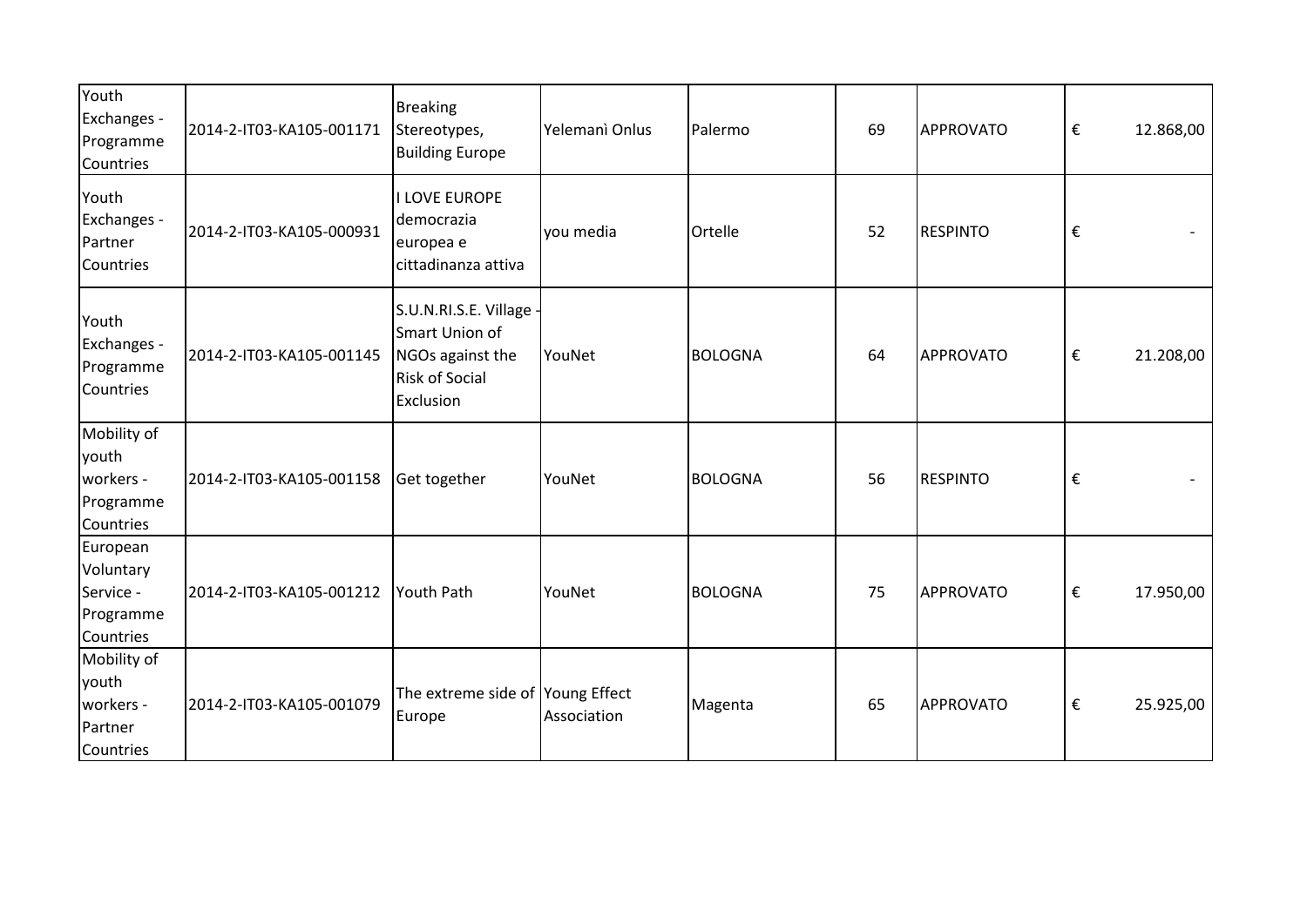| Youth<br>Exchanges -<br>Programme<br>Countries                                                  | 2014-2-IT03-KA105-001265 | Tell Your Story                                   | Young European<br>Scout (YES)                                       | Caianello | $\pmb{0}$   | <b>RESPINTO</b> | $\boldsymbol{\epsilon}$ |
|-------------------------------------------------------------------------------------------------|--------------------------|---------------------------------------------------|---------------------------------------------------------------------|-----------|-------------|-----------------|-------------------------|
| Youth<br>Exchanges -<br>Programme<br>Countries                                                  | 2014-2-IT03-KA105-001266 | Tell Your Story                                   | Young European<br>Scout (YES)                                       | Caianello | $\pmb{0}$   | <b>RESPINTO</b> | $\boldsymbol{\epsilon}$ |
| Youth<br>Exchanges -<br>Programme<br>Countries                                                  | 2014-2-IT03-KA105-001225 | Peace process in<br>the Mediterranean<br>sea      | Young for<br>Mediterranean sea                                      | Erice     | $\mathbf 0$ | <b>RESPINTO</b> | $\boldsymbol{\epsilon}$ |
| Mobility of<br>youth<br>workers -<br>Programme<br>Countries                                     | 2014-2-IT03-KA105-001071 | "The Artistic<br>Lightness of Being a<br>Trainer" | YOUNG MEN'S<br><b>CHRISTIAN</b><br><b>ASSOCIATION</b><br>PARTHENOPE | NAPOLI    | 51          | <b>RESPINTO</b> | $\boldsymbol{\epsilon}$ |
| Youth<br>Exchanges -<br>Partner<br>Countries;<br>Youth<br>Exchanges -<br>Programme<br>Countries | 2014-2-IT03-KA105-001040 | Tai chi for inclusion<br>and health               | YOUROPE                                                             | termoli   | $\mathbf 0$ | <b>RESPINTO</b> | $\boldsymbol{\epsilon}$ |
| Youth<br>Exchanges -<br>Partner<br>Countries;<br>Youth<br>Exchanges -<br>Programme<br>Countries | 2014-2-IT03-KA105-001061 | The three of life                                 | <b>YOUROPE</b>                                                      | termoli   | 37          | <b>RESPINTO</b> | $\boldsymbol{\epsilon}$ |